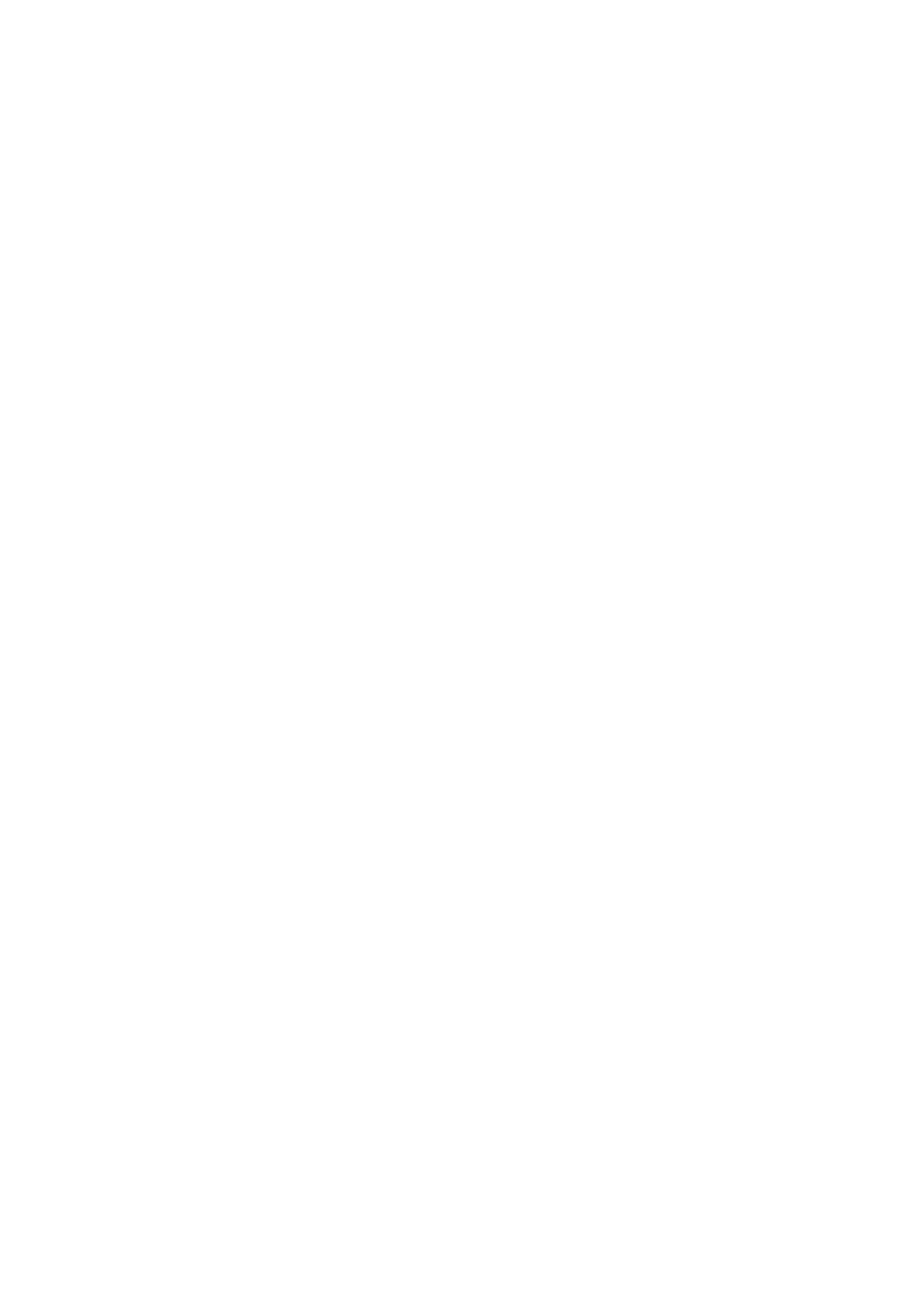### **CEMETERIES ACT 1986**

### SHIRE OF KELLERBERRIN

### **CEMETERIES LOCAL LAW 2014**

Under the powers conferred by the *Cemeteries Act 1986*, the Shire of Kellerberrin resolved on the 19 August 2014 to adopt the Cemeteries Local Law 2014 in relation to the Kellerberrin Public Cemetery, with such modifications as are here set out.

### ARRANGEMENT

### **PART 1—PRELIMINARY**

- 1.1 Citation
- 1.2 Interpretation

#### **PART 2—ADMINISTRATION**

2.1 Powers and Functions of CEO

#### **PART 3—APPLICATION FOR FUNERALS**

- 3.1 Application for Burial
- 3.2 Applications to be Accompanied by Certificates etc
- 3.3 Certificate of Identification
- 3.4 Minimum Notice Required

#### **PART 4—FUNERAL DIRECTORS**

- 4.1 Funeral Director's Licence Expiry
- 4.2 Single Funeral Permits
- 4.3 Application Refusal

### **PART 5—FUNERALS**

*Division 1—General*

- 5.1 Requirements for Funerals and Coffins
- 5.2 Funeral Processions
- 5.3 Vehicle Entry Restricted
- 5.4 Vehicle Access and Speed Limitations
- 5.5 Conduct of Funeral by Local Government

*Division 2—Placement of Ashes*

5.6 Disposal of Ashes

### **PART 6—BURIALS**

- 6.1 Depth of Graves
- 6.2 Mausoleum, etc

### **PART 7—MEMORIALS AND OTHER WORK**

*Division 1—General*

- 7.1 Application for Monumental Work
- 7.2 Placement of Monumental Work
- 7.3 Removal of Rubbish
- 7.4 Operation of Work
- 7.5 Removal of Sand, Soil or Loam

7.6 Hours of Work

7.7 Unfinished Work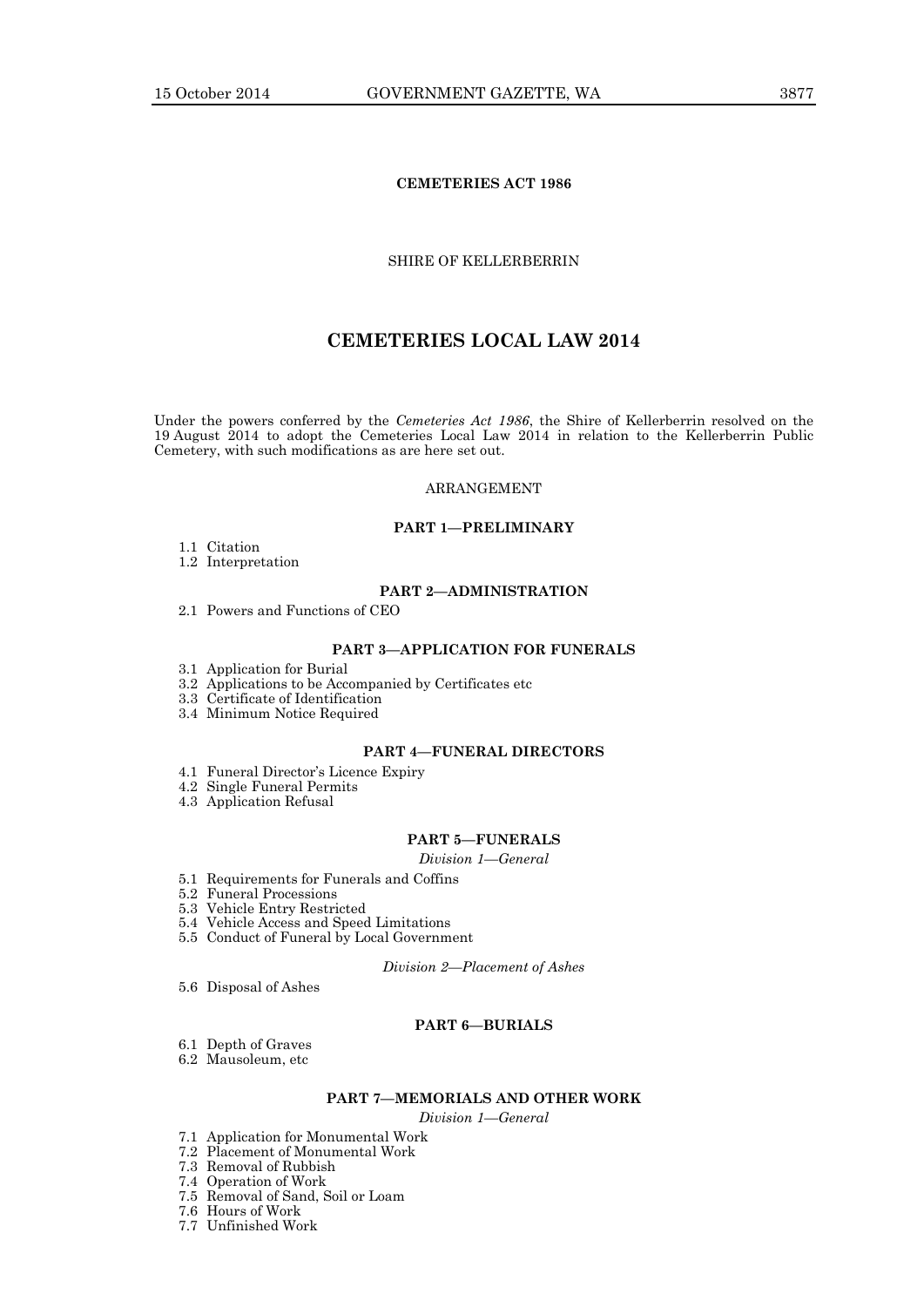- 7.8 Use of Wood
- 7.9 Plants and Trees
- 7.10 Supervision
- 7.11 Australian War Graves
- 7.12 Placing of Glass Domes and Vases
- 7.13 Specification of Monuments
- 7.14 Headstones

#### *Division 2—Memorial Plaque Section*

7.15 Requirements of a Memorial Plaque

### *Division 3—Licensing of Monumental Masons*

- 7.16 Monumental Mason's Licence
- 7.17 Expiry Date, Non-Transferability
- 7.18 Carrying out Monumental Work
- 7.19 Responsibilities of the Holder of a Monumental Mason's Licence
- 7.20 Cancellation of a Monumental Mason's Licence

#### **PART 8—GENERAL**

- 8.1 Animals
- 8.2 Guide Dogs
- 8.3 Damaging and Removing of Objects
- 8.4 Withered Flowers 8.5 Littering and Vandalism
- 8.6 Advertising
- 
- 8.7 Obeying Signs and Directions
- 8.8 Removal from the Cemetery

### **PART 9—OFFENCES AND MODIFIED PENALTY**

- 9.1 General
- 9.2 Modified Penalties

### **FIRST SCHEDULE—MODIFIED PENALTIES SECOND SCHEDULE—INFRINGEMENT NOTICE THIRD SCHEDULE—WITHDRAWAL OF INFRINGEMENT NOTICE**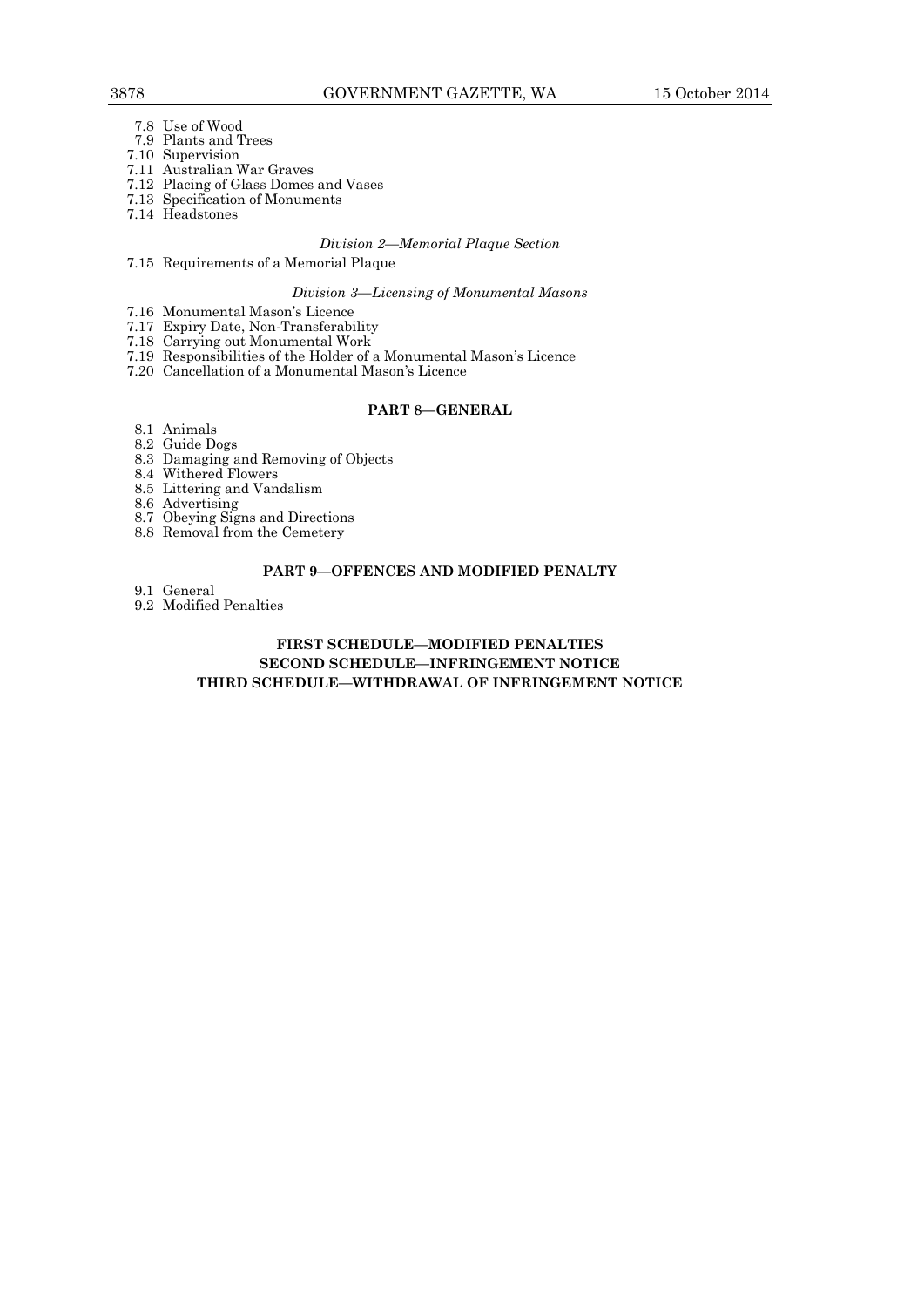### **CEMETERIES ACT 1986**

### SHIRE OF KELLERBERRIN

### **CEMETERIES LOCAL LAW 2014**

### **PART 1—PRELIMINARY**

### **1.1 Citation**

This Cemeteries Local Law may be cited as the *Shire of Kellerberrin Cemeteries Local Law 2014*.

#### **1.2 Interpretation**

In this Cemeteries Local Law 2014 unless the context otherwise requires—

- "ashes" means so much of the remains of a dead body after the due processes of cremation as may be contained in a standard sized cremation urn;
- "authorised officer" means an employee of the Local Government authorised by the Local Government for the purposes of performing any function or exercising any power conferred upon an authorised officer by this Cemeteries Local Law 2014

"CEO" means the chief executive officer for the time being, of the Local Government;

"Funeral Director" means a person holding a current funeral director's licence;

"Local Government" means the Shire of Kellerberrin;

"mausoleum" means a building or construction wholly above or partially above and below ground level, so constructed as to allow the deposition of dead bodies into a compartment in the wall or floor and being sealed from view;

"monumental mason" means a person holding a current monumental mason's licence;

"personal representative" means the administrator or executor of an estate of a deceased person;

- "set fee" refers to fees and charges set by a resolution of the Local Government and published in the *Government Gazette*, under section 53 of the Act;
- "single funeral permit" means a permit issued by the Local Government under section 20 or 21 of the Act which entitles the holder to conduct at the cemetery a funeral of a person named in the permit.

#### **PART 2—ADMINISTRATION**

#### **2.1 Powers and Functions of CEO**

Subject to any directions given by the Local Government, the CEO shall exercise all the powers and functions of the Local Government in respect of the cemetery.

#### **PART 3—APPLICATION FOR FUNERALS**

#### **3.1 Application for Burial**

(1) A person may apply for approval to bury a dead body in the cemetery in the form determined by the Local Government from time to time.

(2) An application under subclause (1) is to be accompanied by the set fee.

### **3.2 Applications to be Accompanied by Certificates etc**

All applications referred to in clauses 3.1 and 3.2 shall be accompanied by either a medical certificate of death or a Coroner's order of burial, and a certificate issued under clause 3.4, in respect of the body.

#### **3.3 Certificate of Identification**

(1) After a dead body is placed in a coffin and prior to a dead body being removed to the cemetery, a person who personally knew the deceased shall identify the dead body and shall complete a certificate of identification in the form determined by the Local Government from time to time, unless—

- (a) in the opinion of the Funeral Director, the dead body is not in a fit state to be viewed; or
- (b) after reasonable effort the Funeral Director is unable to arrange for a person to identify the dead body.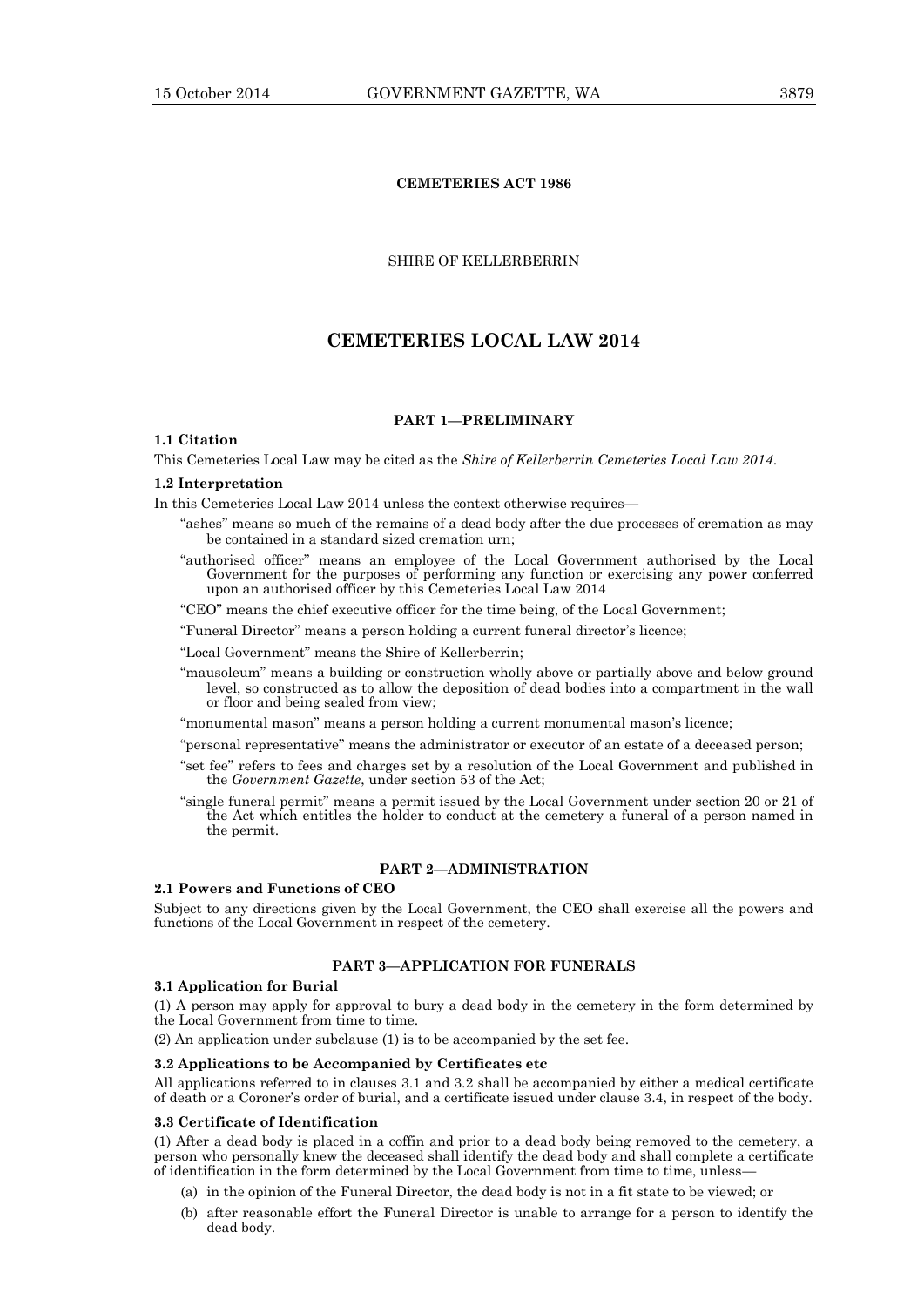### (2) Where—

- (a) in the opinion of the Funeral Director, the dead body is not in a fit state to be viewed; or
- (b) after reasonable effort the Funeral Director is unable to arrange for a person to identify the dead body, then the Funeral Director shall complete a certificate in the form determined by the Local Government from time to time.

### **3.4 Minimum Notice Required**

All bookings to hold a funeral shall be made with the Local Government at least twenty four hours prior to the time proposed for burial on the application, otherwise an extra charge may be made.

### **PART 4—FUNERAL DIRECTORS**

### **4.1 Funeral Director's Licence Expiry**

A funeral director's licence shall expire on the 30th day of June in each year.

### **4.2 Single Funeral Permits**

Every application for a single funeral permit made under section 20 or 21 of the Act shall include coffin specifications and details of the vehicle transporting the dead body to the gravesite.

### **4.3 Application Refusal**

The Local Government may refuse an application for a single funeral permit if, in the opinion of the Local Government, either the coffin specifications or the details of the vehicle transporting the dead body to the gravesite are not structurally sound or are otherwise inadequate or inappropriate, or on any other grounds.

### **PART 5—FUNERALS**

*Division 1—General*

### **5.1 Requirements for Funerals and Coffins**

A person shall not bring a dead body into the cemetery unless—

- (a) the Local Government has approved an application for the burial of that dead body in accordance with Part 3 of this Cemeteries Local Law 2014;
- (b) it is enclosed in a coffin which in the opinion of the Local Government is structurally sound and bears the name of the deceased person indelibly inscribed in legible characters on a plate on the coffin's lid; and
- (c) under the plate referred to in paragraph (b) there is a substantive lead strip bearing the surname of the deceased person stamped in legible characters, each character being not less than 10 millimetres in height.

#### **5.2 Funeral Processions**

The time fixed by the Local Government for any burial shall be the time at which the funeral procession is to arrive at the cemetery gates, and, if not punctually observed, then the applicant who applied to hold the funeral under clause 3.1 shall pay the set fee for being late.

#### **5.3 Vehicle Entry Restricted**

(1) Subject to clause 5.3(2), every funeral procession shall enter by the principal entrance, and no vehicle except the hearse, and official mourning coaches, shall be permitted to enter the cemetery.

(2) This clause shall not apply to persons using wheelchairs or motorised wheelchairs.

#### **5.4 Vehicle Access and Speed Limitations**

Vehicles shall proceed within the cemetery by the constructed roadway or other areas designated for the use of vehicles and shall not exceed the speed of 25 km per hour.

### **5.5 Conduct of Funeral by Local Government**

When conducting a funeral under section 22 of the Act the Local Government may—

- (a) require a written request for it to conduct a funeral to be lodged with it;
- (b) in its absolute discretion, charge any person requesting it to conduct a funeral the set fee for the conduct of that funeral by it;
- (c) where no fee or a reduced fee has been charged by it for the conduct of the funeral, determine the manner in which the funeral shall be conducted;
- (d) specify an area in the cemetery where the dead body is to be buried or the ashes placed;
- (e) conduct the funeral notwithstanding the failure of a person to make any application or to obtain any consent required under this Cemeteries Local Law 2014;
- (f) do or require anything which it considers is necessary or convenient for the conduct of a funeral by it.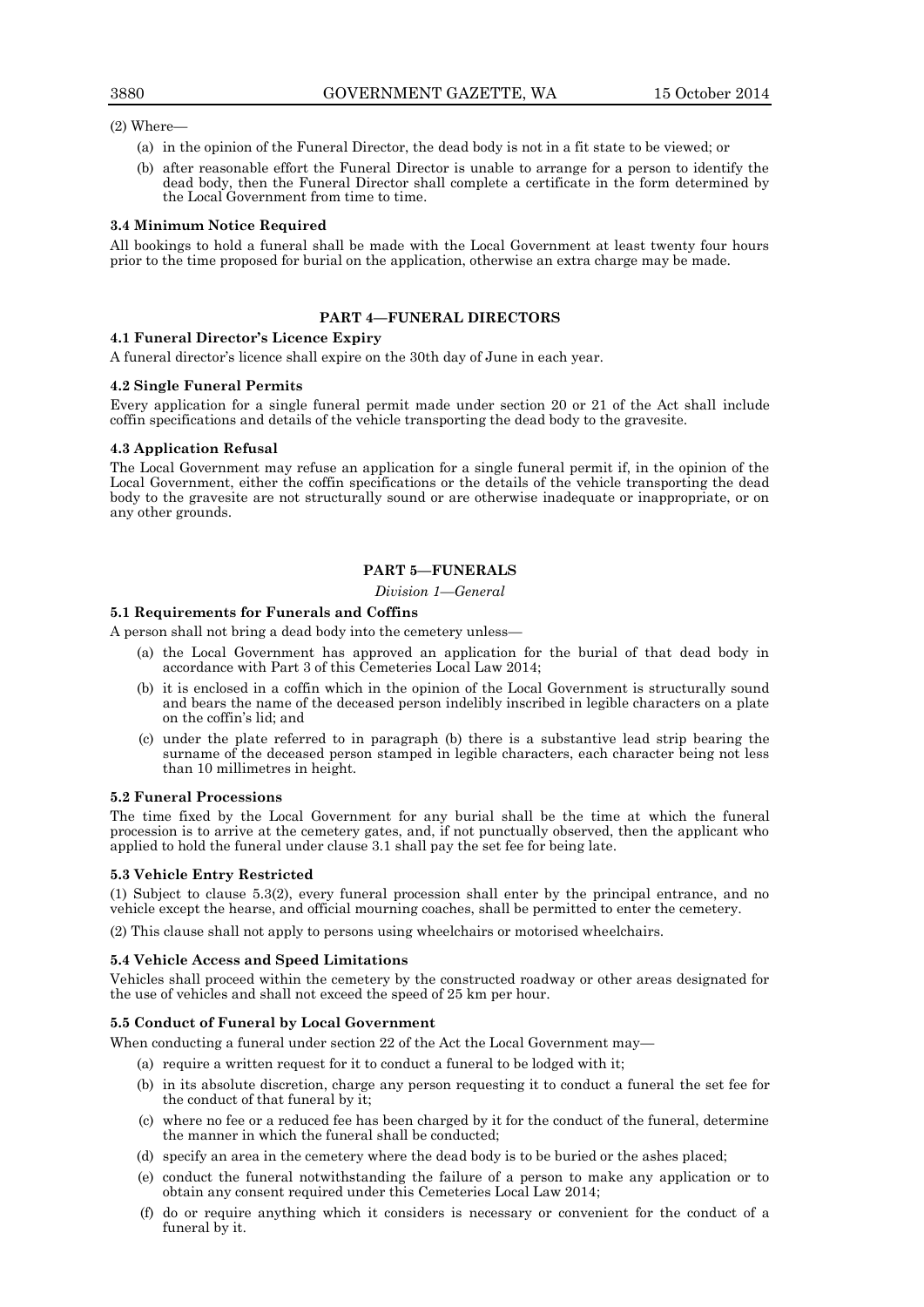*Division 2—Placement of Ashes*

### **5.6 Disposal of Ashes**

(1) The personal representative of a deceased person whose body has been cremated may apply, in an application under clause 3.1 or otherwise, for permission to dispose of the ashes in the cemetery and upon payment of the set fee the Local Government may grant permission for the ashes to be disposed of by one of the following methods—

Ashes Path

Family Grave

Scattering to the Winds

Other memorials approved by the Local Government.

(2) Subject to sub-clauses (3) and (4), a person shall not place the ashes of a deceased person in the cemetery.

(3) An authorised officer may place the ashes of a deceased person in a cemetery in accordance with the Local Government approval provided—

- (a) the person requesting the placement of the ashes has the permission of the Local Government; and
- (b) the ashes are placed within an area set aside for that purpose by the Local Government.

(4) An authorised officer may place the ashes of a deceased person within a grave in accordance with the Local Government approval, provided the person requesting the placement of the ashes has the written permission of the Local Government and the approval of the holder of the right of burial of the grave.

#### **PART 6—BURIALS**

#### **6.1 Depth of Graves**

(1) A person shall not bury a coffin within the cemetery so that the distance from the top of the coffin to the original surface of the ground is—

- (a) subject to paragraph (b), less than 750 millimetres, unless that person has the permission of an authorised officer; or
- (b) in any circumstances less than 600 millimetres.

(2) The permission of the authorised officer in sub-clause (1)(a) will only be granted where in the opinion of the authorised officer exceptional circumstances require granting of that permission.

#### **6.2 Mausoleum, etc**

(1) A person other than the Board shall not construct a brick grave, crypt, vault or mausoleum within the cemetery.

(2) A person may request the Board to construct a vault or mausoleum within the cemetery which vault or mausoleum shall at all times remain the property of the Board.

(3) An application under subclause (2) shall be in writing and shall be accompanied by

payment of the set fee.

(4) A person shall not place a dead body in a mausoleum except—

- (a) in a closed coffin; and
- (b) in a soundly constructed chamber; and
- (c) in accordance with sub-clause (5).

(5) The number of burials in a chamber must not exceed the number for which the chamber was designed.

### **PART 7—MEMORIALS AND OTHER WORK**

*Division 1—General*

### **7.1 Application for Monumental Work**

A Local Government may require the written consent of the holder of the right of burial of the grave to accompany an application under section 30 of the Act.

#### **7.2 Placement of Monumental Work**

Every memorial shall be placed on proper and substantial foundations.

#### **7.3 Removal of Rubbish**

All refuse, rubbish or surplus material remaining after memorial works are completed under a permit issued under section 30 of the Act shall be immediately removed from the cemetery by the person carrying out the same.

### **7.4 Operation of Work**

All material required in the erection and completion of any work shall, as far as possible, be prepared before being taken to the cemetery, and all materials required by tradesmen shall be admitted at such entrance as the CEO or an authorised officer shall direct.

### **7.5 Removal of Sand, Soil or Loam**

No sand, earth or other material shall be taken from any part of the cemetery for use in the erection of any memorial or work except with the written approval of the Local Government.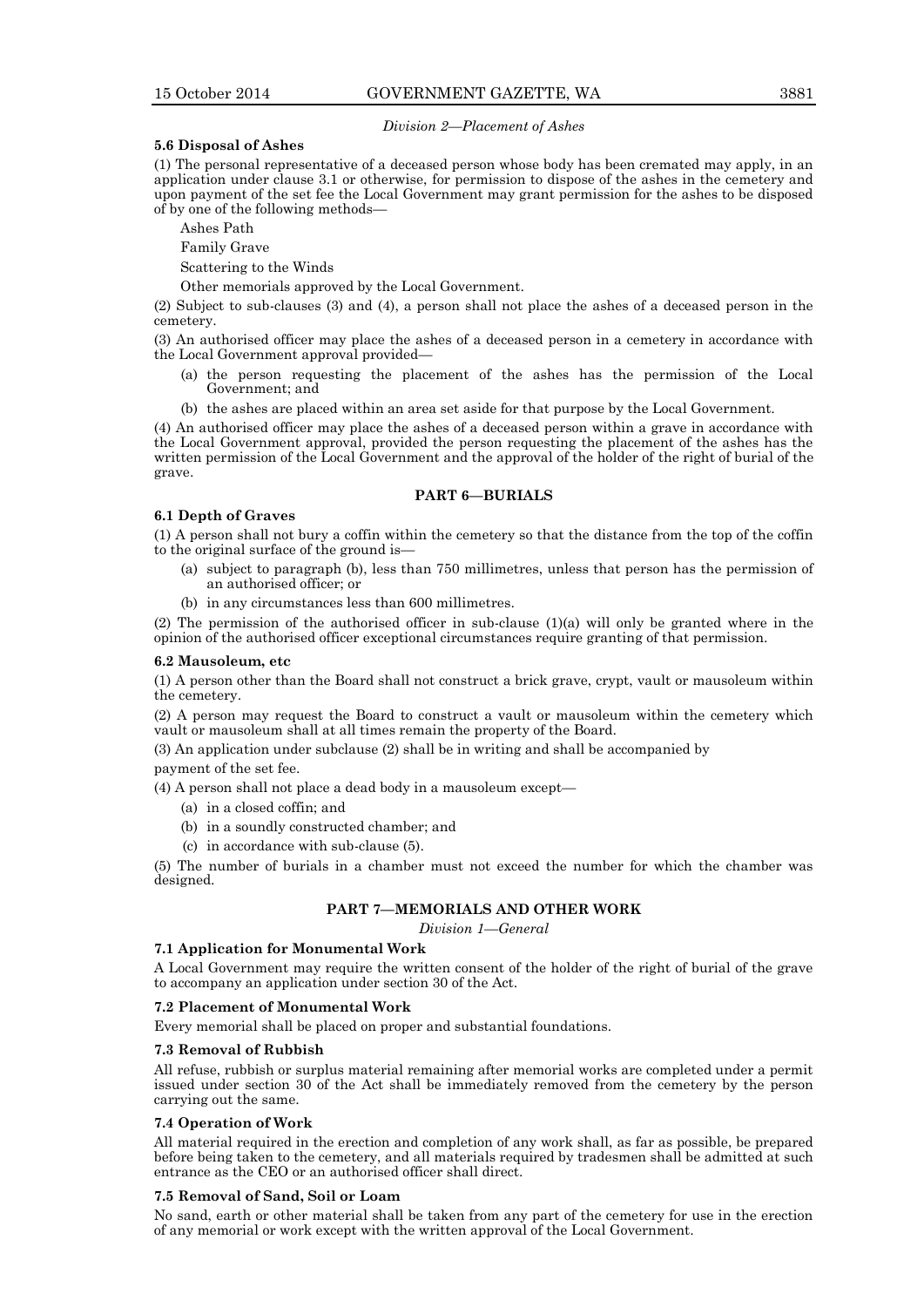### **7.6 Hours of Work**

Persons shall not be permitted to carry out memorial or other work on graves within the cemetery other than during the hours of 8.00am and 6.00pm on weekdays, and 8.00am and noon on Saturdays, without the written permission of the Local Government.

### **7.7 Unfinished Work**

Should any work by masons or others be not completed before 6 pm on weekdays and noon on Saturdays, they shall be required to leave the work in a neat and safe condition to the satisfaction of the CEO or an authorised officer.

### **7.8 Use of Wood**

No wooden fence, railing, cross or other wooden erection shall be allowed on or around any grave, other than as a temporary marker and with the prior approval of the Local Government.

### **7.9 Plants and Trees**

No trees or shrubs shall be planted on any grave or within the cemetery except such as shall be approved by the CEO.

### **7.10 Supervision**

All workers, whether employed by the Local Government or by any other person, shall at all times whilst within the boundaries of the cemetery be subject to the supervision of the CEO or an authorised officer and shall obey such directions as the CEO or an authorised officer may give.

### **7.11 Australian War Graves**

Notwithstanding anything in this Cemeteries Local Law 2014 to the contrary, the Office of Australian War Graves—

- (a) may place a memorial on a military grave; and
- (b) is not required to pay the set fee for any memorial that is placed upon a military grave.

### **7.12 Placing of Glass Domes and Vases**

A person shall not place glass domes, vases or other grave ornaments outside the perimeter of a grave in the cemetery as defined in the plans kept and maintained under section  $40(2)$  of the Act.

### **7.13 Specification of Monuments**

(1) All monuments in the lawn section of a cemetery shall—

- (a) be made of natural stone; and
- (b) be placed upon a base of natural stone; and
- (c) comply with the following specifications—
	- (i) the overall height of the monument above the original surface of the grace shall not exceed 1.05 metres;
	- (ii) the height of the base of the monument above the original surface of the grave shall not be less than 150 millimetres nor more than 450 millimetres;
	- (iii) the width of the base of the monument shall not exceed 1.20 metres;
	- (iv) the depth of the base of the monument shall not exceed 300 millimetres; and
- (d) have foundations extending to the bottom of the grave unless concrete beam foundations are provided by the Board.

(2) An admiralty bronze memorial plaque may be attached to a monument erected or being erected in the lawn section of the cemetery.

(3) A person shall not display any trade names or marks upon any monument erected with the lawn section of the cemetery.

### **7.14 Headstones**

In the lawn section of the cemetery, that part of a headstone above its base shall not extend horizontally beyond that base.

### *Division 2—Memorial Plaque Section*

### **7.15 Requirements of a Memorial Plaque**

(1) All memorial plaques placed in a memorial plaque section of the cemetery shall—

- (a) be made of admiralty bronze or any other material approved by the Board; and
- (b) not be less than the dimensions 380 millimetres x 280 millimetres, nor more than 560 millimetres x 305 millimetres; and
- (2) All memorial plaques made of admiralty bronze shall—
	- (a) not exceed 20 millimetres in thickness; and
	- (b) be placed upon a base mounting approved by the Board.

(3) All memorial plaques made of stone shall—

- (a) not exceed 50 millimetres in thickness placed upon a base mounting approved by the Board; and
- (b) not be less than 100 millimetres in thickness if it is not to be placed upon a base mounting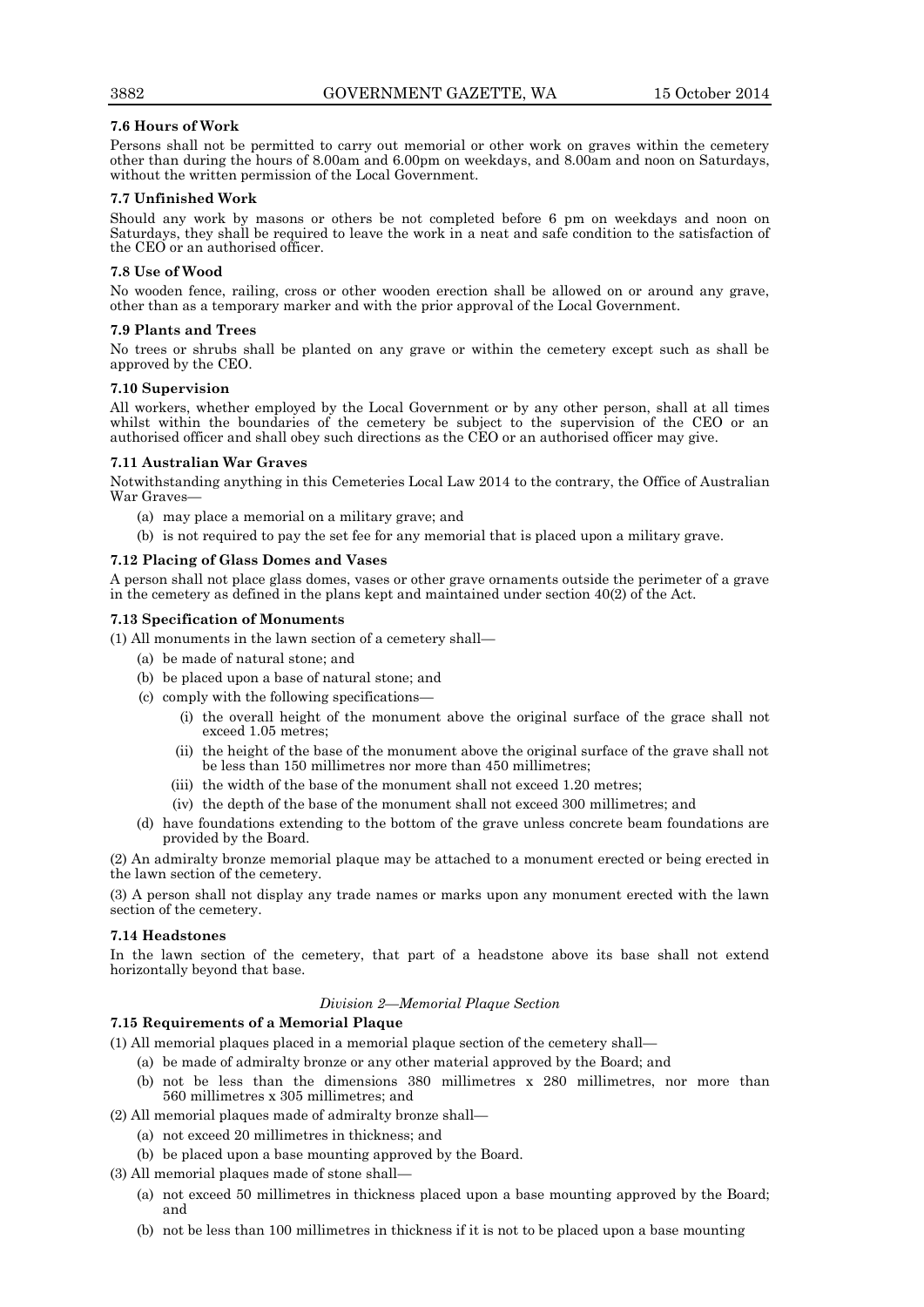### *Division 3—Licensing of Monumental Masons*

#### **7.16 Monumental Mason's Licence**

(1) The Local Government may upon receipt of an application in writing by any person and upon payment of the set fee issue to the applicant a monumental mason's licence.

(2) A licence issued under sub-clause (1) authorises the holder to carry out monumental works within the cemetery subject to the provisions of this Cemeteries Local Law 2014 and such conditions as the Local Government shall specify upon the issue of that licence.

#### **7.17 Expiry Date, Non-Transferability**

A monumental mason's licence—

- (a) shall, subject to clause 7.20, be valid from the date specified therein until the 30th day of June next following; and
- (b) is not transferable.

#### **7.18 Carrying out Monumental Work**

A person shall not carry out monumental work within the cemetery unless that person—

- (a) is the holder of a current monumental mason's licence issued pursuant to clause 7.16 or does so as the employee of a person who holds such a licence; or
- (b) is authorised by the Local Government to do so.

#### **7.19 Responsibilities of the Holder of a Monumental Mason's Licence**

The holder of a monumental mason's licence shall be responsible for the compliance by every person purporting to be authorised to carry out monumental works within the cemetery pursuant to that licence with all the requirements and conditions of the licence, this Cemeteries Local Law 2014, the Act and any other written law which may affect the carrying out of monumental works.

#### **7.20 Cancellation of a Monumental Mason's Licence**

(1) The Local Government may by notice in writing to the holder of a monumental mason's licence terminate the licence on any of the following grounds—

- (a) that the holder of the licence has committed a breach of the requirements and conditions of the licence, this Cemeteries Local Law 2014, the Act or any other written law which may affect the carrying out of monumental works;
- (b) that, in the opinion of the Local Government, the conduct of the holder of the licence or any person in the employ of that holder in carrying out or attempting to carry out any works within the cemetery, is inappropriate or unbecoming; or
- (c) that the holder of the licence has purported to transfer the licence issued to that holder.

(2) Upon the termination of a monumental mason's licence under this clause no part of any fee paid for the issue of that licence is refundable by the Local Government.

### **PART 8—GENERAL**

#### **8.1 Animals**

Subject to clause 8.2, a person shall not bring an animal into or permit an animal to enter or remain in the cemetery, other than with the approval of the CEO or an authorised officer.

#### **8.2 Guide Dogs**

Clause 8.1 shall not apply to a hearing impaired person or a person who is blind or partially blind and is accompanied by a hearing or guide dog.

### **8.3 Damaging and Removing of Objects**

Subject to clause 8.4, a person shall not damage, remove or pick any tree, plant, shrub or flower in the cemetery or any other object or thing on any grave or memorial or which is the property of the Local Government without the permission of the Local Government.

#### **8.4 Withered Flowers**

A person may remove withered flowers from a grave or memorial and these are to be placed in a receptacle provided by the Local Government for that purpose.

### **8.5 Littering and Vandalism**

A person shall not—

- (a) break or cause to be broken any glass, ceramic or other material in or upon the cemetery;
- (b) discard, deposit, leave or cause to be discarded, deposited or left any refuse or litter in or upon the cemetery other than in a receptacle provided for that purpose.

### **8.6 Advertising**

A person shall not carry on or advertise any trade, business or profession within the cemetery without the prior written approval of the Local Government which consent may be granted subject to such conditions as the Local Government thinks fit.

### **8.7 Obeying Signs and Directions**

A person shall obey all signs displayed, marked, placed or erected by the Local Government within the cemetery and any other lawful direction by the CEO or an authorised officer.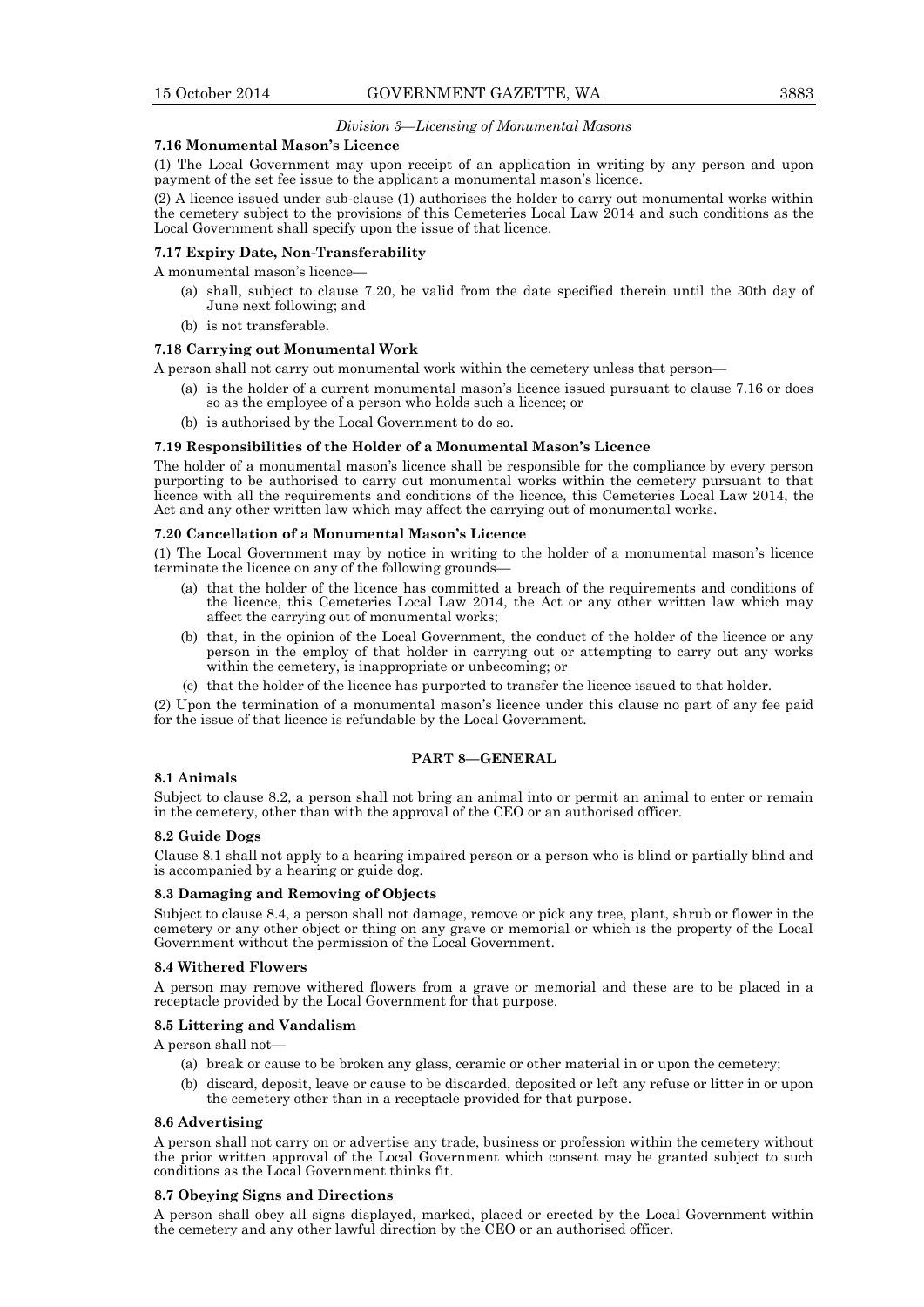### **8.8 Removal from the Cemetery**

Any person failing to comply with any provisions of this Cemeteries Local Law 2014 or behaving in a manner that in the opinion of the Local Government, the CEO or an authorised officer is inappropriate in the cemetery may in addition to any penalty provided by this Cemeteries Local Law 2014, be ordered to leave the cemetery by the Local Government, the CEO or an authorised officer.

### **PART 9—OFFENCES AND MODIFIED PENALTIES**

### **9.1 General**

A person who commits a breach of any provisions of this Cemeteries Local Law 2014 commits an offence and shall on conviction be liable to a penalty not exceeding \$500.00 and if the offence is a continuing one to a further penalty not exceeding \$20.00 for every day or part of a day during which the offence has continued.

### **9.2 Modified Penalties**

(1) The offences specified in the First Schedule are offences which may be dealt with under section 63 of the Act.

(2) The modified penalty payable in respect of an offence specified in the First Schedule is set out in the fourth column of the First Schedule.

(3) The prescribed form of the infringement notice referred to in section 63(1) of the Act is set out in the Second Schedule.

(4) The prescribed form of the notice withdrawing an infringement notice referred to in section 63(3) of the Act is set out in the Third Schedule.

### *First Schedule*

————

### Cemeteries Act 1986 *Shire of Kellerberrin* Shire of Kellerberrin Cemeteries Local Law 2014 MODIFIED PENALTIES

| <b>Item</b><br>No. | Clause | Nature of Offence                                                   | Modified<br>Penalty |
|--------------------|--------|---------------------------------------------------------------------|---------------------|
| $\overline{1}$     | 5.4    |                                                                     |                     |
| 2                  | 5.4    |                                                                     |                     |
| 3                  | 7.3    |                                                                     |                     |
| $\overline{4}$     | 7.7    | Leaving uncompleted works in an untidy or unsafe condition  \$50.00 |                     |
| $\overline{5}$     | 8.1    |                                                                     |                     |
| -6                 | 8.5    |                                                                     |                     |
| $\overline{7}$     | 8.6    |                                                                     |                     |
| 8                  | 8.7    |                                                                     |                     |

### *Second Schedule*

————

Cemeteries Act 1986 *Shire of Kellerberrin* Shire of Kellerberrin Cemeteries Local Law 2014 INFRINGEMENT NOTICE

| TO:       |                                                                                 |
|-----------|---------------------------------------------------------------------------------|
| (Name)    |                                                                                 |
| (Address) |                                                                                 |
|           | It is alleged that at ______ : ________ hours on ___________ day                |
|           | of $\qquad \qquad 19 \qquad \qquad$ at                                          |
|           | you committed the offence indicated below by an (x) in breach of clause  of the |

*[insert name of*

*Local Law or By-law]*

\_\_\_\_\_\_\_\_\_\_\_\_\_\_\_\_\_\_\_\_\_\_\_\_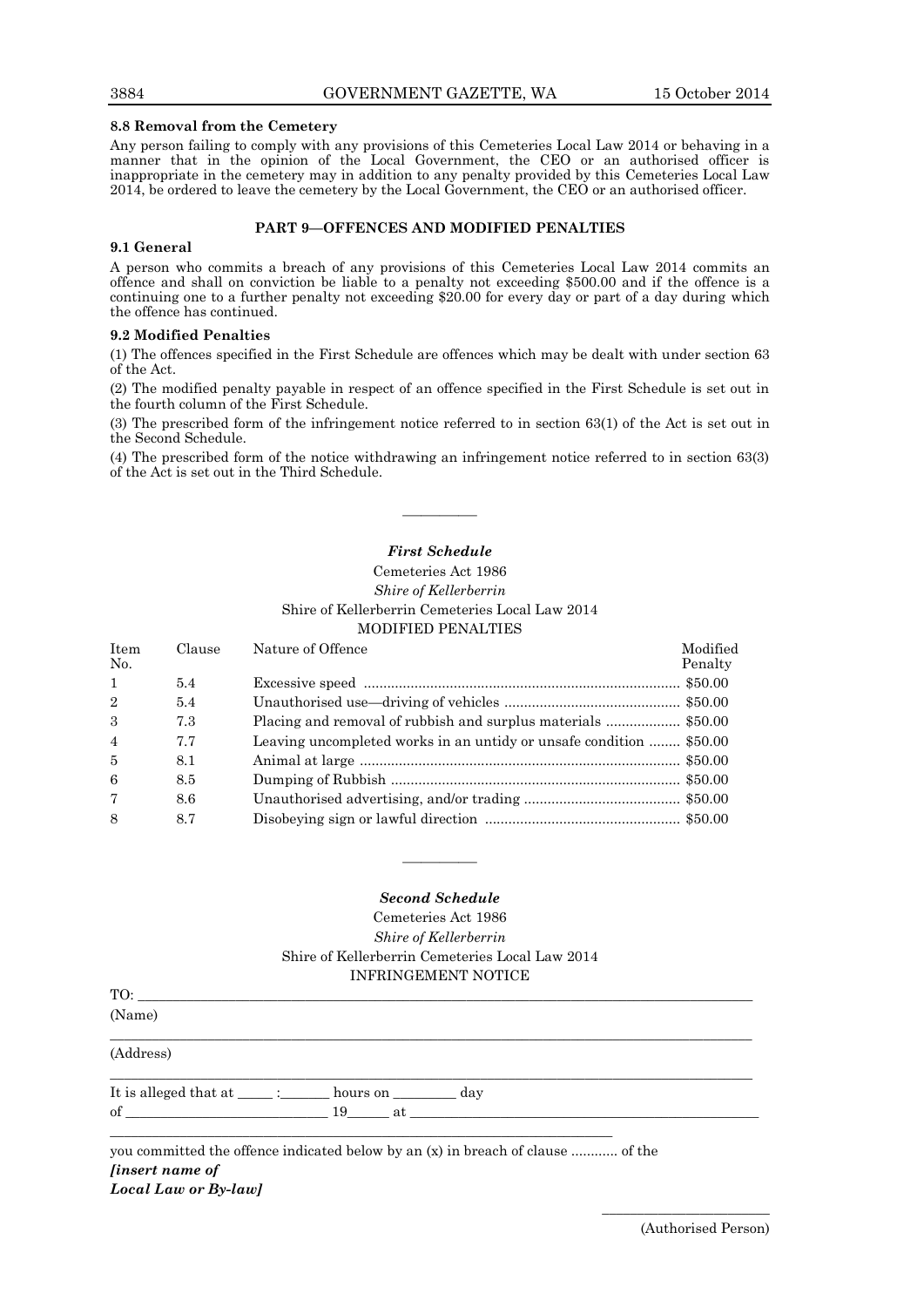### **Offence**

Animal at large Dumping rubbish Excessive speed in vehicle Leaving uncompleted works in an untidy or unsafe condition Non removal of rubbish Unauthorised advertising or trading Unauthorised vehicle use Disobeying sign or lawful direction Other Offence  $\frac{1}{2}$   $\frac{1}{2}$   $\frac{1}{2}$   $\frac{1}{2}$   $\frac{1}{2}$   $\frac{1}{2}$   $\frac{1}{2}$   $\frac{1}{2}$   $\frac{1}{2}$   $\frac{1}{2}$   $\frac{1}{2}$   $\frac{1}{2}$   $\frac{1}{2}$   $\frac{1}{2}$   $\frac{1}{2}$   $\frac{1}{2}$   $\frac{1}{2}$   $\frac{1}{2}$   $\frac{1}{2}$   $\frac{1}{2}$   $\frac{1}{2}$   $\frac{1}{2}$ 

You may dispose of this matter—

By payment of the penalty as shown within 21 days of the date of this notice (or the date of the giving of this notice if that is a different date) to the Chief Executive Officer of the *Shire of Kellerberrin* at *110 Massingham Street, Kellerberrin,* between the hours of 9am to 4.30pm Monday to Friday.

Please make cheques payable to Shire of Kellerberrin.

Payments by mail should be addressed to—

The Chief Executive Officer

Shire of Kellerberrin

110 Massingham Street,

KELLERBERRIN WA 6410

If the penalty is not paid within the time specified, then a complaint of the alleged offence may be made and heard and determined by a court.

### *Third Schedule*

————

Cemeteries Act 1986 *Shire of Kellerberrin* Shire of Kellerberrin Cemeteries Local Law 2014 WITHDRAWAL OF INFRINGEMENT NOTICE

No. \_\_\_\_\_\_\_\_

\_\_\_\_\_\_\_\_\_\_\_\_\_\_\_\_\_\_\_\_\_\_\_\_\_\_\_\_\_\_\_\_\_\_\_\_\_\_\_\_\_\_\_\_\_\_\_\_\_\_\_\_\_\_\_\_\_\_\_\_\_\_\_\_\_\_\_\_\_\_\_ Date \_\_\_\_ / \_\_\_ /\_\_\_\_  $To (1)$ Infringement Notice No  $\qquad \qquad$  dated  $/$   $/$  for the alleged offence of (2)

 $\_$  ,  $\_$  ,  $\_$  ,  $\_$  ,  $\_$  ,  $\_$  ,  $\_$  ,  $\_$  ,  $\_$  ,  $\_$  ,  $\_$  ,  $\_$  ,  $\_$  ,  $\_$  ,  $\_$  ,  $\_$  ,  $\_$  ,  $\_$  ,  $\_$  ,  $\_$  ,  $\_$  ,  $\_$  ,  $\_$  ,  $\_$  ,  $\_$  ,  $\_$  ,  $\_$  ,  $\_$  ,  $\_$  ,  $\_$  ,  $\_$  ,  $\_$  ,  $\_$  ,  $\_$  ,  $\_$  ,  $\_$  ,  $\_$  ,

Penalty (3) \$ is withdrawn.

(Delete whichever does not apply)

\* No further action will be taken.

\* It is proposed to institute court proceedings for the alleged offence.

(1) Insert name and address of alleged offender.

(2) Insert short particulars of offence alleged.

(3) Insert amount of penalty prescribed.

(Authorised Person)

\_\_\_\_\_\_\_\_\_\_\_\_\_\_\_\_\_\_\_\_\_\_\_

Dated: 9 September 2014.

The Common Seal of the Shire of Kellerberrin was Here unto affixed by authority Of a decision of the Council In the presence of—

———————————

————

ROD FORSYTH, Shire President. RAYMOND GRIFFITHS, Chief Executive Officer.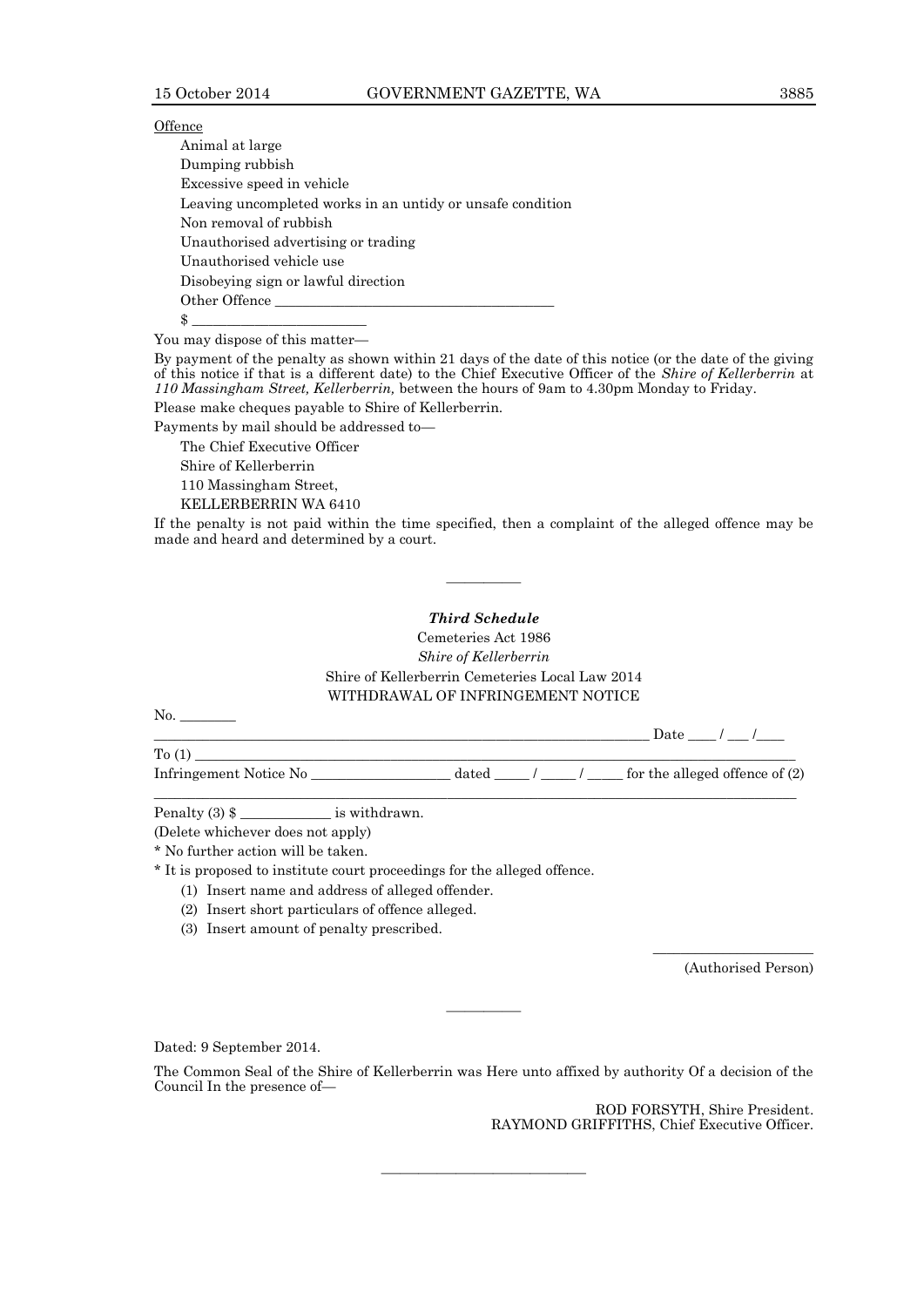### **LOCAL GOVERNMENT ACT 1995**

### SHIRE OF KELLERBERRIN

### **ACTIVITIES ON THOROUGHFARES AND TRADING IN THOROUGHFARES AND PUBLIC PLACES LOCAL LAW**

### TABLE OF CONTENTS

### **PART 1-PRELIMINARY**

1.1 Citation

1.2 Repeal

1.3 Definitions

1.4 Application

### **PART 2—ACTIVITIES ON THOROUGHFARES AND PUBLIC PLACES**

*Division 1—General*

2.1 General prohibitions

2.2 Activities allowed with a permit general

2.3 No possession and consumption of liquor on thoroughfare

*Division 2—Vehicle crossing* Subdivision 1—Temporary crossings

2.4 Permit required

Subdivision 2—Redundant vehicle crossings

2.5 Removal of redundant crossing.

*Division 3—Verge treatments* Subdivision 1—Preliminary

2.6 Interpretation

2.7 Application

Subdivision 2—Permissible verge treatments

- 2.8 Permissible verge treatments
- 2.9 Only permissible verge treatments to be installed

2.10 Obligations of owner or occupier

2.11 Notice to owner or occupier

Subdivision 3—Existing verge treatments

2.12 Transitional provision

Subdivision 4—Public works

2.13 Power to carry out public works on verge

*Division 4—Property numbers* Subdivision 1—Preliminary

#### 2.14 Interpretation

Subdivision 2—Assignment and marking of numbers

2.15 Assignment of numbers

### *Division 5—Fencing*

2.16 Public place Item 4(1) of Division 1, Schedule 3.1 of Act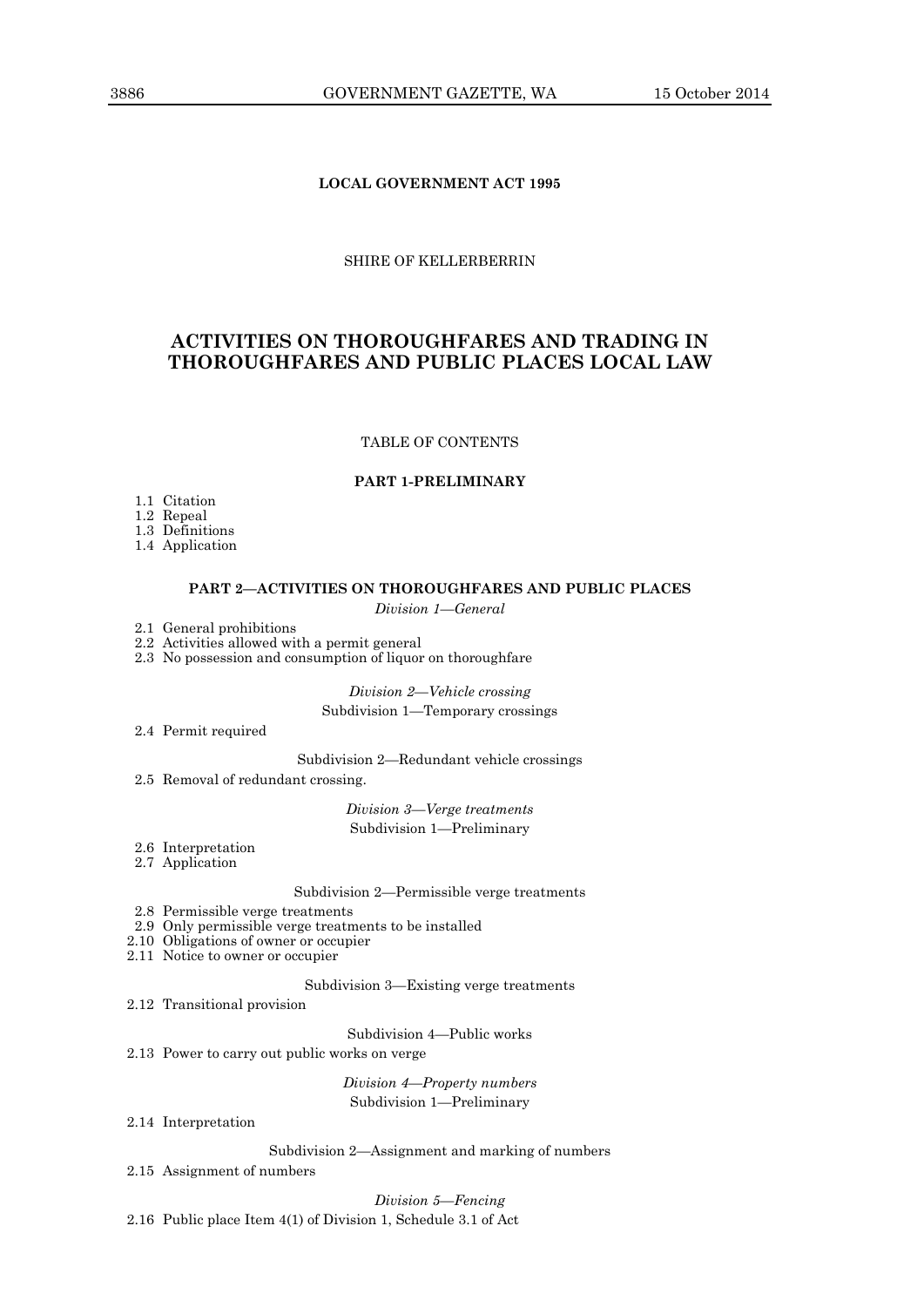#### *Division 6—Signs erected by the local government*

- 2.17 Signs
- 2.18 Transitional

#### *Division 7—Driving on a closed thoroughfare*

2.19 No driving on closed thoroughfare

### **PART 3—ADVERTISING SIGNS ON THOROUGHFARES**

*Division 1—Preliminary*

3.1 Interpretation

#### *Division 2—Permit*

- 3.2 Advertising signs and portable direction signs
- 3.3 Matters to be considered in determining application for permit

#### *Division 3—Conditions on permit*

- 3.4 Conditions on portable sign
- 3.5 Conditions on election sign

#### **PART 4—OBSTRUCTING ANIMALS, VEHICLES OR SHOPPING TROLLEYS**

#### *Division 1—Animals and vehicles*

- 4.1 Leaving animal or vehicle in public place or on local government property
- 4.2 Prohibitions relating to animals

### *Division 2—Shopping trolleys*

- 4.3 Interpretation
- 4.4 Shopping trolley to be marked
- 4.5 Person not to leave trolley in public place
- 4.6 Retailer to remove abandoned trolley
- 4.7 Retailer taken to own trolley

#### **PART 5—ROADSIDE CONSERVATION**

*Division 1—Preliminary*

- 5.1 Interpretation
- 5.2 Application

### *Division 2—Flora roads*

- 5.3 Declaration of flora road
- 5.4 Construction works on flora roads
- 5.5 Signposting of flora roads
- 5.6 Driving only on carriageway of flora roads

#### *Division 3—Special environmental areas*

- 5.7 Designation of special environmental areas
- 5.8 Marking of special environmental areas

### *Division 4—Planting in thoroughfares*

- 5.9 Permit to plant
- 5.10 Relevant considerations in determining application

### *Division 5—Clearance of vegetation*

- 5.11 Permit to clear
- 5.12 Application for permit

#### *Division 6—Fire management*

- 5.13 Permit to burn thoroughfare
- 5.14 Application for permit
- 5.15 When application for permit can be approved
- 5.16 Prohibitions on burning

#### *Division 7—Firebreaks*

- 5.17 Permit for firebreaks on thoroughfares
- 5.18 Application for permit cannot be approved

### *Division 8—Commercial wildflower harvesting on thoroughfares*

- 5.19 General prohibition on commercial wildflower harvesting
- 5.20 Permit for revegetation projects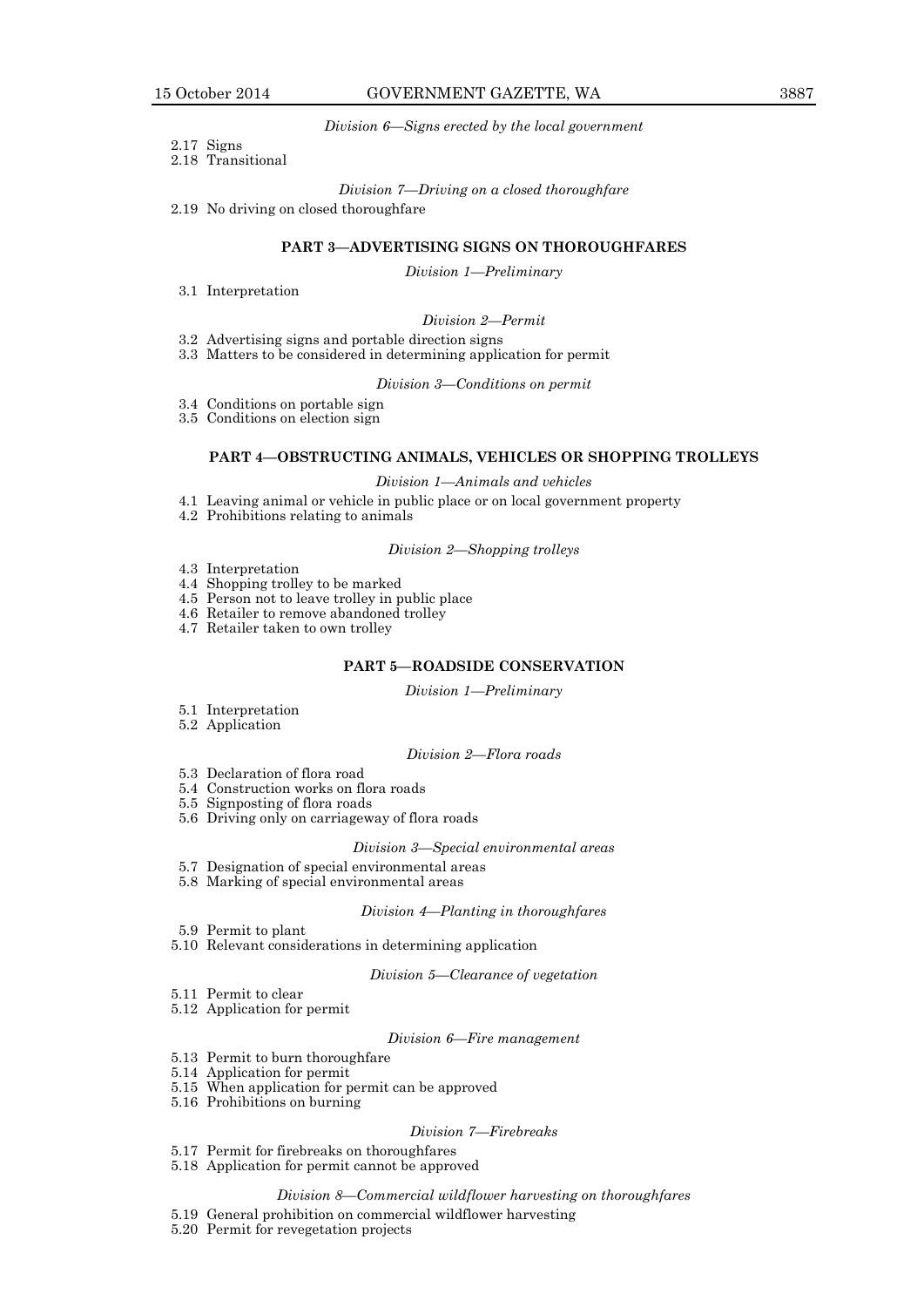### 3888 GOVERNMENT GAZETTE, WA 15 October 2014

### **PART 6—TRADING IN THOROUGHFARES AND PUBLIC PLACES**

*Division 1—Stallholders and traders*

Subdivision 1—Preliminary

6.1 Interpretation

#### Subdivision 2—Permits

- 6.2 Stallholder's permit
- 6.3 Trader's permit
- 6.4 No permit required to sell newspaper
- 6.5 Relevant considerations in determining application for permit
- 6.6 Conditions of permit
- 6.7 Exemptions from requirement to pay fee or to obtain a permit

### Subdivision 3—Conduct of stallholders and traders

6.8 Conduct of stallholders and traders

*Division 2—Street entertainers* Subdivision 1—Preliminary

6.9 Interpretation

#### Subdivision 2—Permits

- 6.10 Permit required to perform
- 6.11 Variation of permitted area and permitted time
- 6.12 Duration of permit
- 6.13 Cancellation of permit
- 6.14 Obligations of permit holder

### *Division 3—Outdoor eating facilities on public places*

- 6.15 Interpretation
- 6.16 Permit required to conduct Facility
- 6.17 Matters to be considered in determining application
- 6.18 Obligations of permit holder
- 6.19 Removal of Facility unlawfully conducted
- 6.20 Use of Facility by public
- 6.21 Temporary removal of Facility may be requested

### **PART 7—PERMITS**

*Division 1—Applying for a permit*

- 7.1 Application for permit
- 7.2 Decision on application for permit

#### *Division 2—Conditions*

- 7.3 Conditions which may be imposed on a permit
- 7.4 Imposing conditions under a policy
- 7.5 Compliance with and variation of conditions

#### *Division 3—General*

- 7.6 Duration of permit
- 7.6 Renewal of permit
- 7.8 Transfer of permit
- 7.9 Production of permit
- 7.10 Cancellation of permit

### **PART 8—OBJECTIONS AND APPEALS**

8.1 Application of Part 9 Division 1 of Act

### **PART 9—MISCELLANEOUS NOTICES**

- 9.1 Notice to redirect or repair sprinkler
- 9.2 Hazardous plants
- 9.3 Notice to repair damage to thoroughfare
- 9.4 Notice to remove thing unlawfully placed on thoroughfare

#### **PART 10—ENFORCEMENT**

*Division 1—Notices given under this local law*

- 10.1 Offence to fail to comply with notice
- 10.2 Local government may undertake requirements of notice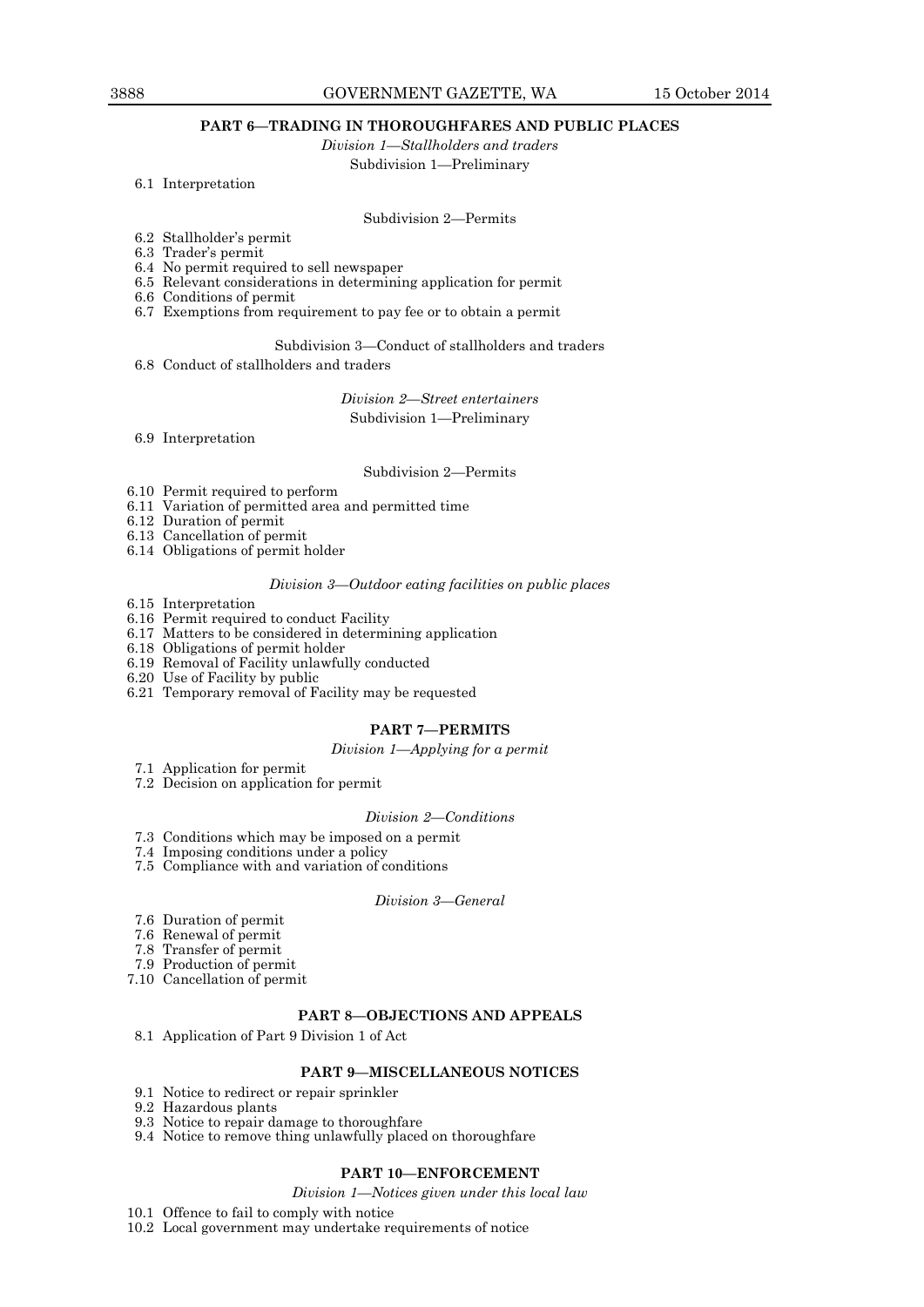*Division 2—Offences and penalties* Subdivision 1—General

- 10.3 Offences
	- Subdivision 2—Infringement notices and modified penalties
- 10.4 Prescribed offences
- 10.5 Forms

### **SCHEDULE 1—PRESCRIBED OFFENCES**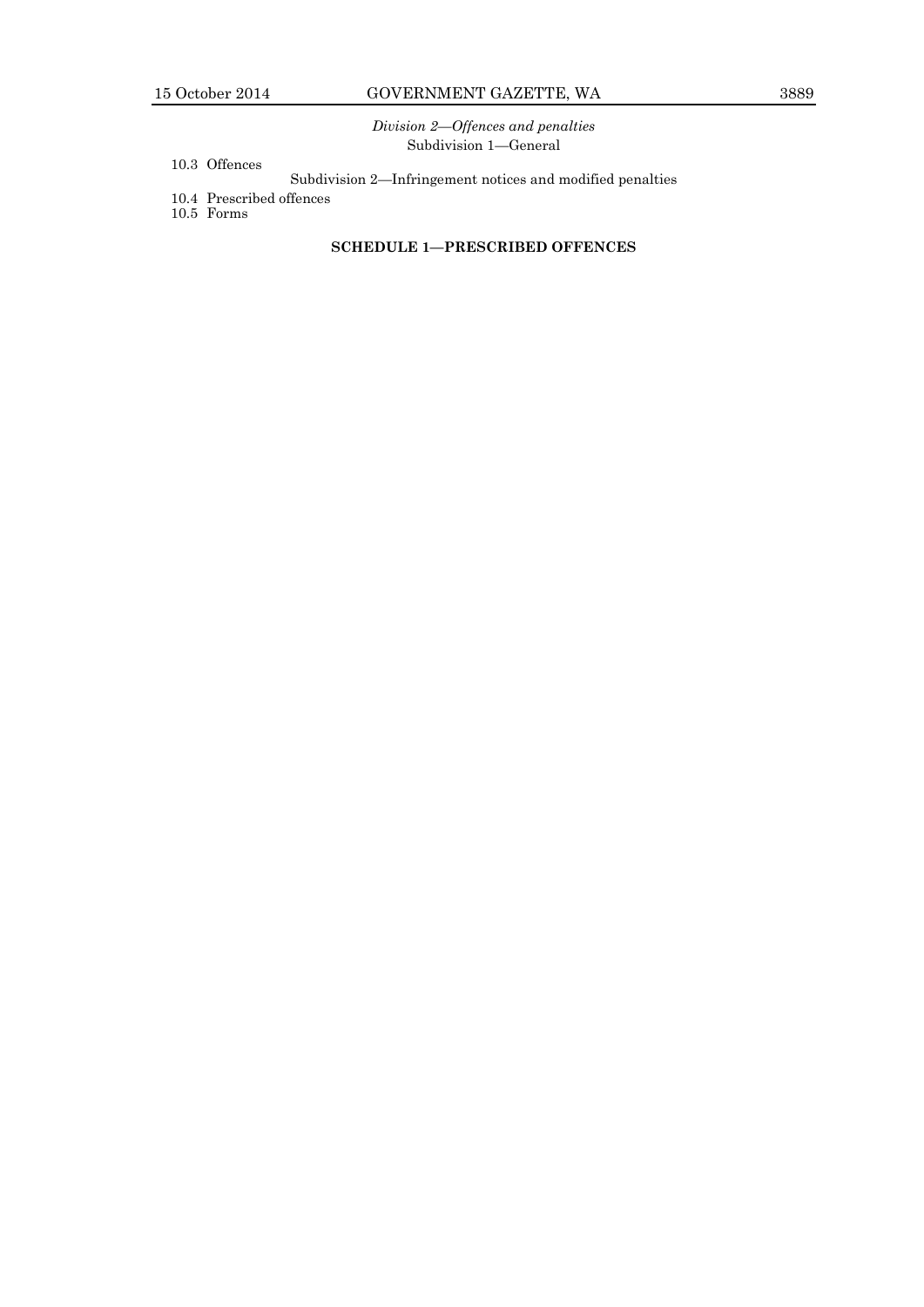### **LOCAL GOVERNMENT ACT 1995**

### SHIRE OF KELLERBERRIN

### **ACTIVITIES ON THOROUGHFARES AND TRADING IN THOROUGHFARES AND PUBLIC PLACES LOCAL LAW**

Under the powers conferred by the *Local Government Act 1995* and under all other powers enabling it, the Council of the Shire of Kellerberrin resolved on 18 August 2014 to make the following local law.

#### **PART 1—PRELIMINARY**

### **1.1 Citation**

This local law may be cited as the Shire of Kellerberrin Activities on Thoroughfares and Trading in Thoroughfares and Public Places Local Law 2014.

#### **1.2 Repeal**

(1) The Activities on Thoroughfares and Trading in Thoroughfares and Public Places Local Laws adopted by the Shire of Kellerberrin on 18 May 2004 and published in the *Government Gazette* on 13 July 2004, and amended from time to time, are repealed

#### **1.3 Definitions**

In this local law unless the context otherwise requires "Act" means the *Local Government Act 1995*;

"applicant" means a person who applies for a permit;

"authorized person" means a person authorized by the local government under section 9.10 of the Act to perform any of the functions of an authorized person under this local law;

"built-up area" has the meaning given to it in the *Road Traffic Code 2000*;

- "bulk rubbish container" means a bin or container designed or used for holding a substantial quantity of rubbish and which is unlikely to be lifted without mechanical assistance, but does not include a bin or container used in connection with the local government's regular domestic rubbish collection service;
- "carriageway" means the paved or made portion of a thoroughfare used or intended for use by vehicles; *Road Traffic Code 2000*;

"CEO" means the chief executive officer of the local government;

"commencement day" means the day on which this local law comes into operation;

"Council" means the council of the local government;

"crossing" means a crossing giving access from a public thoroughfare to

- (a) private land; or
- (b) a private thoroughfare serving private land;

"district" means the district of the local government;

"footpath" has the meaning given to it in the *Road Traffic Code 2000*.

"garden" means any part of a thoroughfare planted, developed or treated, otherwise than as a lawn, with one or more plants;

"intersection" has the meaning given to it in the *Road Traffic Code 2000*;

"kerb" includes the edge of a carriageway;

"lawn" means any part of a thoroughfare which is planted only with grass, or with a similar plant, but will include any other plant provided that it has been planted by the local government;

"liquor" has the meaning given to it in section 3 of the *Liquor Licensing Act 1988*;

"local government" means the Shire of Kellerberrin;

"local government property" means anything except a thoroughfare

- (a) which belongs to the local government;
- (b) of which the local government is the management body under the Land Administration Act 1997; or
- (c) which is an "otherwise unvested facility" within section 3.53 of the Act; "lot" has the meaning given to it in the *Town Planning and Development Act 1928*; "owner" or "occupier" in relation to land does not include the local government;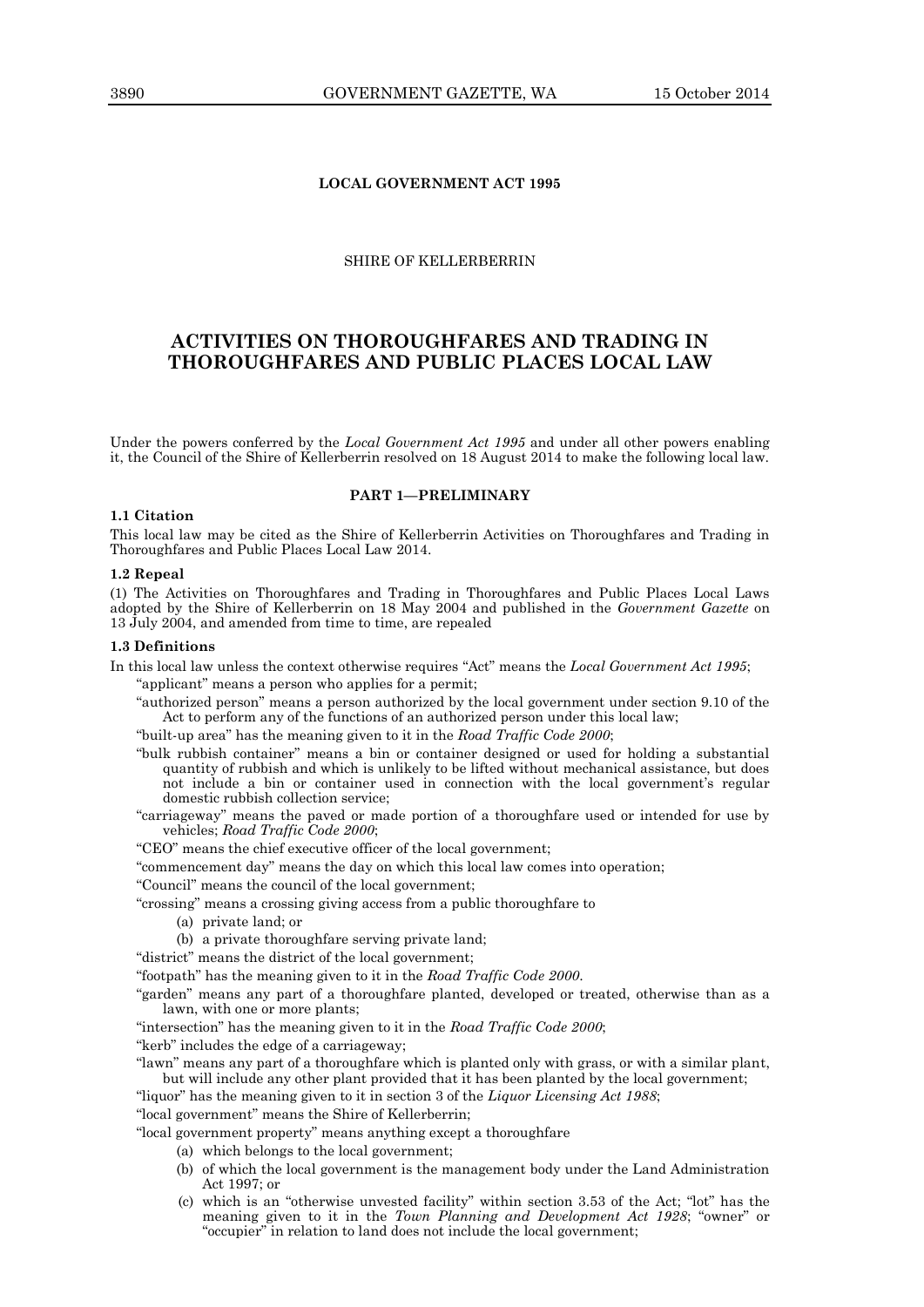"permissible verge treatment" means any one of the 4 treatments described in clause 2.8(2), and includes any reticulation pipes and sprinklers;

"permit" means a permit issued under this local law;

"permit holder" means a person who holds a valid permit;

"person" does not include the local government;

"premises" for the purpose of the definition of "public place" in both this clause and clause 6.1, means a building or similar structure, but does not include a carpark or a similar place;

"public place" includes any thoroughfare or place which the public are allowed to use, whether or not the thoroughfare or place is on private property, but does not include

- (a) premises on private property from which trading is lawfully conducted under a written law; and
- (b) local government property;

"Regulations" means the *Local Government (Functions and General) Regulations 1996*;

"sign" includes a notice, flag, mark, structure or device on which may be shown words, numbers, expressions or symbols;

"thoroughfare" has the meaning given to it in the Act, but does not include a private thoroughfare which is not under the management control of the local government;

"town planning scheme" means a town planning scheme of the local government made under the *Town Planning and Development Act 1928*;

"townsite" means the townsite of Kellerberrin and Doodlakine which are—

(a) constituted under section 26(2) of the *Land Administration Act 1997*; or

(b) referred to in clause 37 of Schedule 9.3 of the Act;

"vehicle" includes—

- (a) every conveyance and every object capable of being propelled or drawn on wheels, tracks or otherwise; and
- (b) an animal being ridden or driven,

but excludes—

- (a) a wheel-chair or any device designed for use by a physically impaired person on a footpath; and
- (b) a pram, a stroller or a similar device; and

"verge" means that part of a thoroughfare between the carriageway and the land which abuts the thoroughfare, but does not include any footpath.

### **1.4 Application**

This local law applies throughout the district.

#### **PART 2—ACTIVITIES IN THOROUGHFARES AND PUBLIC PLACES**

*Division 1—General*

### **2.1 General prohibitions**

A person shall not—

- (a) plant any plant which exceeds or which may exceed 0.75m in height on a thoroughfare so that the plant is within 10m of an intersection;
- (b) damage a lawn or a garden or remove any plant or part of a plant from a lawn or a garden unless—
	- (i) the person is the owner or the occupier of the lot abutting that portion of the thoroughfare and the lawn or the garden or the particular plant has not been installed or planted by the local government; or
	- (ii) the person is acting under the authority of a written law;
- (c) plant any plant (except grass or a similar plant) on a thoroughfare so that it is within 2m of a carriageway;
- (d) place on any footpath any fruit, fruit skins or other substance or fluid (whether vegetable or otherwise, but not water) which may create a hazard for any person using the footpath;
- (e) unless at the direction of the local government, damage, remove or interfere with any signpost, direction plate, guidepost, notice, shelter, shed, fence or any structure erected on a thoroughfare by the local government or a person acting under the authority of a written law;
- (f) play or participate in any game or sport so as to cause danger to any person or thing or impede the movement of vehicles or persons on a thoroughfare; or
- (g) within a mall, arcade or verandah of a shopping centre, ride any bicycle, skateboard, rollerblades or similar device.

### **2.2 Activities allowed with a permit-general**

(1) A person shall not, without a permit—

(a) dig or otherwise create a trench through or under a kerb or footpath;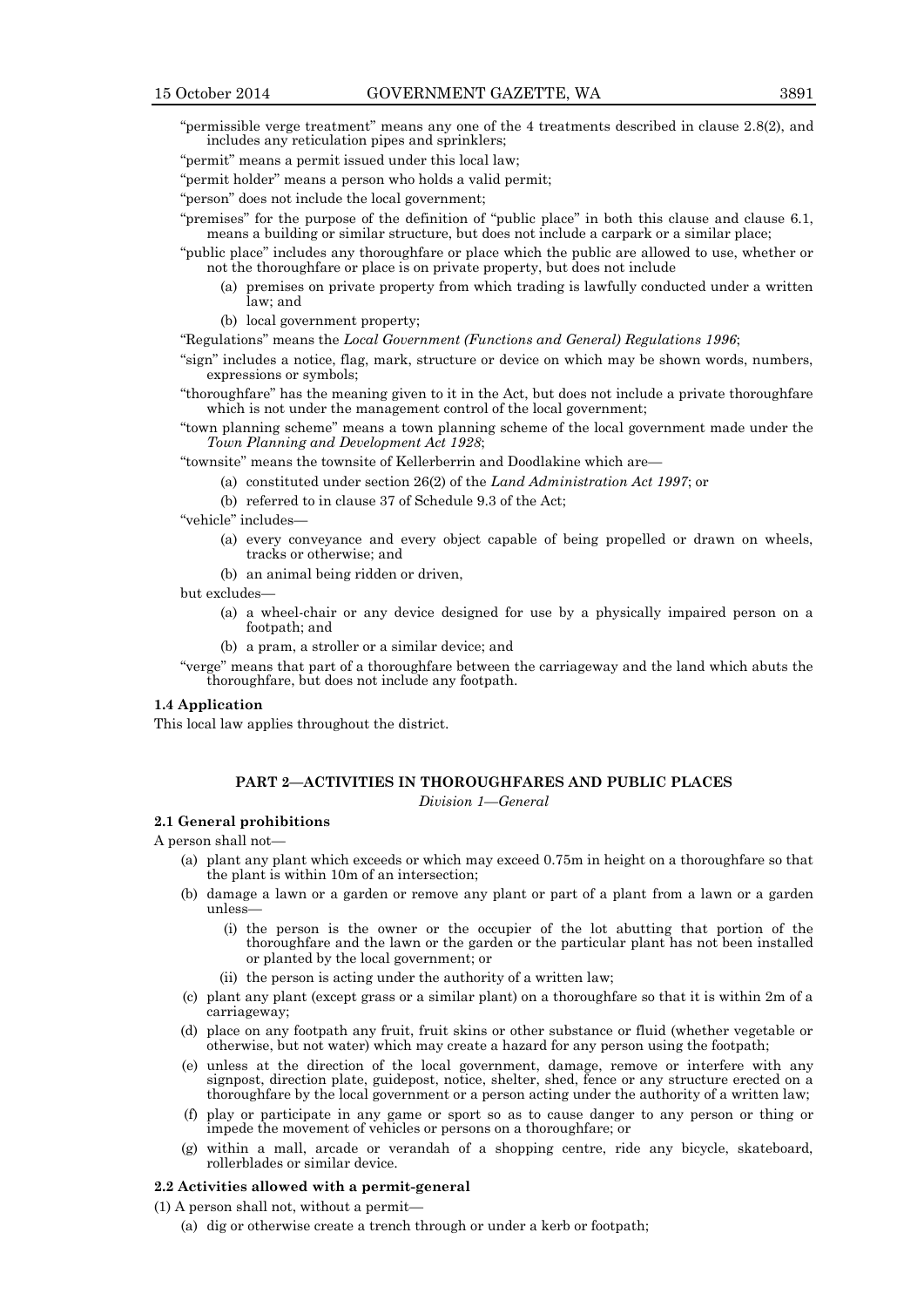- (b) subject to Division 3 of this Part, throw, place or deposit anything on a verge except for removal by the local government under a bulk rubbish collection, and then only in accordance with the terms and conditions and during the period of time advertised in connection with that collection by the local government;
- (c) cause any obstruction to a vehicle or a person using a thoroughfare as a thoroughfare;
- (d) cause any obstruction to a water channel or a water course in a thoroughfare;
- (e) throw, place or drain offensive, noxious or dangerous fluid onto a thoroughfare;
- (f) damage a thoroughfare;
- (g) light any fire or burn anything on a thoroughfare other than in a stove or fireplace provided for that purpose or under a permit issued under clause 5.13;
- (h) fell any tree onto a thoroughfare;
- (i) unless installing or in order to maintain a permissible verge treatment—
	- (i) lay pipes under or provide taps on any verge; or
	- (ii) place or install anything on any part of a thoroughfare, and without limiting the generality of the foregoing, any gravel, stone, flagstone, cement, concrete slabs, blocks, bricks, pebbles, plastic sheeting, kerbing, wood chips, bark or sawdust;
- (j) provide, erect, install or use in or on any building, structure or land abutting on a thoroughfare any hoist or other thing for use over the thoroughfare;
- (k) on a public place use anything or do anything so as to create a nuisance;
- (l) place or cause to be placed on a thoroughfare a bulk rubbish container; or
- (m) interfere with the soil of, or anything in a thoroughfare or take anything from a thoroughfare.

(2) The local government may exempt a person from compliance with subclause (1) on the application of that person.

#### **2.3 No possession and consumption of liquor on thoroughfare**

(1) A person shall not consume any liquor or have in her or his possession or under her or his control any liquor on a thoroughfare unless—

- (a) that is permitted under the *Liquor Licensing Act 1988* or under another written law; or
- (b) the person is doing so in accordance with a permit.

(2) Subclause (1) does not apply where the liquor is in a sealed container.

### *Division 2—Vehicle crossing*

#### Subdivision 1—Temporary crossings

### **2.4 Permit required**

(1) Where it is likely that works on a lot will involve vehicles leaving a thoroughfare and entering the lot, the person responsible for the works shall obtain a permit for the construction of a temporary crossing to protect the existing carriageway, kerb, drains and footpath, where—

- (a) a crossing does not exist; or
- (b) a crossing does exist, but the nature of the vehicles and their loads is such that they are likely to cause damage to the crossing.
- (2) The "person responsible for the works" in subclause (1) is to be taken to be
	- (a) the builder named on the building licence issued under the Local Government (Miscellaneous Provisions) Act 1960, if one has been issued in relation to the works; or
	- (b) the registered proprietor of the lot, if no building licence has been issued under the *Local Government (Miscellaneous Provisions) Act 1960* in relation to the works.

(3) If the local government approves an application for a permit for the purpose of subclause (1), the permit is taken to be issued on the condition that until such time as the temporary crossing is removed, the permit holder shall keep the temporary crossing in good repair and in such a condition so as not to create any danger or obstruction to persons using the thoroughfare.

### Subdivision 2—Redundant vehicle crossings

#### **2.5 Removal of redundant crossing**

(1) Where works on a lot will result in a crossing no longer giving access to a lot, the crossing is to be removed and the kerb, drain, footpath, verge and any other part of the thoroughfare affected by the removal are to be reinstated to the satisfaction of the local government.

(2) The local government may give written notice to the owner or occupier of a lot requiring her or him to—

- (a) remove any part of or all of a crossing which does not give access to the lot; and
- (b) reinstate the kerb, drain, footpath, verge and any other part of the thoroughfare, which may be affected by the removal,

within the period of time stated in the notice, and the owner or occupier of the lot shall comply with that notice.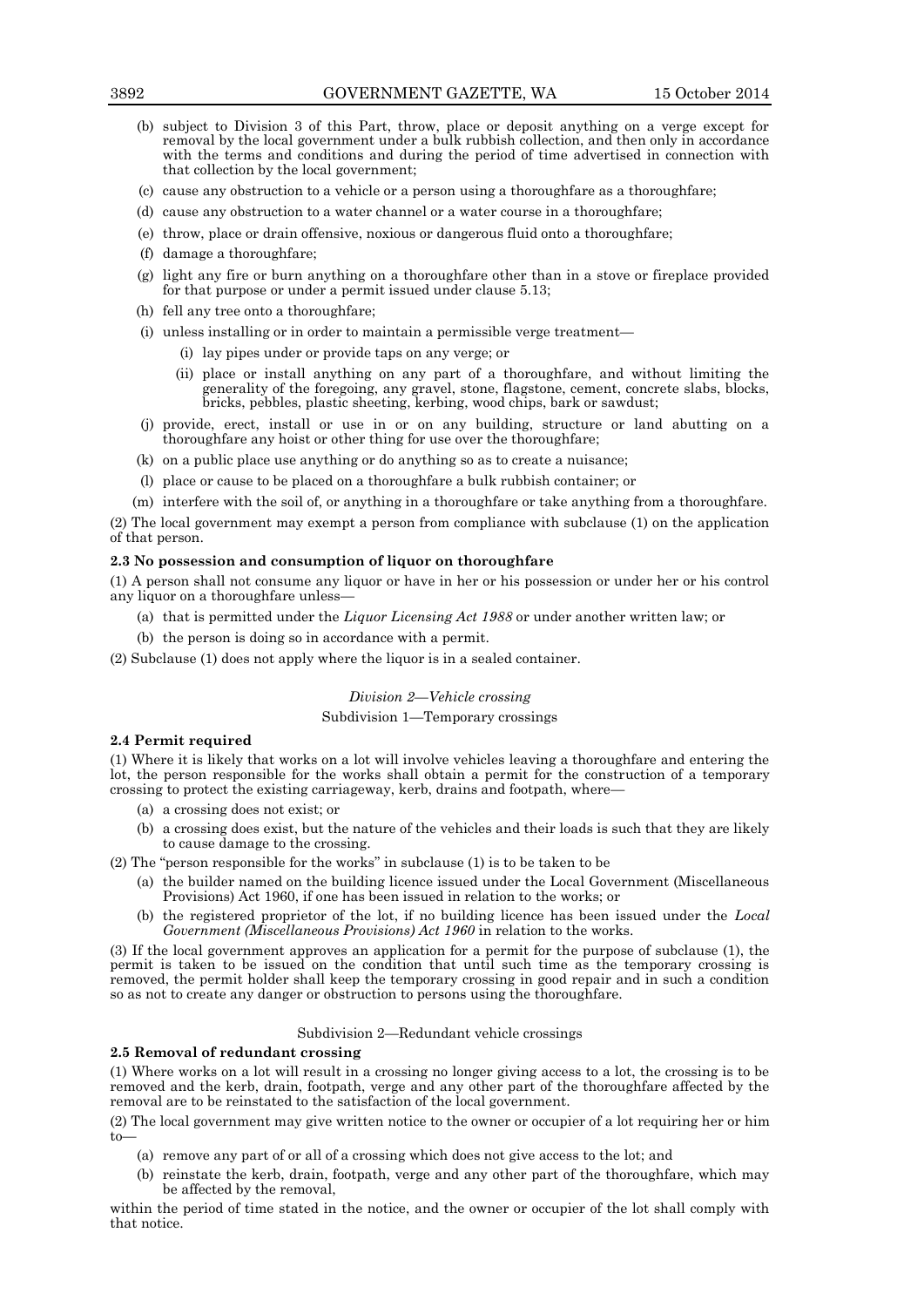### *Division 3—Verge treatments* Subdivision 1—Preliminary

### **2.6 Interpretation**

In this Division, unless the context otherwise requires—

"acceptable material" means any material which will create a hard surface, and which appears on a list of acceptable materials maintained by the local government.

### **2.7 Application**

This Division only applies to the townsite.

#### Subdivision 2—Permissible verge treatments

#### **2.8 Permissible verge treatments**

(1) An owner or occupier of land which abuts on a verge may on that part of the verge directly in front of her or his land install a permissible verge treatment.

(2) The permissible verge treatments are—

- (a) the planting and maintenance of a lawn;
- (b) the planting and maintenance of a garden provided that—
	- (i) clear sight visibility is maintained at all times for a person using the abutting thoroughfare in the vicinity of an intersection or bend in the thoroughfare or using a driveway on land adjacent to the thoroughfare for access to or from the thoroughfare; and
	- (ii) where there is no footpath, a pedestrian has safe and clear access of a minimum width of 2m along that part of the verge immediately adjacent to the kerb;
- (c) the installation of an acceptable material; or
- (d) the installation over no more than one third of the area of the verge (excluding any vehicle crossing) of an acceptable material in accordance with paragraph (c), and the planting and maintenance of either a lawn or a garden on the balance of the verge in accordance with paragraph (a) or (b).

#### **2.9 Only permissible verge treatments to be installed**

(1) A person shall not install or maintain a verge treatment which is not a permissible verge treatment.

(2) The owner and occupier of the lot abutting a verge treatment referred to in subclause (1) are each to be taken to have installed and maintained that verge treatment for the purposes of this clause and clause 2.10.

#### **2.10 Obligations of owner or occupier**

An owner or occupier who installs or maintains a permissible verge treatment shall—

- (a) keep the permissible verge treatment in a good and tidy condition and ensure, where the verge treatment is a garden or lawn, that a footpath on the verge and a carriageway adjoining the verge is not obstructed by the verge treatment;
- (b) not place any obstruction on or around the verge treatment; and
- (c) not disturb a footpath on the verge.

#### **2.11 Notice to owner or occupier**

The local government may give a notice in writing to the owner or the occupier of a lot abutting on a verge to make good, within the time specified in the notice, any breach of a provision of this Division.

#### Subdivision 3—Existing verge treatments

### **2.12 Transitional provision**

 $(1)$  In this clause

- "former provisions" means the local law of the local government which permitted certain types of verge treatments, whether with or without the consent of the local government, and which was repealed by this local law.
- (2) A verge treatment which—
	- (a) was installed prior to the commencement day; and
	- (b) on the commencement day is a type of verge treatment which was permitted under and complied with the former provisions,

is to be taken to be a permissible verge treatment for so long as the verge treatment remains of the same type and continues to comply with the former provisions.

#### Subdivision 4—Public works

#### **2.13 Power to carry out public works on verge**

Where the local government or an authority empowered to do so under a written law disturbs a verge, the local government or the authority—

- (a) is not liable to compensate any person for that disturbance;
- (b) may backfill with sand, if necessary, any garden or lawn; and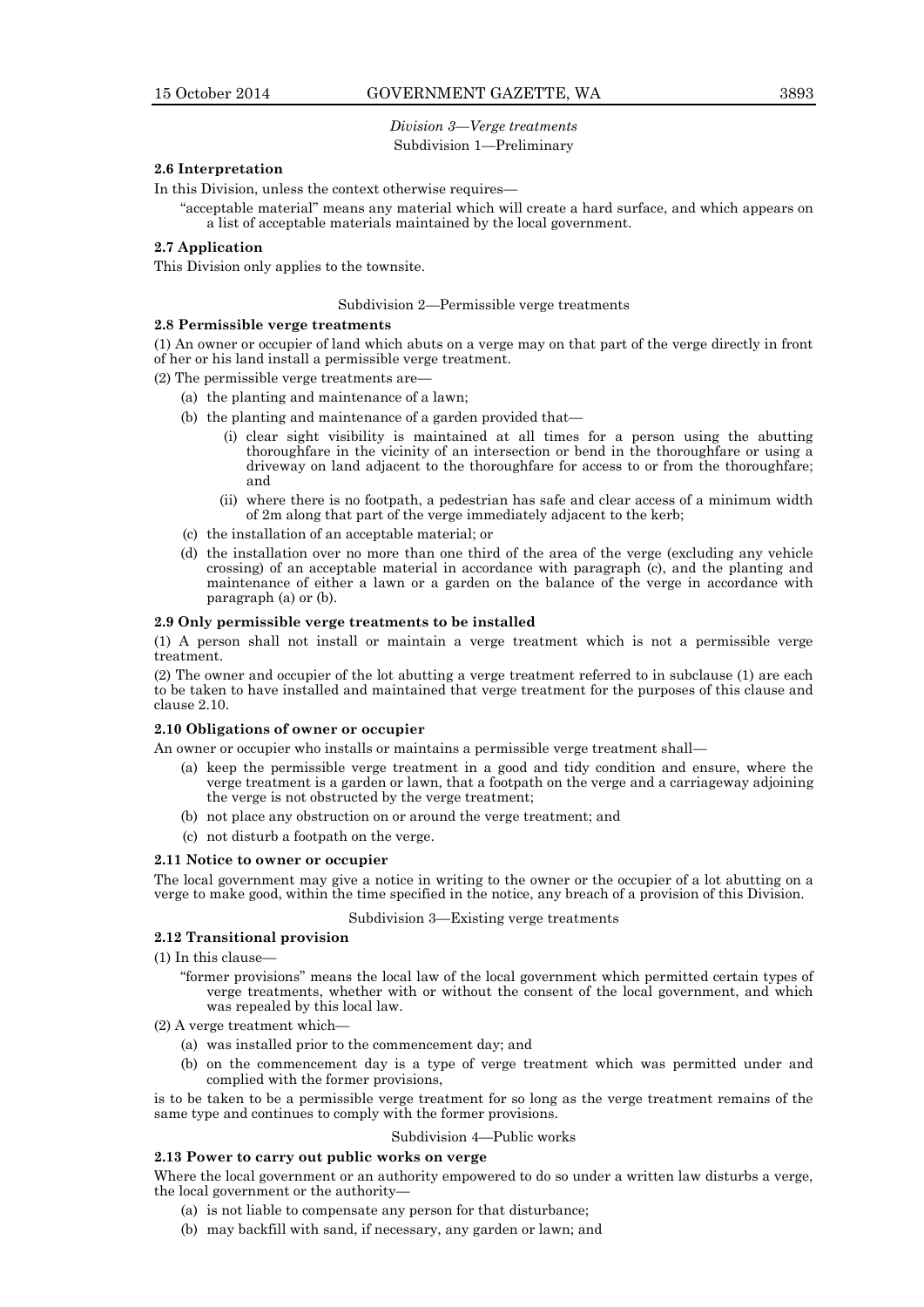- (c) is not liable to replace or restore any—
	- (i) verge treatment and, in particular, any plant or any acceptable material or other hard surface; or
	- (ii) sprinklers, pipes or other reticulation equipment.

*Division 4—Property numbers* Subdivision 1—Preliminary

### **2.14 Interpretation**

In this Division, unless the context requires otherwise—

"Number" means a number of a lot with or without an alphabetical suffix indicating the address of the lot by reference to a thoroughfare.

### Subdivision 2—Assignment and marking of numbers

#### **2.15 Assignment of numbers**

The local government may assign a Number to a lot in the district and may assign another Number to the lot instead of that previously assigned.

### *Division 5—Fencing*

**2.16 Public place-Item 4(1) of Division 1, Schedule 3.1 of Act**

The following places are specified as a public place for the purpose of item 4(1) of Division 1 of Schedule 3.1 of the Act—

- (a) a public place, as that term is defined in clause 1.2; and
- (b) local government property.

#### *Division 6—Signs erected by the local government*

#### **2.17 Signs**

(1) A local government may erect a sign on a public place specifying any conditions of use which apply to that place.

(2) A person shall comply with a sign erected under subclause (1).

(3) A condition of use specified on a sign erected under subclause (1) is to be for the purpose of giving notice of the effect of a provision of this local law.

#### **2.18 Transitional**

Where a sign erected on a public place has been erected under a local law of the local government repealed by this local law, then on and from the commencement day, it is to be taken to be a sign erected under clause 2.17 if—

- (a) the sign specifies a condition of use relating to the public place which gives notice of the effect of a provision of this local law; and
- (b) the condition of use specified is not inconsistent with any provision of this local law.

### *Division 7—Driving on a closed thoroughfare*

### **2.19 No driving on closed thoroughfare**

(1) A person shall not drive or take a vehicle on a closed thoroughfare unless—

- (a) that is in accordance with any limits or exceptions specified in the order made under section 3.50 of the Act; or
- (b) the person has first obtained a permit.

(2) In this clause—

"closed thoroughfare" means a thoroughfare wholly or partially closed under section 3.50 or 3.50A of the Act.

### **PART 3—ADVERTISING SIGNS ON THOROUGHFARES**

*Division 1—Preliminary*

#### **3.1 Interpretation**

In this Part, unless the context otherwise requires—

- "advertising sign" means a sign used for the purpose of advertisement and includes an "election sign";
- "direction sign" means a sign which indicates the direction of another place, activity or event, but does not include any such sign erected or affixed by the local government or the Commissioner of Main Roads;
- "election sign" means a sign or poster which advertises any aspect of a forthcoming Federal, State or Local Government election; and

"portable direction sign" means a portable free standing direction sign; and

"portable sign" means a portable free standing advertising sign.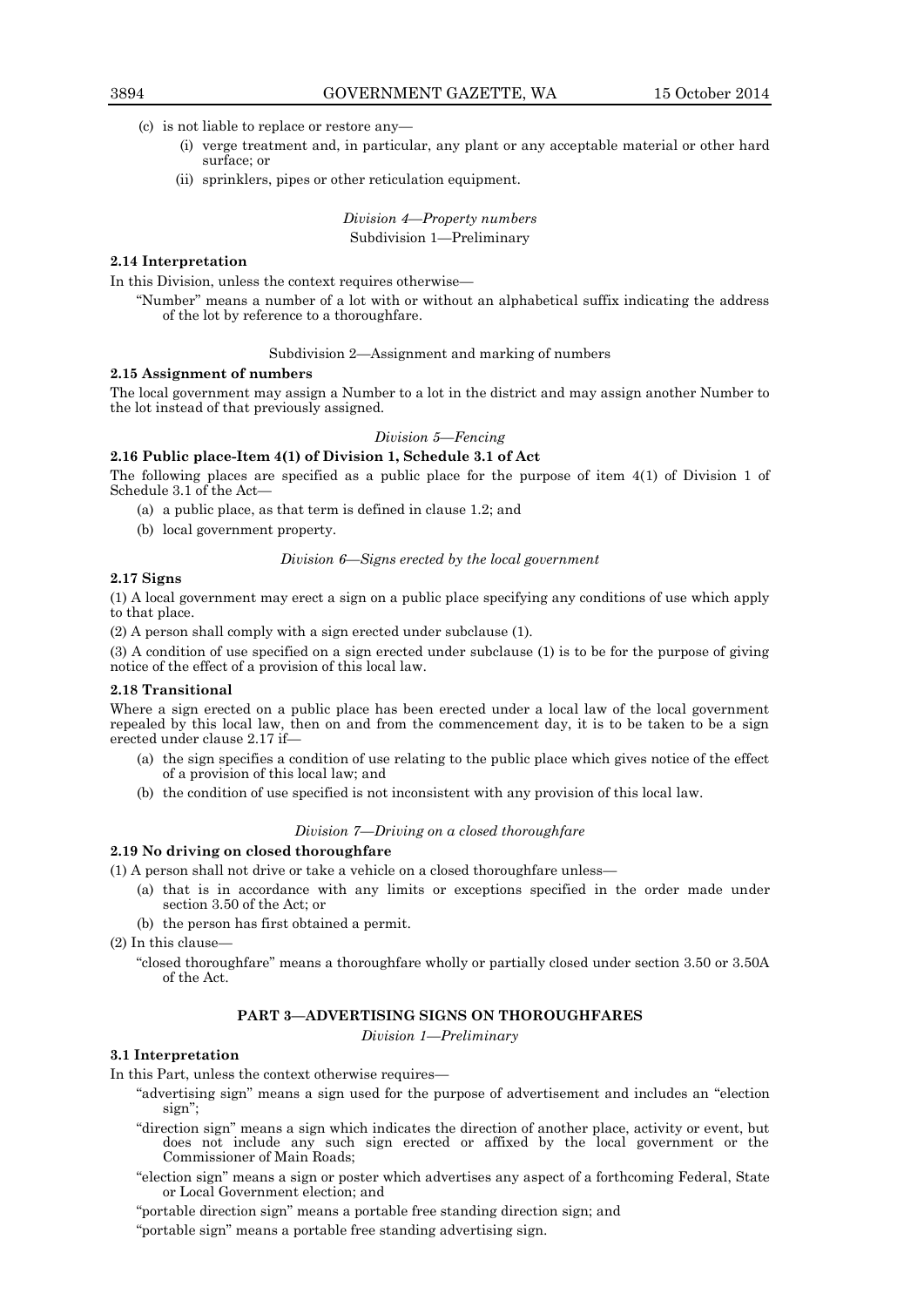### *Division 2—Permit*

### **3.2 Advertising signs and portable direction signs**

(1) A person shall not, without a permit—

- (a) erect or place an advertising sign on a thoroughfare; or
- (b) post any bill or paint, place or affix any advertisement on a thoroughfare.

(2) Notwithstanding subclause (1), a permit is not required in respect of a portable direction sign which neither exceeds 500 millimetres in height nor 0.5 square metres in area, provided that the sign is placed or erected on a thoroughfare on an infrequent or occasional basis only to direct attention to a place, activity or event during the hours of that activity or event.

(3) Notwithstanding subclause (1), a person shall not erect or place an advertising sign—

- (a) on a footpath;
- (b) over any footpath where the resulting vertical clearance between the sign and the footpath is less than 2.5 metres;
- (c) on or within 3 metres of a carriageway;
- (d) in any other location where, in the opinion of the local government, the sign is likely to obstruct lines of sight along a thoroughfare or cause danger to any person using the thoroughfare; or
- (e) on any natural feature, including a rock or tree, on a thoroughfare, or on any bridge or the structural approaches to a bridge.

#### **3.3 Matters to be considered in determining application for permit**

In determining an application for a permit for the purpose of clause 3.2(1), the local government is to have regard to-

- (a) any other written law regulating the erection or placement of signs within the district;
- (b) the dimensions of the sign;
- (c) other advertising signs already approved or erected in the vicinity of the proposed location of the sign;
- (d) whether or not the sign will create a hazard to persons using a thoroughfare; and
- (e) the amount of the public liability insurance cover, if any, to be obtained by the applicant.

#### *Division 3—Conditions on permit*

### **3.4 Conditions on portable sign**

If the local government approves an application for a permit for a portable sign, the application is to be taken to be approved subject to the following conditions—

- (a) the portable sign shall—
	- (i) not exceed 1 metres in height;
	- (ii) not exceed an area of 1 square metres on any side;
	- (iii) relate only to the business activity described on the permit;
	- (iv) contain letters not less than 200 millimetres in height;
	- (v) not be erected in any position other than immediately adjacent to the building or the business to which the sign relates;
	- (vi) be removed each day at the close of the business to which it relates and not be erected again until the business next opens for trading;
	- (vii) be secured in position in accordance with any requirements of the local government;
	- (viii) be placed so as not to obstruct or impede the reasonable use of a thoroughfare or access to a place by any person; and
		- (ix) be maintained in good condition; and
- (b) no more than one portable sign shall be erected in relation to the one building or business.

#### **3.5 Conditions on election sign**

If the local government approves an application for a permit for the erection or placement of an election sign on a thoroughfare, the application is to be taken to be approved subject to the sign—

- (a) being erected at least 30 metres from any intersection;
- (b) being free standing and not being affixed to any existing sign, post, power or light pole, or similar structure;
- (c) being placed so as not to obstruct or impede the reasonable use of a thoroughfare, or access to a place by any person;
- (d) being placed so as not to obstruct or impede the vision of a driver of a vehicle entering or leaving a thoroughfare or crossing;
- (e) being maintained in good condition;
- (f) not being erected until the election to which it relates has been officially announced;
- (g) being removed within 24 hours of the close of polls on voting day;
- (h) not being placed within 100 metres of any works on the thoroughfare;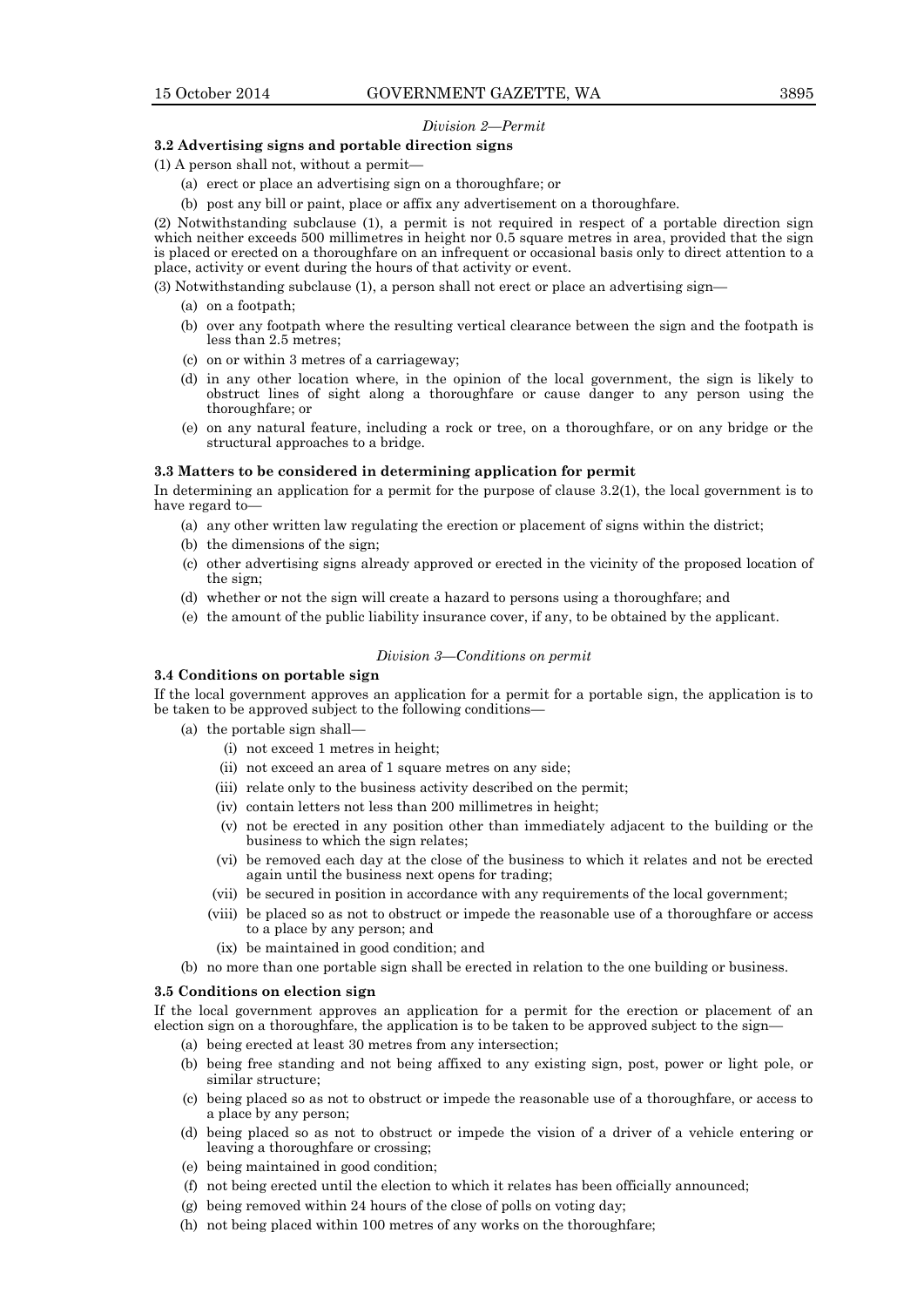- (i) being securely installed;
- (j) not being an illuminated sign;
- (k) not incorporating reflective or fluorescent materials; and
- (l) not displaying only part of a message which is to be read with other separate signs in order to obtain the whole message.

## **PART 4—OBSTRUCTING ANIMALS, VEHICLES OR SHOPPING TROLLEYS**

### *Division 1—Animals and vehicles*

### **4.1 Leaving animal or vehicle in public place or on local government property**

(1) A person shall not leave an animal or a vehicle, or any part of a vehicle, in a public place or on local government property so that it obstructs the use of any part of that public place or local government property, unless that person has first obtained a permit or is authorized to do so under a written law.

(2) A person will not contravene subclause (1) where the animal is secured or tethered for a period not exceeding 1 hour.

(3) A person will not contravene subclause (1) where the vehicle is left for a period not exceeding 24 hours.

### **4.2 Prohibitions relating to animals**

(1) In subclause (2), "owner" in relation to an animal includes—

- (a) an owner of it;
- (b) a person in possession of it;
- (c) a person who has control of it; and
- (d) a person who ordinarily occupies the premises where the animal is permitted to stay.

(2) An owner of an animal shall not—

- (a) allow the animal to enter or remain for any time on any thoroughfare except for the use of the thoroughfare as a thoroughfare and unless it is led, ridden or driven;
- (b) allow an animal which has a contagious or infectious disease to be led, ridden or driven in a public place; or
- (c) train or race the animal on a thoroughfare.

(3) An owner of a horse shall not lead, ride or drive a horse on a thoroughfare in a built-up area, unless that person does so under a permit or under the authority of a written law.

#### *Division 2—Shopping trolleys*

### **4.3 Interpretation**

In this Division—

- "retailer" means a proprietor of a shop in respect of which shopping trolleys are provided for the use of customers of the shop; and
- "shopping trolley" means a wheeled container or receptacle supplied by a retailer to enable a person to transport goods.

#### **4.4 Shopping trolley to be marked**

A retailer shall clearly mark its name or its trading name on any shopping trolley made available for the use of customers.

#### **4.5 Person not to leave trolley in public place**

A person shall not leave a shopping trolley in a public place other than in an area set aside for the storage of shopping trolleys.

#### **4.6 Retailer to remove abandoned trolley**

(1) If a shopping trolley is found in a public place, other than in an area set aside for the storage of shopping trolleys, the local government may advise (verbally or in writing) a retailer whose name is marked on the trolley of the location of the shopping trolley.

(2) A retailer shall remove a shopping trolley within 24 hours of being so advised under subclause (1), unless the retailer—

- (a) requests the local government to collect and deliver the shopping trolley to the retailer; and
- (b) pays any fee for that collection and delivery (imposed and determined under and in accordance with sections 6.16 to 6.19 of the Act) within the period specified by the local government.

### **4.7 Retailer taken to own trolley**

In the absence of any proof to the contrary, a shopping trolley is to be taken to belong to a retailer whose name is marked on the trolley.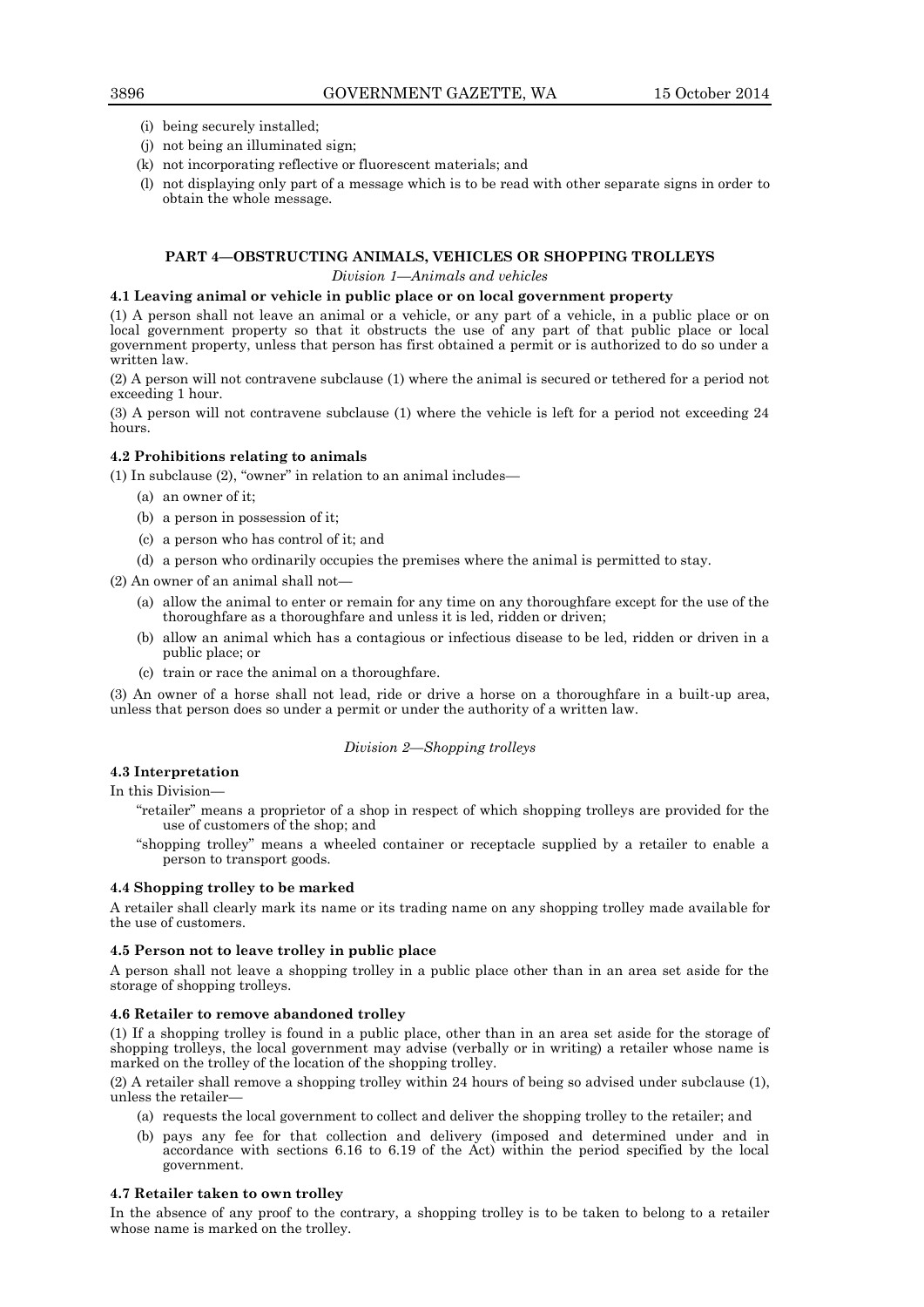#### **PART 5—ROADSIDE CONSERVATION**

*Division 1—Preliminary*

### **5.1 Interpretation**

### In this Part—

"MRWA" means Main Roads Western Australia;

"protected flora" has the meaning given to it in section 6(1) of the *Wildlife Conservation Act 1950*; "rare flora" has the meaning given to it in section 23F of the *Wildlife Conservation Act 1950*;

"Roadside Conservation Committee" means the Roadside Conservation Committee established

under the Land Resource Policy Council within the Office of Premier and Cabinet; and "special environmental area" means an area designated as such under clause 5.7.

### **5.2 Application**

This Part does not apply to the townsite.

*Division 2—Flora roads*

#### **5.3 Declaration of flora road**

The local government may declare a thoroughfare which has, in the opinion of the local government, high quality roadside vegetation to be a flora road.

### **5.4 Construction works on flora roads**

Construction and maintenance work carried out by the local government on a flora road is to be in accordance with the "Code of Practice for Roadside Conservation and Road Maintenance" prepared by the Roadside Conservation Committee.

#### **5.5 Signposting of flora roads**

The local government may signpost flora roads with the standard MRWA "flora road" sign.

#### **5.6 Driving only on carriageway of flora roads**

(1) A person driving or riding a vehicle on a flora road shall only drive or ride the vehicle on the carriageway.

(2) Subclause (1) does not apply where—

- (a) conditions on the thoroughfare do not reasonably permit a vehicle to remain on the carriageway;
- (b) there is no carriageway; or
- (c) an exemption from the application of subclause (1) has been obtained from the local government.

#### *Division 3—Special environmental areas*

### **5.7 Designation of special environmental areas**

The local government may designate a thoroughfare, or any part of a thoroughfare, has a special environmental area which—

- (a) as protected flora or rare flora; or
- (b) in the opinion of the local government, has environmental, aesthetic or cultural significance.

#### **5.8 Marking of special environmental areas**

The local government is to mark and keep a register of each thoroughfare, or part of a thoroughfare, designated as a special environmental area.

### *Division 4—Planting in thoroughfares*

### **5.9 Permit to plant**

A person shall not plant any plant or sow any seeds in a thoroughfare without first obtaining a permit.

### **5.10 Relevant considerations in determining application**

In determining an application for a permit for the purpose of clause 5.9, the local government is to have regard to—

- (a) existing vegetation within that part of the thoroughfare in which the planting is to take place; and
- (b) the diversity of species and the prevalence of the species which are to be planted or sown.

### *Division 5—Clearance of vegetation*

### **5.11 Permit to clear**

A person shall not clear and maintain in a cleared state, the surface of a thoroughfare within 1m of that person's land without first obtaining a permit and any other approvals which may be required under any written law.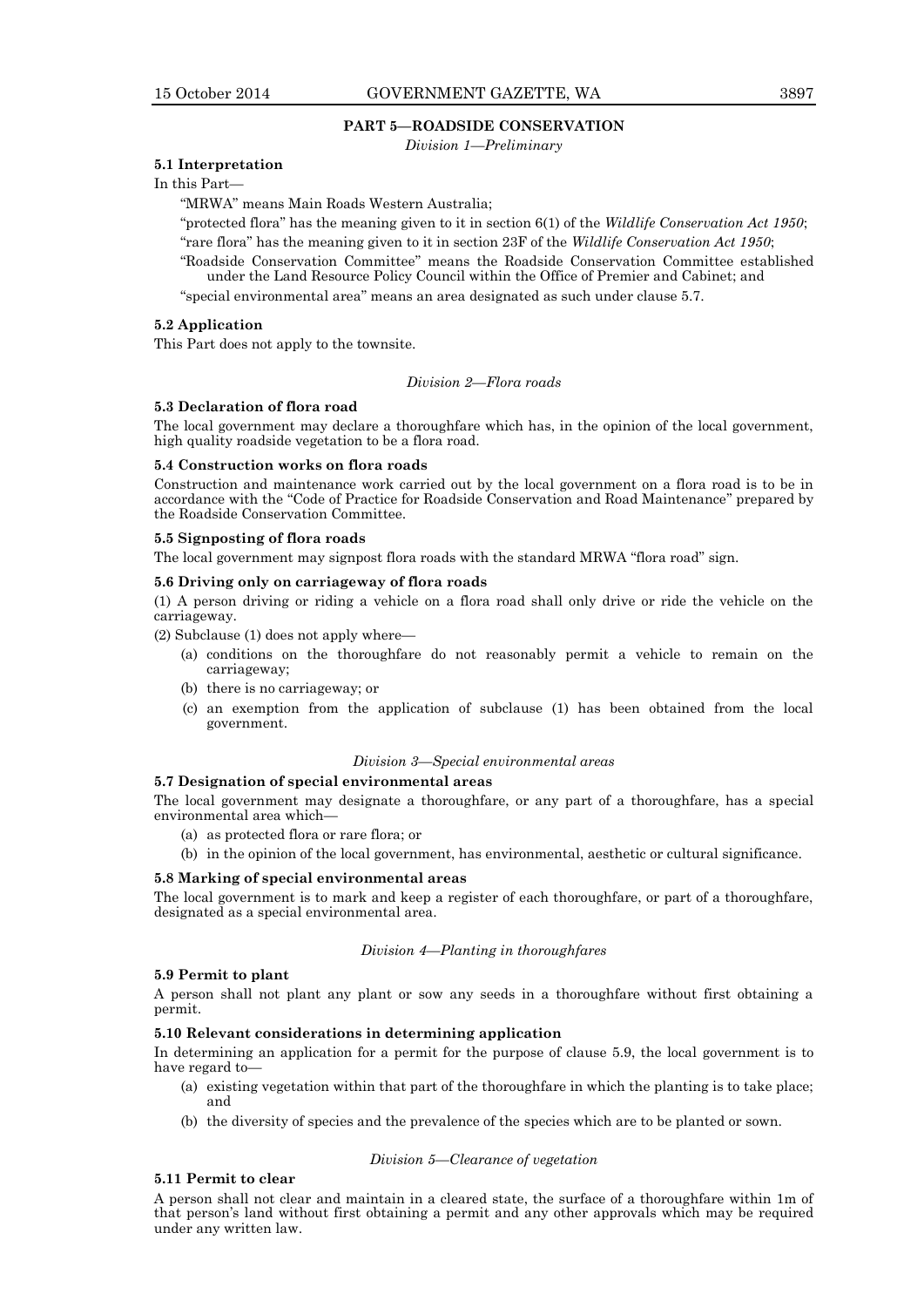### **5.12 Application for permit**

In addition to the requirements of clause  $7.1(2)$ , a person making an application for a permit for the purpose of clause 5.11 shall submit a sketch plan clearly showing the boundary of the person's land and the portions of the thoroughfare joining that person's land which are to be cleared.

### *Division 6—Fire management*

#### **5.13 Permit to burn thoroughfare**

A person shall not burn part of a thoroughfare without first obtaining a permit or unless acting under the authority of any other written law.

### **5.14 Application for permit**

In addition to the requirements of clause  $7.1(2)$ , an application for a permit for the purposes of clause 5.13 shall—

- (a) include a sketch plan showing the portions of a thoroughfare which are proposed to be burned; and
- (b) advise of the estimated fire intensity and the measures to be taken to protect upper storey vegetation from the burn.

### **5.15 When application for permit can be approved**

The local government may approve an application for a permit for the purpose of clause 5.13 only if the burning of the particular part of the thoroughfare will—

- (a) reduce a fire hazard and alternative means of reducing that hazard, such as slashing or the use of herbicides, are considered by the local government to be not feasible or more detrimental to native flora and fauna than burning; or
- (b) in the opinion of the local government, be beneficial for the preservation and conservation of native flora and fauna.

### **5.16 Prohibitions on burning**

Notwithstanding anything to the contrary in this local law, an application for a permit for the purpose of clause 5.13 is not to be approved by the local government—

- (a) for burning between 31 August and 1 May of the following year where the intensity of the burn could damage native flora and fauna; or
- (b) in any year to any person for any part of a thoroughfare which is on the opposite side of the carriageway to that portion of the thoroughfare for which a permit to burn has been approved in the same year.

### *Division 7—Firebreaks*

### **5.17 Permit for firebreaks on thoroughfares**

A person shall not construct a firebreak on a thoroughfare without first obtaining a permit.

### **5.18 When application for permit cannot be approved**

(1) The local government is not to approve an application for a permit for the purpose of clause 5.17 where the thoroughfare is less than 20m wide.

(2) Subclause (1) does not apply where the firebreak is, in the opinion of the local government, desirable for the protection of roadside vegetation.

#### *Division 8—Commercial wildflower harvesting on thoroughfares*

### **5.19 General prohibition on commercial wildflower harvesting**

Subject to clause 5.20, a person shall not commercially harvest native flora on a thoroughfare.

### **5.20 Permit for revegetation projects**

(1) A person shall not collect seed from native flora on a thoroughfare without first obtaining a permit.

(2) The local government may approve an application for a permit under subclause (1) only where—

- (a) the seed is required for a revegetation project in any part of the district; and
- (b) the thoroughfare, or the relevant part of it, is not a special environmental area.

(3) Unless the local government specifically provides to the contrary on a permit, if the local government approves an application for a permit for the purpose of subclause (1) it is to be taken to be approved subject to the following conditions—

- (a) the collection of the seed is to be carried out so as not to endanger the long time survival of the native flora on the thoroughfare; and
- (b) any licence or approval which may be required under any other written law is to be obtained by the applicant.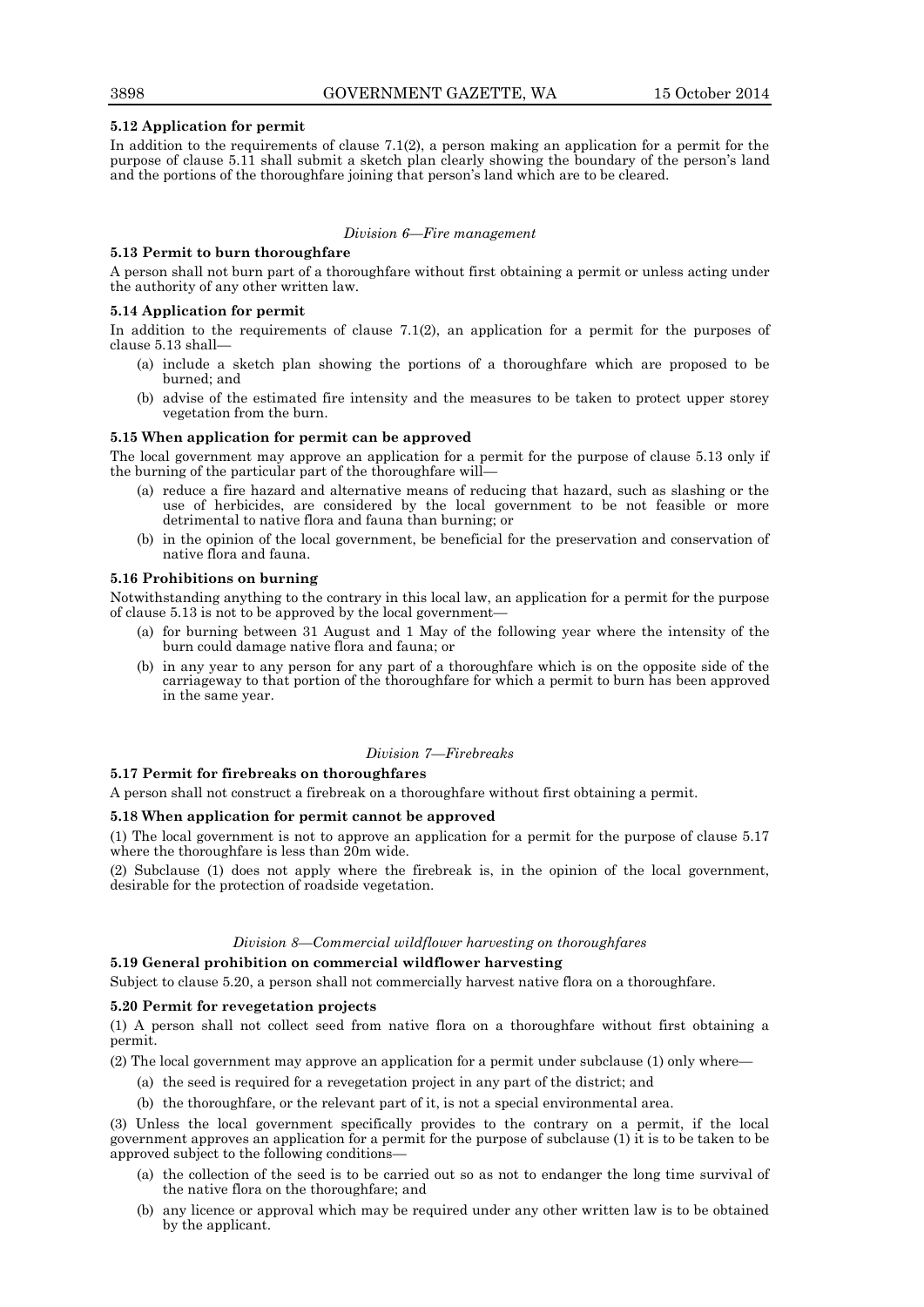### **PART 6-—RADING IN THOROUGHFARES AND PUBLIC PLACES**

*Division 1—Stallholders and traders*

Subdivision 1—Preliminary

### **6.1 Interpretation**

- In this Division, unless the context otherwise requires—
	- "Competition Principles Agreement" means the Competition Principles Agreement executed by each State and Territory of the Commonwealth and the Commonwealth of Australia on 11 April 1995;

"public place" includes—

(a) any thoroughfare or place which the public are allowed to use whether or not the thoroughfare or place is on private property; and

(b) local government property,

but does not include premises on private property from which trading is lawfully conducted under a written law.

"stall" means a movable or temporarily fixed structure, stand or table in, on or from which goods or services are sold, hired or offered for sale or hire;

"stallholder" means a person in charge of a stall; "stallholder's permit" means a permit issued to a stallholder; "trader" means a person who carries on trading;

"trader's permit" means a permit issued to a trader; and

"trading" includes—

- (a) the selling or hiring of, the offering for sale or hire of or the soliciting of orders for goods or services in a public place;
- (b) displaying goods in any public place for the purpose of—
	- (i) offering them for sale or hire;
	- (ii) inviting offers for their sale or hire;
	- (iii) soliciting orders for them; or
	- (iv) carrying out any other transaction in relation to them; and
- (c) the going from place to place, whether or not public places, and—
	- (i) offering goods or services for sale or hire;
	- (ii) inviting offers or soliciting orders for the sale or the hire of goods or services; or
	- (iii) carrying out any other transaction in relation to goods or services, but does not include
- (d) the setting up of a stall or the conducting of a business at a stall under the authority of a stallholder's permit;
- (e) the selling or the offering for sale of goods and services to, or the soliciting of orders for goods and services from a person who sells those goods or services;
- (f) the selling or the offering for sale or hire by a person of goods of her or his own manufacture or services which he or she provides; and
- (g) the selling or hiring or the offering for sale or hire of—
	- (i) goods by a person who represents a manufacturer of the goods; or
	- (ii) services by a person who represents a provider of the services, which are only sold directly to consumers and not through a shop.

#### Subdivision 2—Permits

#### **6.2 Stallholder's permit**

(1) A person shall not conduct a stall on a public place unless that person is—

- (a) the holder of a valid stallholder's permit; or
- (b) an assistant specified in a valid stallholder's permit.
- (2) Every application for a stallholder's permit shall—
	- (a) state the full name and address of the applicant;
	- (b) specify the proposed number of assistants to be engaged by the applicant in conducting the stall, as well as their names and addresses if already engaged;
	- (c) specify the proposed location of the stall;
	- (d) specify the period of time for which the permit is sought, together with the proposed days and hours of operation;
	- (e) specify the proposed goods or services to be sold or hired or offered for sale or hire from the stall; and
	- (f) be accompanied by an accurate plan and description of the proposed stall.

### **6.3 Trader's permit**

- (1) A person shall not carry on trading unless that person is—
	- (a) the holder of a valid trader's permit; or
	- (b) an assistant specified in a valid trader's permit.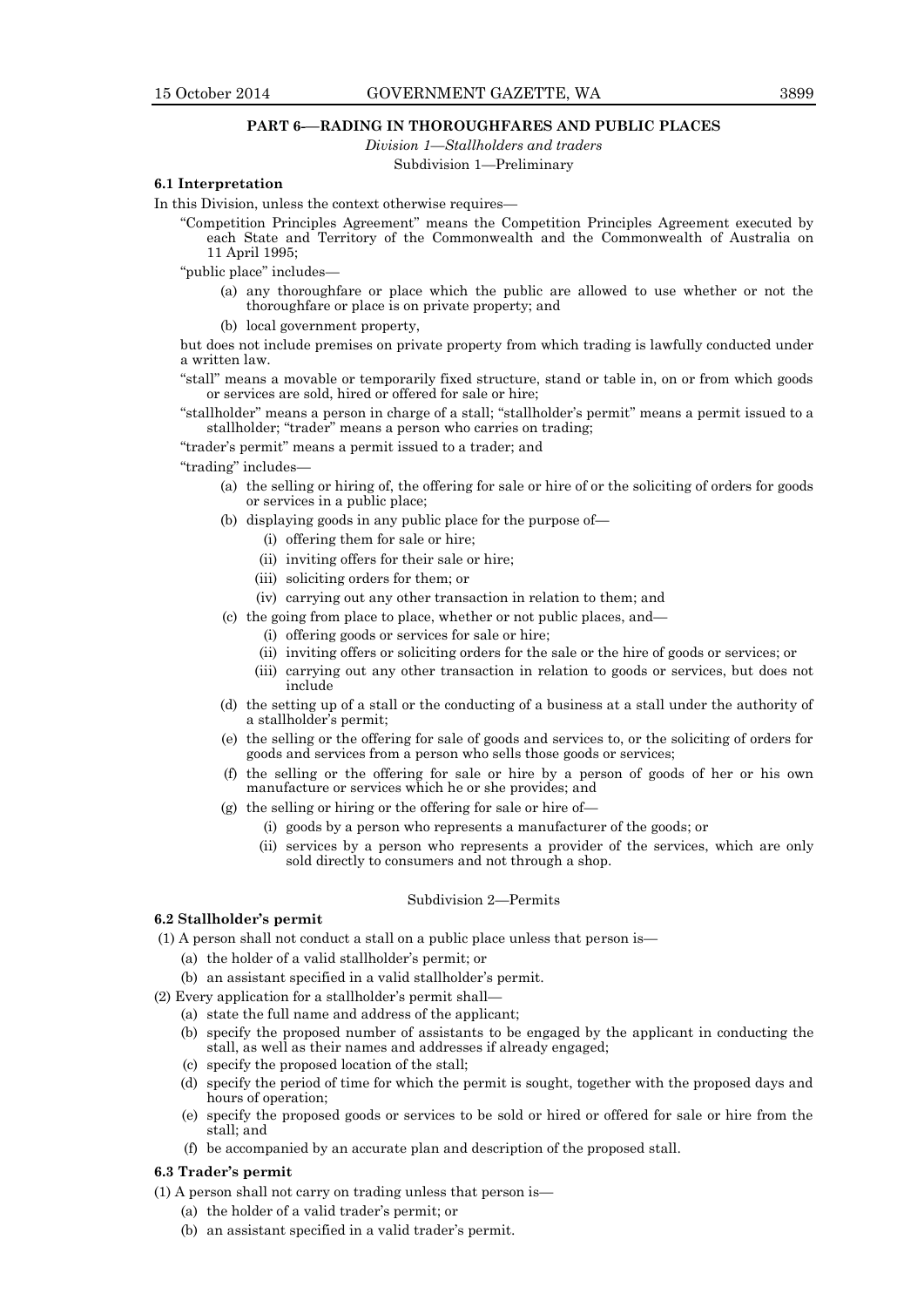(2) Every application for a trader's permit shall—

- (a) state the full name and address of the applicant;
- (b) specify the proposed number of assistants, if any, to be engaged by the applicant in trading, as well as their names and addresses if already engaged;
- (c) specify the location or locations in which the applicant proposes to trade;
- (d) specify the period of time for which the permit is sought, together with the proposed days and hours of trading;
- (e) specify the proposed goods or services which will be traded; and
- (f) be accompanied by an accurate plan and description of any proposed structure or vehicle which may be used by the applicant in trading.

(3) The conditions subject to which the local government may approve an application for a trader's permit include that the permit holder is permitted to remain at a particular location for as long as there is a customer making a purchase, but if there is no customer making a purchase the permit holder must move on from that location within a reasonable time of the last purchase having been made.

#### **6.4 No permit required to sell newspaper**

Notwithstanding any other provision of this local law, a person who sells, or offers for sale, a newspaper only is not required to obtain a permit.

### **6.5 Relevant considerations in determining application for permit**

(1) In determining an application for a permit for the purposes of this Division, the local government is to have regard to—

- (a) any relevant policies of the local government;
- (b) the desirability of the proposed activity;
- (c) the location of the proposed activity;
- (d) the principles set out in the Competition Principles Agreement; and
- (e) such other matters as the local government may consider to be relevant in the circumstances of the case.

(2) The local government may refuse to approve an application for a permit under this Division on any one or more of the following grounds—

- (a) that the applicant has committed a breach of any provision of this local law or of any written law relevant to the activity in respect of which the permit is sought;
- (b) that the applicant is not a desirable or suitable person to hold a permit;
- (c) that—
	- (i) the applicant is an undischarged bankrupt or is in liquidation;
	- (ii) the applicant has entered into any composition or arrangement with creditors; or
	- (iii) a manager, an administrator, a trustee, a receiver, or a receiver and manager has been appointed in relation to any part of the applicant's undertakings or property; or
- (d) such other grounds as the local government may consider to be relevant in the circumstances of the case.

#### **6.6 Conditions of permit**

(1) If the local government approves an application for a permit under this Division subject to conditions, those conditions may include—

- (a) the place, the part of the district, or the thoroughfare to which the permit applies;
- (b) the days and hours during which a permit holder may conduct a stall or trade;
- (c) the number, type, form and construction, as the case may be, of any stand, table, structure or vehicle which may be used in conducting a stall or in trading;
- (d) the goods or services in respect of which a permit holder may conduct a stall or trade;
- (e) the number of persons and the names of persons permitted to conduct a stall or trade;
- (f) the requirement for personal attendance at the stall or the place of trading by the permit holder and the nomination of assistants, nominees or substitutes for the permit holder;
- (g) whether and under what terms the permit is transferable;
- (h) any prohibitions or restrictions concerning the—
	- (i) causing or making of any noise or disturbance which is likely to be a nuisance to persons in the vicinity of the permit holder;
	- (ii) the use of amplifiers, sound equipment and sound instruments;
	- (iii) the use of signs; and
	- (iv) the use of any lighting apparatus or device;
	- (i) the manner in which the permit holder's name and other details of a valid permit are to be displayed;
- (j) the care, maintenance and cleansing of the stall or any structure used for trading and the place of the stall or any structure;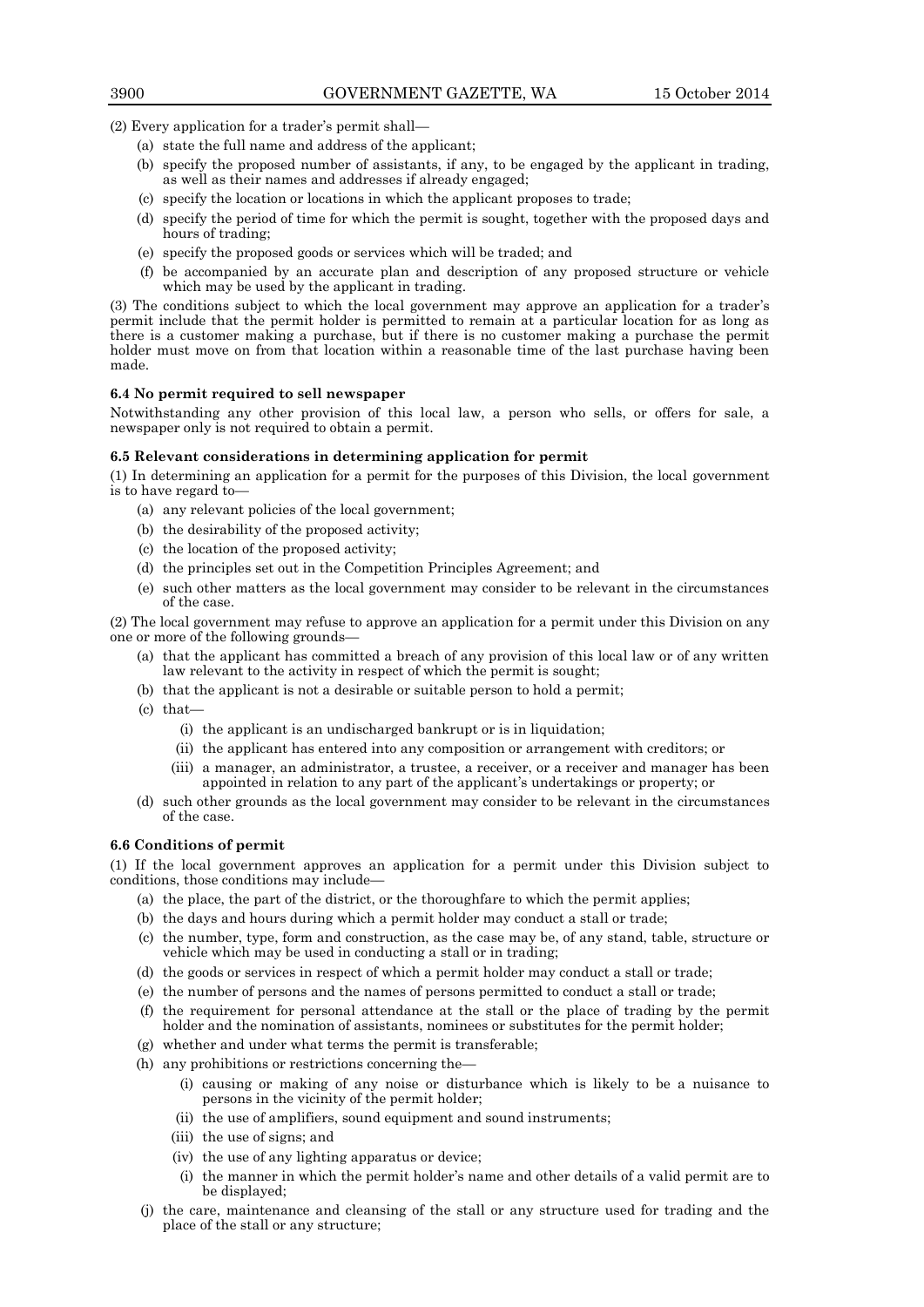- 
- (k) the vacating of the place of a stall or trading when the stall is not being conducted or trading is not being carried on;
- (l) the acquisition by the stallholder or trader of public risk insurance;
- (m) the period for which the permit is valid; and
- (n) the designation of any place or places where trading is wholly or from time to time prohibited by the local government.

(2) Where a permit holder by reason of illness, accident or other sufficient cause is unable to comply with this local law, the local government may at the request of that permit holder authorize another person to be a nominee of the permit holder for a specified period, and this local law and the conditions of the permit shall apply to the nominee as if he or she was the permit holder.

#### **6.7 Exemptions from requirement to pay fee or to obtain a permit**

- (1) In this clause—
	- "charitable organisation" means an institution, association, club, society or body whether incorporated or not, the objects of which are of a charitable, benevolent, religious, cultural, educational, recreational, sporting or other like nature and from which any member does not receive any pecuniary profit except where the member is an employee or the profit is an honorarium; and
	- "commercial participant" means any person who is involved in operating a stall or in conducting any trading activity for personal gain or profit.

(2) The local government may waive any fee required to be paid by an applicant for a stallholder's permit or a trader's permit on making an application for or on the issue of a permit, or may return any such fee which has been paid, if the stall is conducted or the trading is carried on—

- (a) on a portion of a public place adjoining the normal place of business of the applicant; or
- (b) by a charitable organisation that does not sublet space to, or involve commercial participants in the conduct of a stall or trading, and any assistants that may be specified in the permit are members of that charitable organisation.

(3) The local government may exempt a person or a class of persons, whether or not in relation to a specified public place, from the requirements of this Division.

### Subdivision 3—Conduct of stallholders and traders

### **6.8 Conduct of stallholders and traders**

(1) A stallholder while conducting a stall or a trader while trading shall—

- (a) display her or his permit to do so in a conspicuous place on the stall, vehicle or temporary structure or if there is no stall, vehicle or temporary structure, carry the permit with her or him while conducting a stall or trading;
- (b) not display a permit unless it is a valid permit; and
- (c) when selling goods by weight, carry and use for that purpose, scales tested and certified in accordance with the provisions of the *Weights and Measures Act 1915*.
- $(2)$  A stallholder or trader shall not-
	- (a) deposit or store any box or basket containing goods on any part of a thoroughfare so as to obstruct the movement of pedestrians or vehicles;
	- (b) act in an offensive manner;
	- (c) use or cause to be used any apparatus or device including any flap or shelf, whereby the dimensions of a stall, vehicle or structure are increased beyond those specified in the permit; or
	- (d) in the case of a trader, carry on trading from a public place, unless there is adequate parking for customers' vehicles reasonably close to the place of trading.

#### *Division 2—Street entertainers*

#### Subdivision 1—Preliminary

#### **6.9 Interpretation**

In this Division, unless the context otherwise requires—

- "perform" includes to play a musical instrument, sing, mime, dance, give an acrobatic or aerobic display or entertain, but does not include public speaking;
- "permit" means a permit issued for the purpose of clause 6.10;
- "permitted area" means the area or areas, specified in a permit, in which the permit holder may perform; and
- "permitted time" means the time or times, specified in a permit, during which the permit holder may perform.

### Subdivision 2—Permits

#### **6.10 Permit required to perform**

A person shall not perform in a public place without a permit.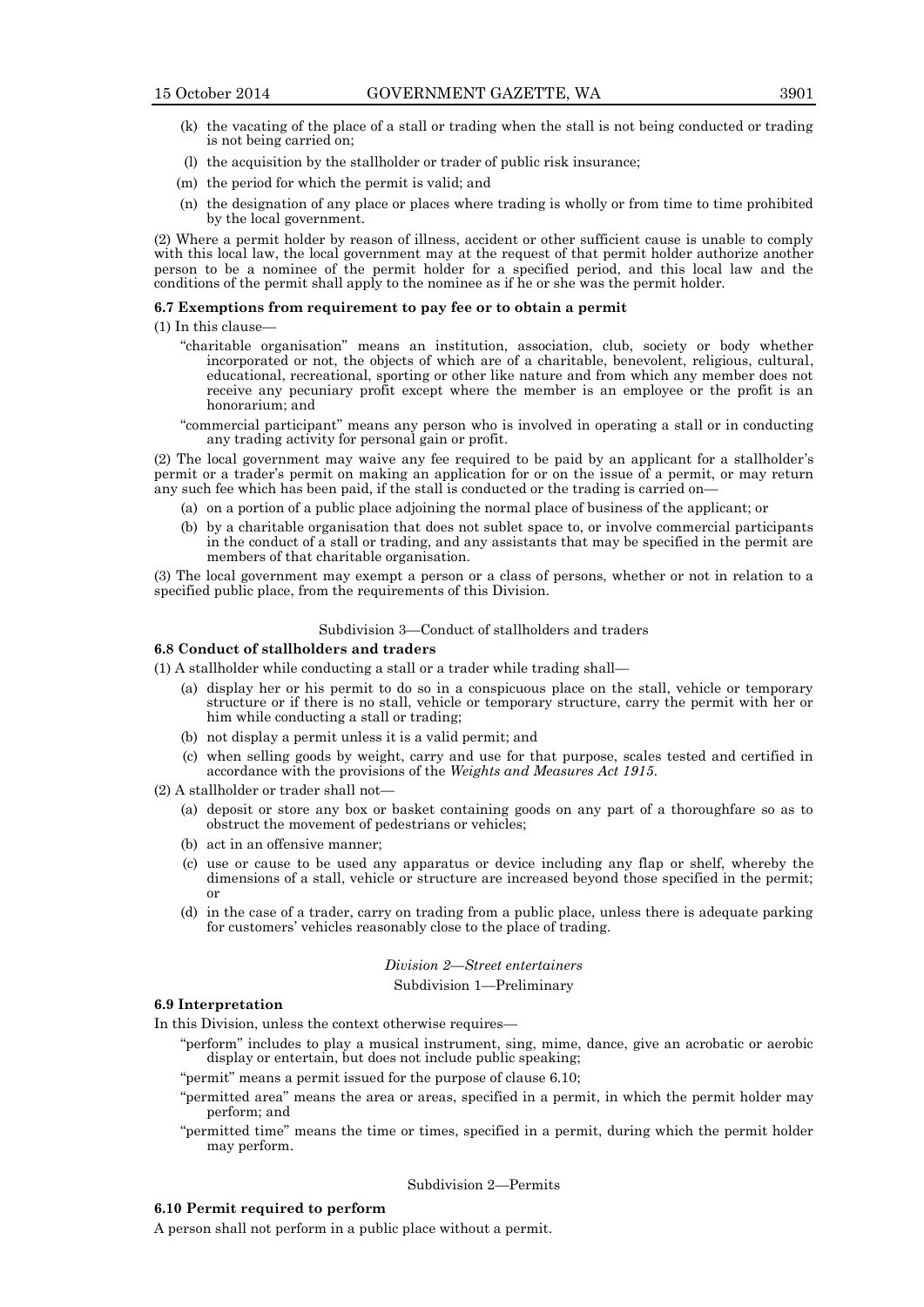### **6.11 Variation of permitted area and permitted time**

(1) The local government may by notice in writing to a permit holder vary—

- (a) the permitted area;
- (b) the permitted time; or
- (c) both the permitted area and the permitted time, shown on a permit.

(2) The local government may direct a permit holder to move from one permitted area to another permitted area, if more than one area is specified in a permit.

### **6.12 Duration of permit**

A permit is valid for a period of 3 months after the date on which it is issued unless it is sooner cancelled under this local law.

### **6.13 Cancellation of permit**

The CEO may cancel a permit if in her or his opinion the volume of sound caused by the permit holder in connection with the performance adversely affects the enjoyment, convenience or comfort of other persons in a public place, or if, in her or his opinion, or in the opinion of an authorized person, the performance otherwise constitutes a nuisance.

#### **6.14 Obligations of permit holder**

A permit holder shall not in a public place—

- (a) perform wearing dirty, torn or ragged clothing;
- (b) act in an offensive manner; or
- (c) place, install, erect, play or use any musical instrument or any device which emits music, including a loud speaker or an amplifier—
	- (i) other than in the permitted area; and
	- (ii) unless the musical instrument or device is specified in the permit.

### *Division 3—Outdoor eating facilities on public places*

### **6.15 Interpretation**

In this Division—

- "Facility" means an outdoor eating facility or establishment on any part of a public place, but does not include such a facility or establishment on private land;
- "permit holder" means the person to whom a permit has been issued for the purpose of clause 6.16; and
- "public place" has the meaning given to it in clause 6.1.

#### **6.16 Permit required to conduct Facility**

A person shall not establish or conduct a Facility without a permit.

### **6.17 Matters to be considered in determining application**

In determining an application for a permit for the purpose of clause 6.16, the local government may consider in addition to any other matter it considers relevant, whether or not—

- (a) the Facility is conducted in conjunction with and as an extension of food premises which abut on the Facility, and whether the applicant is the person conducting such food premises;
- (b) any abutting food premises are registered in accordance with the *Health Act 1911* and whether the use of the premises is permitted under the town planning scheme;
- (c) the Facility will comply with any local law made under section 172 of the *Health Act 1911*;
- (d) users of the Facility will have access to proper and sufficient sanitary and ablutionary conveniences;
- (e) the Facility would—
	- (i) obstruct the visibility or clear sight lines at an intersection of thoroughfares of any person; or
	- (ii) impede pedestrian access; and
- (f) the tables, chairs and other equipment to be used may obstruct or impede the use of the public place for the purpose for which it was designed.

### **6.18 Obligations of permit holder**

(1) The permit holder for a Facility shall—

- (a) ensure that the Facility is conducted at all times in accordance with the provisions of this local law and any local law made under section 172 of the *Health Act 1911*;
- (b) ensure that the eating area is kept in a clean and tidy condition at all times;
- (c) maintain the chairs, tables and other structures in the eating area in a good, clean and serviceable condition at all times;
- (d) be solely responsible for all and any costs associated with the removal, alteration, repair, reinstatement or reconstruction of any part of the public place arising from the conduct of the Facility; and
- (e) be solely responsible for all rates and taxes levied upon the land occupied by the Facility.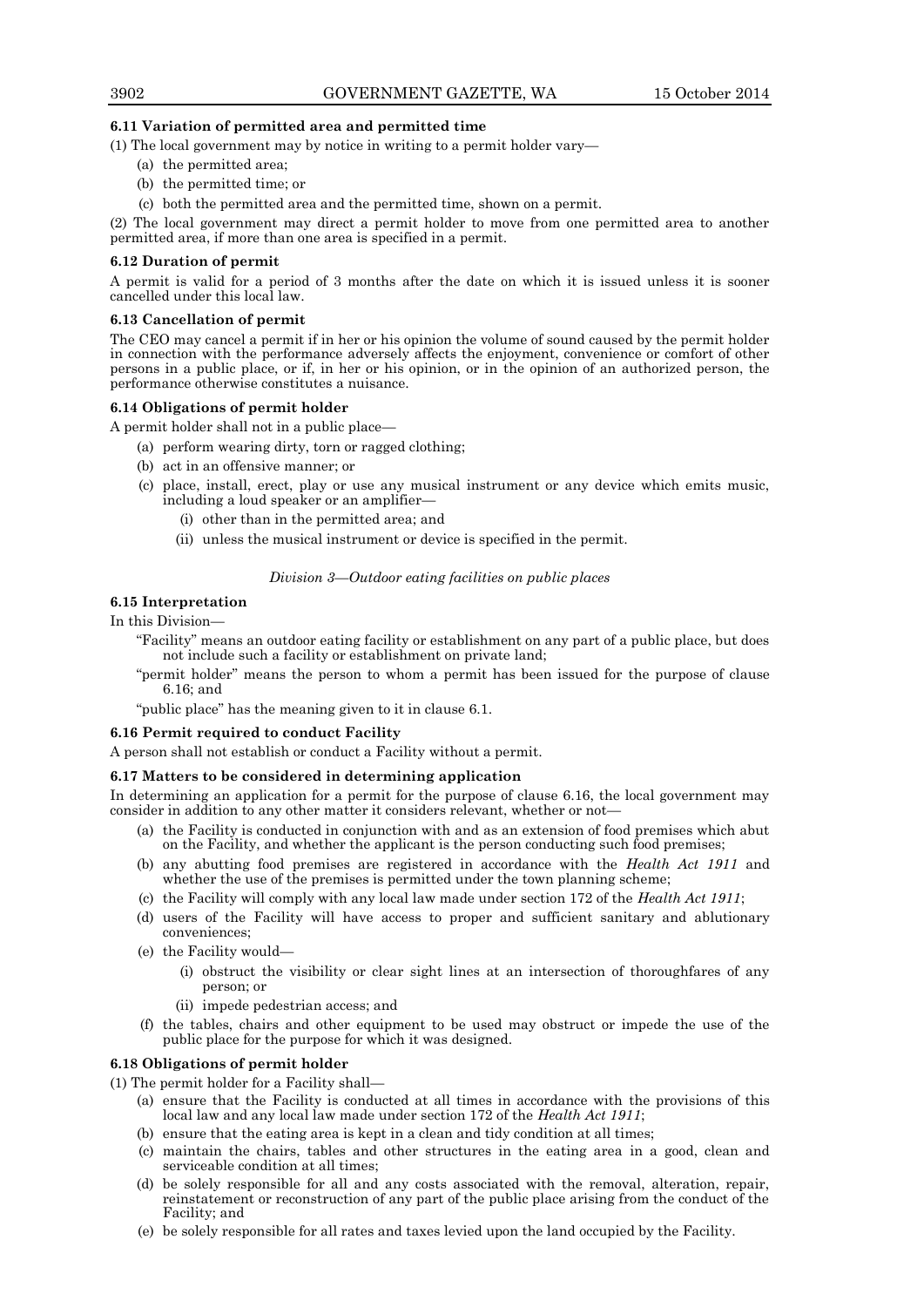(2) Whenever, in the opinion of the local government, any work is required to be carried out to a Facility, the local government may give a notice to the permit holder for the Facility to carry out that work within the time limited by the notice.

(3) In subclause (2), "work" includes the removal, alteration, repair, reinstatement or reconstruction of any part of a public place arising from or in connection with the setting up or conduct of a Facility.

### **6.19 Removal of Facility unlawfully conducted**

Where a Facility is conducted without a permit, or in contravention of a condition of a permit, any tables, chairs, umbrellas or other equipment may be removed by an authorized person and impounded in accordance with the Act.

#### **6.20 Use of Facility by public**

(1) A person shall not occupy a chair or otherwise use the equipment in a Facility the subject of a permit unless the person uses them for the purpose of consuming food or drinks provided by the Facility.

(2) A person shall leave a Facility when requested to do so by the permit holder.

### **6.21 Temporary removal of Facility may be requested**

(1) The permit holder for a Facility is to temporarily remove the Facility when requested to do so on reasonable grounds by an authorised person or a member of the Police Service or an emergency.

(2) The permit holder may replace the Facility removed under subclause (1) as soon as the person who directed her or him to remove it allows it to be replaced.

### **PART 7—PERMITS**

*Division 1—Applying for a permit*

#### **7.1 Application for permit**

(1) Where a person is required to obtain a permit under this local law, that person shall apply for the permit in accordance with subclause (2).

(2) An application for a permit under this local law shall—

- (a) be in the form determined by the local government;
- (b) be signed by the applicant;
- (c) provide the information required by the form; and
- (d) be forwarded to the CEO together with any fee imposed and determined by the local government under and in accordance with sections 6.16 to 6.19 of the Act.

(3) The local government may require an applicant to provide additional information reasonably related to an application before determining an application for a permit.

(4) The local government may require an applicant to give local public notice of the application for a permit.

(5) The local government may refuse to consider an application for a permit which is not in accordance with subclause (2).

### **7.2 Decision on application for permit**

(1) The local government may—

- (a) approve an application for a permit unconditionally or subject to any conditions; or
- (b) refuse to approve an application for a permit.

(2) If the local government approves an application for a permit, it is to issue to the applicant a permit in the form determined by the local government.

(3) If the local government refuses to approve an application for a permit, it is to give written notice of that refusal to the applicant.

(4) Where a clause of this local law refers to conditions which may be imposed on a permit or which are to be taken to be imposed on a permit, the clause does not limit the power of the local government to impose other conditions on the permit under subclause (1)(a).

(5) Where a clause of this local law refers to the grounds on which an application for a permit may be or is to be refused, the clause does not limit the power of the local government to refuse the application for a permit on other grounds under subclause (1)(b).

### *Division 2—Conditions*

### **7.3 Conditions which may be imposed on a permit**

The local government may approve an application for a permit subject to conditions relating to—

- (a) the payment of a fee;
- (b) the duration and commencement of the permit;
- (c) the commencement of the permit being contingent on the happening of an event;
- (d) the rectification, remedying or restoration of a situation or circumstance reasonably related to the application;
- (e) the approval of another application for a permit which may be required by the local government under any written law;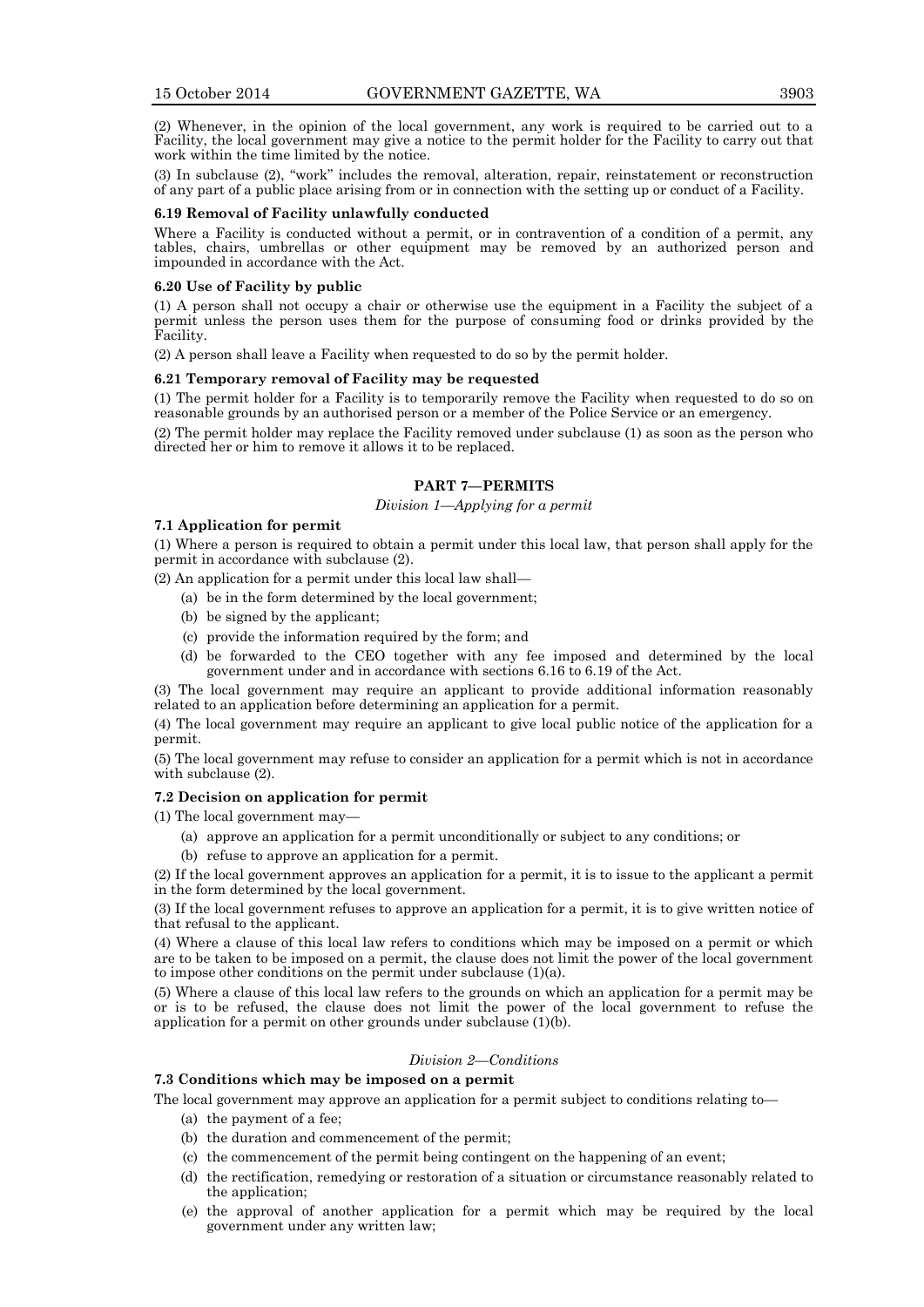- (f) the area of the district to which the permit applies;
- (g) where a permit is issued for an activity which will or may cause damage to a public place, the payment of a deposit or bond against such damage;
- (h) the obtaining of public risk insurance in an amount and on terms reasonably required by the local government; and
- (i) the provision of an indemnity from the permit holder indemnifying the local government in respect of any injury to any person or any damage to any property which may occur in connection with the use of the public place by the permit holder.

### **7.4 Imposing conditions under a policy**

(1) In this clause—

"policy" means a policy of the local government adopted by the Council containing conditions subject to which an application for a permit may be approved under clause 7.2(1)(a).

(2) Under clause 7.2(1)(a) the local government may approve an application subject to conditions by reference to a policy.

(3) The local government is to give a copy of the policy, or the part of the policy which is relevant to the application for a permit, with the form of permit referred to in clause  $7.\overline{2}(2)$ .

(4) An application for a permit is to be taken not to have been approved subject to the conditions contained in a policy until the local government gives the permit holder a copy of the policy or the part of the policy which is relevant to the application.

(5) Sections 5.94 and 5.95 of the Act shall apply to a policy and for that purpose a policy is to be taken to be information within section  $5.94(u)(i)$  of the Act.

### **7.5 Compliance with and variation of conditions**

(1) Where an application for a permit has been approved subject to conditions, or where a permit is to be taken to be subject to conditions under this local law, the permit holder shall comply with each of those conditions.

(2) The local government may vary the conditions of a permit, and the permit holder shall comply with those conditions as varied.

### *Division 3—General*

### **7.6 Duration of permit**

A permit is valid for one year from the date on which it is issued, unless it is—

(a) otherwise stated in this local law or in the permit; or

(b) cancelled under clause 7.10.

### **7.7 Renewal of permit**

(1) A permit holder may apply to the local government in writing prior to expiry of a permit for the renewal of the permit.

(2) The provisions of—

- (a) this Part; and
- (b) any other provision of this local law relevant to the permit which is to be renewed, shall apply to an application for the renewal of a permit mutatis mutandis.

### **7.8 Transfer of permit**

(1) An application for the transfer of a valid permit is to—

- (a) be made in writing;
- (b) be signed by the permit holder and the proposed transferee of the permit;
- (c) provide such information as the local government may require to enable the application to be determined; and
- (d) be forwarded to the CEO together with any fee imposed and determined by the local government under and in accordance with sections 6.16 to 6.19 of the Act.

(2) The local government may approve an application for the transfer of a permit, refuse to approve it or approve it subject to any conditions.

(3) Where the local government approves an application for the transfer of a permit, the transfer may be effected by—

- (a) an endorsement on the permit signed by the CEO; or
- (b) issuing to the transferee a permit in the form determined by the local government.

(4) Where the local government approves an application for the transfer of a permit, it is not required to refund any part of any fee paid by the former permit holder.

### **7.9 Production of permit**

A permit holder is to produce to an authorized person her or his permit immediately upon being required to do so by that authorized person.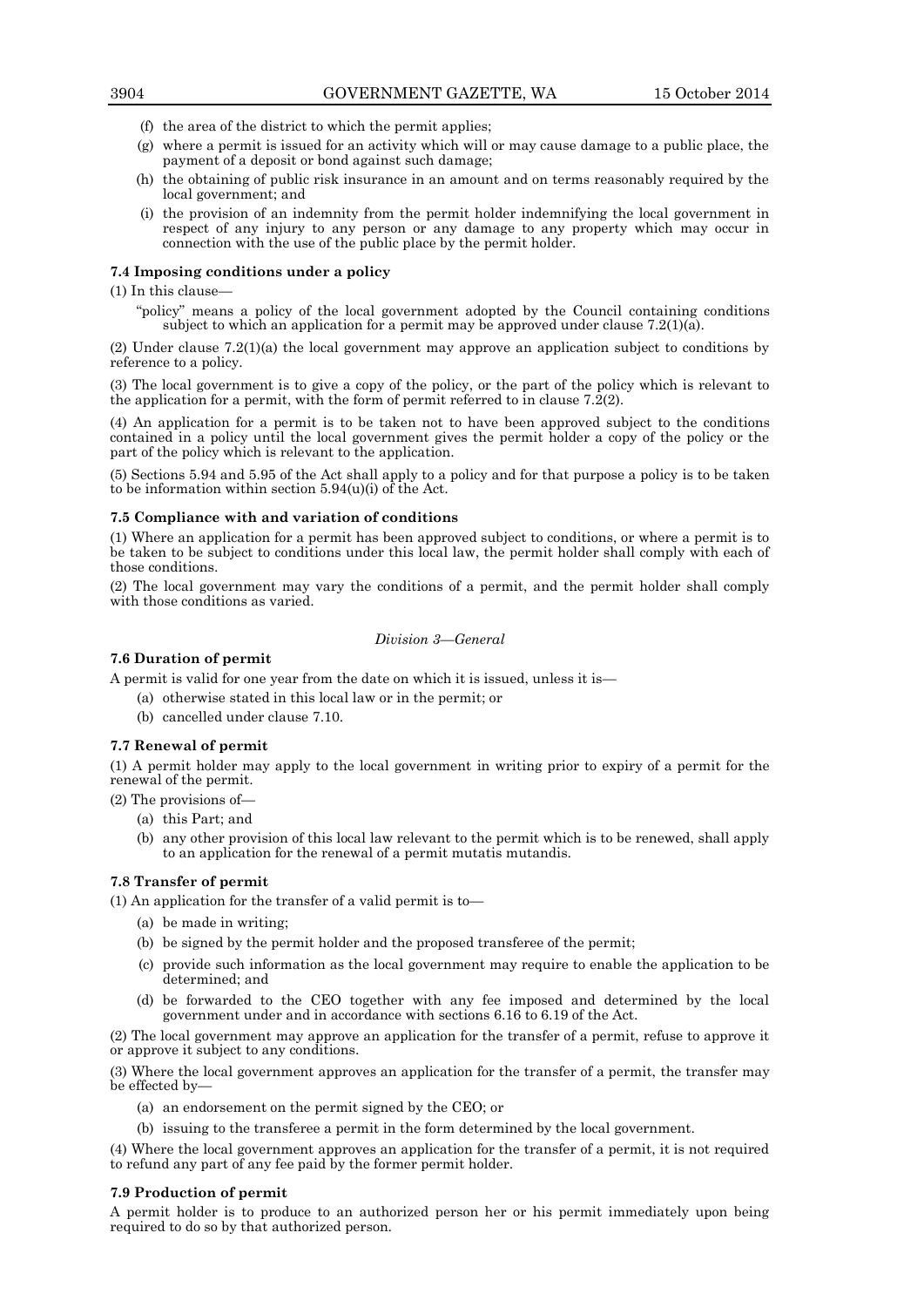#### **7.10 Cancellation of permit**

or

(1) Subject to clause 8.1, a permit may be cancelled by the local government if the permit holder has not complied with a—

- (i) condition of the permit; or
- (ii) provision of any written law which may relate to the activity regulated by the permit;
- (a) if it is relevant to the activity regulated by the permit—
	- (i) the permit holder has become bankrupt, or gone into liquidation;
	- (ii) the permit holder has entered into any composition or arrangement with creditors; or
	- (iii) a manager, an administrator, a trustee, a receiver, or a receiver and manager is appointed in relation to any part of the permit holder's undertakings or property.

(2) On the cancellation of a permit the permit holder

- (a) shall return the permit as soon as practicable to the local government; and
- (b) is to be taken to have forfeited any fees paid in respect of the permit.

### **PART 8—OBJECTIONS AND APPEALS**

#### **8.1 Application of Part 9 Division 1 of Act**

When the local government makes a decision—

- (a) under clause 7.2(1); or
- (b) as to whether it will renew, vary, or cancel a permit,

the provisions of Division 1 of Part 9 of the Act and regulations 33 and 34 of the Regulations apply to that decision.

### **PART 9—MISCELLANEOUS NOTICES**

#### **9.1 Notice to redirect or repair sprinkler**

Where a lawn or a garden is being watered with a sprinkler which is on the lawn or the garden, in a manner which causes or may cause an inconvenience or obstruction to any person using a thoroughfare, the local government may give a notice to the owner or the occupier of the land abutting on the lawn or the garden, requiring the owner or the occupier or both to move or alter the direction of the sprinkler or other watering equipment.

#### **9.2 Hazardous plants**

(1) Where a plant in a garden creates or may create a hazard for any person using a thoroughfare, the local government may give a notice to the owner or the occupier of the land abutting on the garden to remove, cut, move or otherwise deal with that plant so as to remove the hazard.

(2) Subclause (1) does not apply where the plant was planted by the local government.

### **9.3 Notice to repair damage to thoroughfare**

Where any portion of a thoroughfare has been damaged, the local government may by notice to the person who caused the damage order the person to repair or replace that portion of the thoroughfare to the satisfaction of the local government.

#### **9.4 Notice to remove thing unlawfully placed on thoroughfare**

Where anything is placed on a thoroughfare in contravention of this local law, the local government may by notice in writing to the owner or the occupier of the property which abuts on that portion of the thoroughfare where the thing has been placed, or such other person who may be responsible for the thing being so placed, require the relevant person to remove the thing.

### **PART 10—ENFORCEMENT**

*Division 1—Notices given under this local law*

### **10.1 Offence to fail to comply with notice**

Whenever the local government gives a notice under this local law requiring a person to do anything, if the person fails to comply with the notice, the person commits an offence.

### **10.2 Local government may undertake requirements of notice**

Where a person fails to comply with a notice referred to in clause 10.1, the local government may do the thing specified in the notice and recover from that person, as a debt, the costs incurred in so doing.

*Division 2—Offences and penalties*

Subdivision 1—General

### **10.3 Offences**

(1) Any person who fails to do anything required or directed to be done under this local law, or who does anything which under this local law that person is prohibited from doing, commits an offence.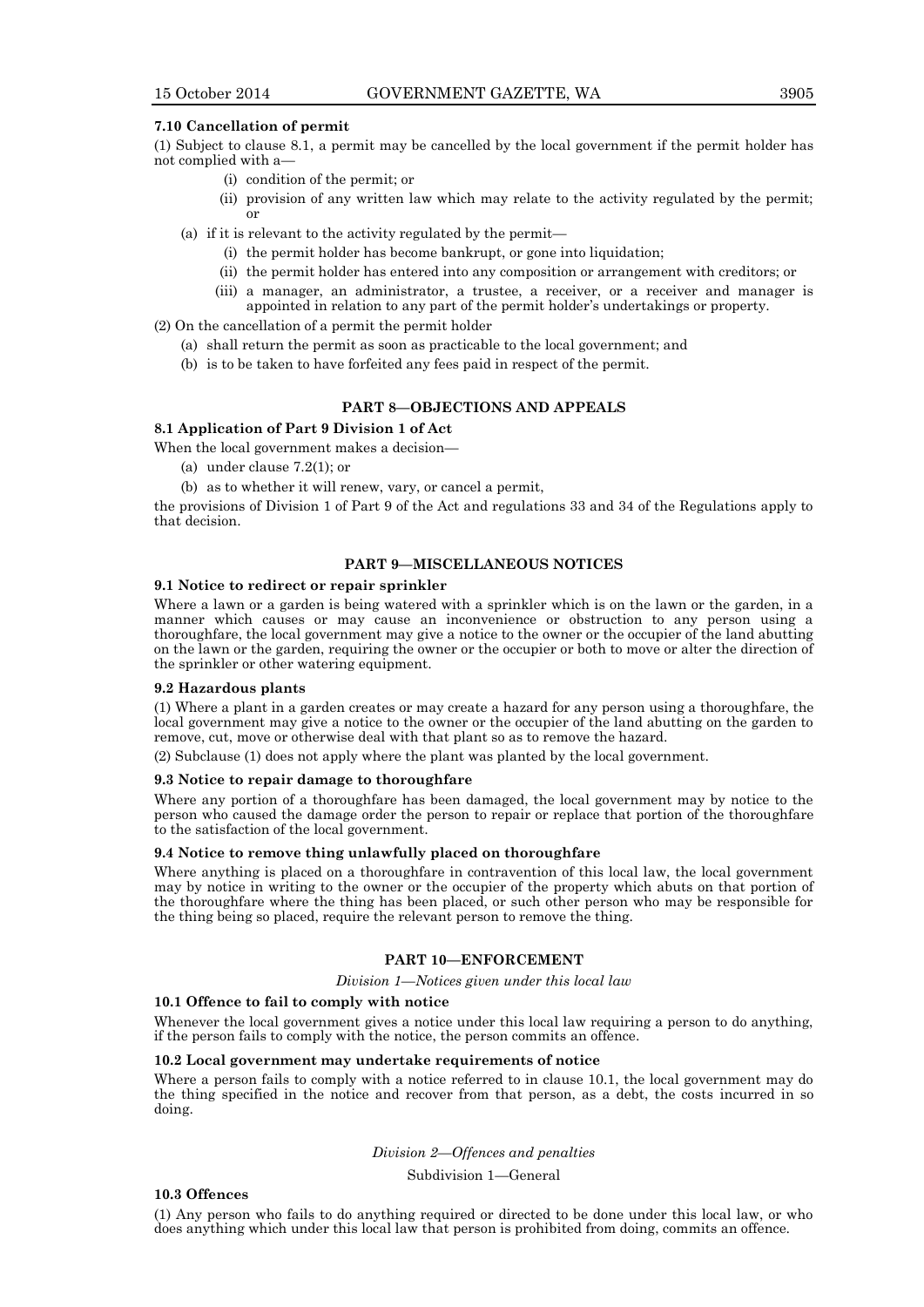(2) Any person who commits an offence under this local law is liable, upon conviction, to a penalty not exceeding \$5,000, and if the offence is of a continuing nature, to an additional penalty not exceeding \$500 for each day or part of a day during which the offence has continued.

Subdivision 2—Infringement notices and modified penalties

### **10.4 Prescribed offences**

(1) An offence against a clause specified in Schedule 1 is a prescribed offence for the purposes of section 9.16(1) of the Act.

(2) The amount of the modified penalty for a prescribed offence is that specified adjacent to the clause in Schedule 1.

(3) For the purpose of guidance only, before giving an infringement notice to a person in respect of the commission of a prescribed offence, an authorized person should be satisfied that—

- (a) commission of the prescribed offence is a relatively minor matter; and
- (b) only straightforward issues of law and fact are involved in determining whether the prescribed offence was committed, and the facts in issue are readily ascertainable.

### **10.5 Forms**

Unless otherwise specified, for the purposes of this local law—

- (a) where a vehicle is involved in the commission of an offence, the form of the notice referred to in section 9.13 of the Act is that of Form 1 in Schedule 1 of the Regulations;
- (b) the form of the infringement notice given under section 9.16 of the Act is that of Form 2 in Schedule 1 of the Regulations; and
- (c) the form of the notice referred to in section 9.20 of the Act is that of Form 3 in Schedule 1 of the Regulations.

| Schedule 1          |
|---------------------|
| PRESCRIBED OFFENCES |

————

| Clause    | Description                                                                                              |     |
|-----------|----------------------------------------------------------------------------------------------------------|-----|
| 2.1(a)    | Plant of 0.75m in height on thoroughfare within 10m of intersection                                      | 100 |
| 2.1(b)    | Damaging lawn or garden                                                                                  | 100 |
| 2.1(c)    | Plant (except grass) on thoroughfare within 2m of carriageway                                            | 100 |
| 2.1(d)    | Placing hazardous substance on footpath                                                                  | 100 |
| 2.1(e)    | Damaging or interfering with signpost or structure on thoroughfare                                       | 300 |
| 2.1(f)    | Playing games so as to impede vehicles or persons on thoroughfare                                        | 100 |
| 2.1(g)    | Riding of skateboard or similar device on mall or verandah of shopping<br>centre                         | 100 |
| 2.2(1)(a) | Digging a trench through a kerb or footpath without a permit                                             | 100 |
| 2.2(1)(b) | Throwing or placing anything on a verge without a permit                                                 | 100 |
| 2.2(1)(c) | Causing obstruction to vehicle or person on thoroughfare without a<br>permit                             | 100 |
| 2.2(1)(d) | Causing obstruction to water channel on thoroughfare without a<br>permit                                 | 200 |
| 2.2(1)(e) | Placing or draining offensive fluid on thoroughfare without a permit                                     | 200 |
| 2.2(1)(g) | Lighting a fire on a thoroughfare without a permit                                                       | 300 |
| 2.2(1)(h) | Felling tree onto thoroughfare without a permit                                                          | 100 |
| 2.2(1)(i) | Installing pipes or stone on thoroughfare without a permit                                               | 100 |
| 2.2(1)(j) | Installing a hoist or other thing on a structure or land for use over a<br>thoroughfare without a permit | 300 |
| 2.2(1)(k) | Creating a nuisance on a thoroughfare without a permit                                                   | 100 |
| 2.2(1)(1) | Placing a bulk rubbish container on a thoroughfare without a permit                                      | 100 |
| 2.2(1)(m) | Interfering with anything on a thoroughfare without a permit                                             | 100 |
| 2.3(1)    | Consumption or possession of liquor on thoroughfare                                                      | 100 |
| 2.4(1)    | Failure to obtain permit for temporary crossing                                                          | 200 |
| 2.5(2)    | Failure to comply with notice to remove crossing and reinstate kerb                                      | 300 |
| 2.9(1)    | Installation of verge treatment other than permissible verge treatment                                   | 200 |
| 2.10      | Failure to maintain permissible verge treatment or placement of<br>obstruction on verge                  | 100 |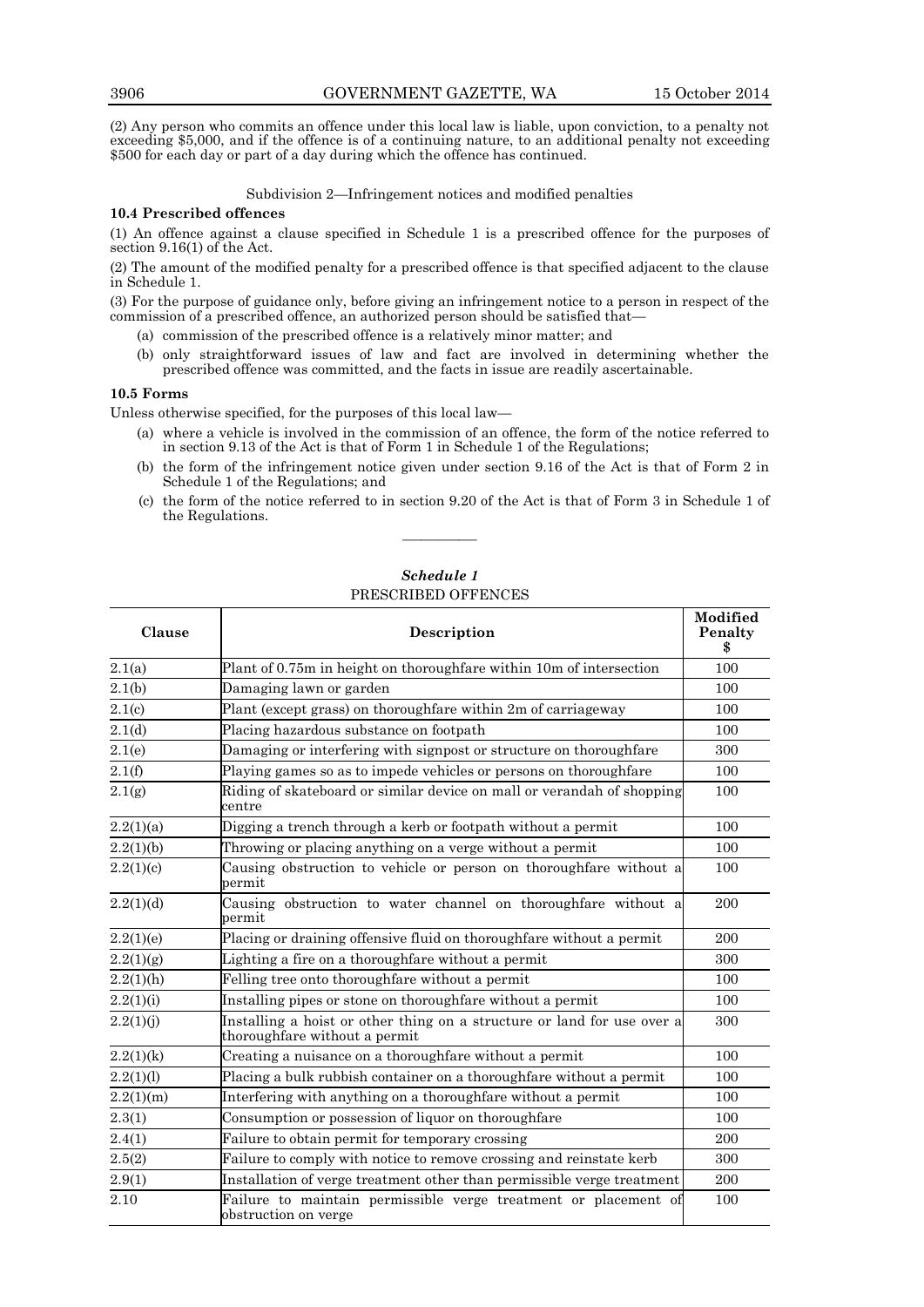| Clause    | Description                                                                                              |     |  |  |  |
|-----------|----------------------------------------------------------------------------------------------------------|-----|--|--|--|
| 2.11      | Failure to comply with notice to rectify default                                                         |     |  |  |  |
| 2.17(2)   | Failure to comply with sign on public place                                                              | 100 |  |  |  |
| 2.19(1)   | Driving or taking a vehicle on a closed thoroughfare                                                     | 300 |  |  |  |
| 3.2(1)    | Placing advertising sign or<br>affixing any<br>advertisement<br>on<br>a<br>thoroughfare without a permit | 100 |  |  |  |
| 3.2(3)    | Erecting or placing of advertising sign in a prohibited area                                             | 100 |  |  |  |
| 4.1(1)    | Animal or vehicle obstructing a public place or local government<br>property                             | 100 |  |  |  |
| 4.2(2)(a) | Animal on thoroughfare when not led, ridden or driven                                                    | 100 |  |  |  |
| 4.2(2)(b) | Animal on public place with infectious disease                                                           | 100 |  |  |  |
| 4.2(2)(c) | Training or racing animal on thoroughfare in built-up area                                               | 100 |  |  |  |
| 4.2(3)    | Horse led, ridden or driven on thoroughfare in built-up area                                             | 100 |  |  |  |
| 4.5       | Person leaving shopping trolley in public place other than trolley bay                                   | 100 |  |  |  |
| 4.6(2)    | Failure to remove shopping trolley upon being advised of location                                        | 100 |  |  |  |
| 5.6(1)    | Driving a vehicle on other than the carriageway of a flora road                                          | 200 |  |  |  |
| 5.9       | Planting in thoroughfare without a permit                                                                | 200 |  |  |  |
| 5.11      | Failure to obtain permit to clear a thoroughfare                                                         | 500 |  |  |  |
| 5.13      | Burning of thoroughfare without a permit                                                                 | 500 |  |  |  |
| 5.17      | Construction of firebreak on thoroughfare without a permit                                               | 500 |  |  |  |
| 5.19      | Commercial harvesting of native flora on thoroughfare                                                    | 500 |  |  |  |
| 5.20(1)   | Collecting seed from native flora on thoroughfare without a permit                                       | 300 |  |  |  |
| 6.2(1)    | Conducting of stall in public place without a permit                                                     | 300 |  |  |  |
| 6.3(1)    | Trading without a permit                                                                                 | 300 |  |  |  |
| 6.8(1)(a) | Failure of stallholder or trader to display or carry permit                                              | 100 |  |  |  |
| 6.8(1)(b) | Stallholder or trader not displaying valid permit                                                        | 100 |  |  |  |
| 6.8(1)(c) | Stallholder or trader not carrying certified scales when selling goods by<br>weight                      | 100 |  |  |  |
| 6.8(2)    | Stallholder or trader engaged in prohibited conduct                                                      | 100 |  |  |  |
| 6.10      | Performing in a public place without a permit                                                            | 100 |  |  |  |
| 6.11(2)   | Failure of performer to move onto another area when directed                                             | 100 |  |  |  |
| 6.14      | Failure of performer to comply with obligations                                                          | 100 |  |  |  |
| 6.16      | Establishment or conduct of outdoor eating facility without a permit                                     | 300 |  |  |  |
| 6.18      | Failure of permit holder of outdoor eating facility to comply with<br>obligations                        | 100 |  |  |  |
| 6.20(1)   | Use of equipment of outdoor eating facility without purchase of food or<br>drink from facility           | 50  |  |  |  |
| 6.20(2)   | Failure to leave outdoor eating facility when requested to do so by<br>permit holder                     | 50  |  |  |  |
| $7.5\,$   | Failure to comply with a condition of a permit                                                           | 100 |  |  |  |
| 7.9       | Failure to produce permit on request of authorized person                                                | 100 |  |  |  |
| 10.1      | Failure to comply with notice given under local law                                                      | 100 |  |  |  |

Dated: 9 September 2014.

The Common Seal of the Shire of Kellerberrin was affixed by authority of a resolution of the Council in the presence of

———————————

ROD FORSYTH, President. RAYMOND GRIFFITHS, Chief Executive Officer.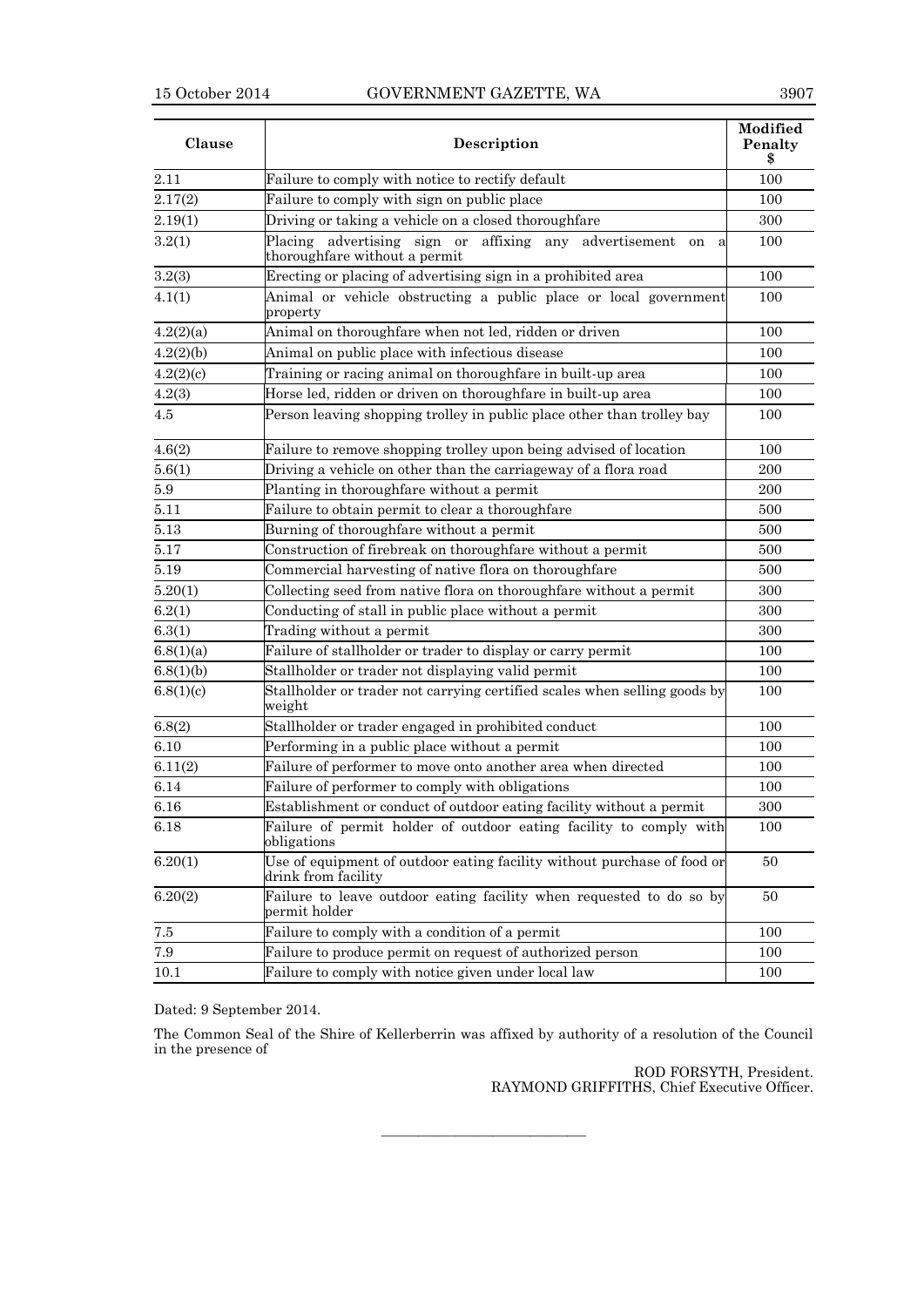### **LOCAL GOVERNMENT ACT 1995**

### SHIRE OF KELLERBERRIN

### **LOCAL GOVERNMENT (COUNCIL MEETINGS) LOCAL LAW 2014**

### ARRANGEMENT

### **PART 1—PRELIMINARY**

- 1.1 Citation
- 1.2 Commencement
- 1.3 Application and intent
- 1.4 Interpretation
- 1.5 Repeal
- 1.6 Provisions of the Act, Regulations and other legislation

### **PART 2—ESTABLISHMENT AND MEMBERSHIP OF COMMITTEES**

- 2.1 Establishment of committees
- 2.2 Types of committees
- 2.3 Delegation of some powers and duties to certain committees
- 2.4 Limits on delegation of powers and duties to certain committees
- 2.5 Appointment of committee Members
- 2.6 Tenure of committee membership
- 2.7 Resignation of committee Members
- 2.8 Register of delegations to committees
- 2.9 Committees to report

### **PART 3—CALLING AND CONVENING MEETINGS**

- 3.1 Ordinary and special Council meetings
- 3.2 Calling Council meetings
- 3.3 Convening Council meetings
- 3.4 Calling committee meetings
- 3.5 Public notice of meetings

#### **PART 4—PRESIDING MEMBER AND QUORUM**

*Division 1—Who presides*

- 4.1 Who presides
- 4.2 When the Deputy Mayor/Deputy President can act
- 4.3 Who acts if no Mayor/President
- 4.4 Election of Presiding Members of committees
- 4.5 Election of Deputy Presiding Members of committees
- 4.6 Functions of Deputy Presiding Members
- 4.7 Who acts if no Presiding Member

#### *Division 2—Quorum*

- 4.8 Quorum for meetings
- 4.9 Reduction of quorum for Council meetings
- 4.10 Reduction of quorum for committee meetings
- 4.11 Procedure where no quorum to begin a meeting
- 4.12 Procedure where quorum not present during a meeting
- 4.13 Names to be recorded

### **PART 5—BUSINESS OF A MEETING**

- 5.1 Business to be specified
- 5.2 Order of business
- 5.3 Motions of which previous notice has been given
- 5.4 New business of an urgent nature
- 5.5 Adoption by exception resolution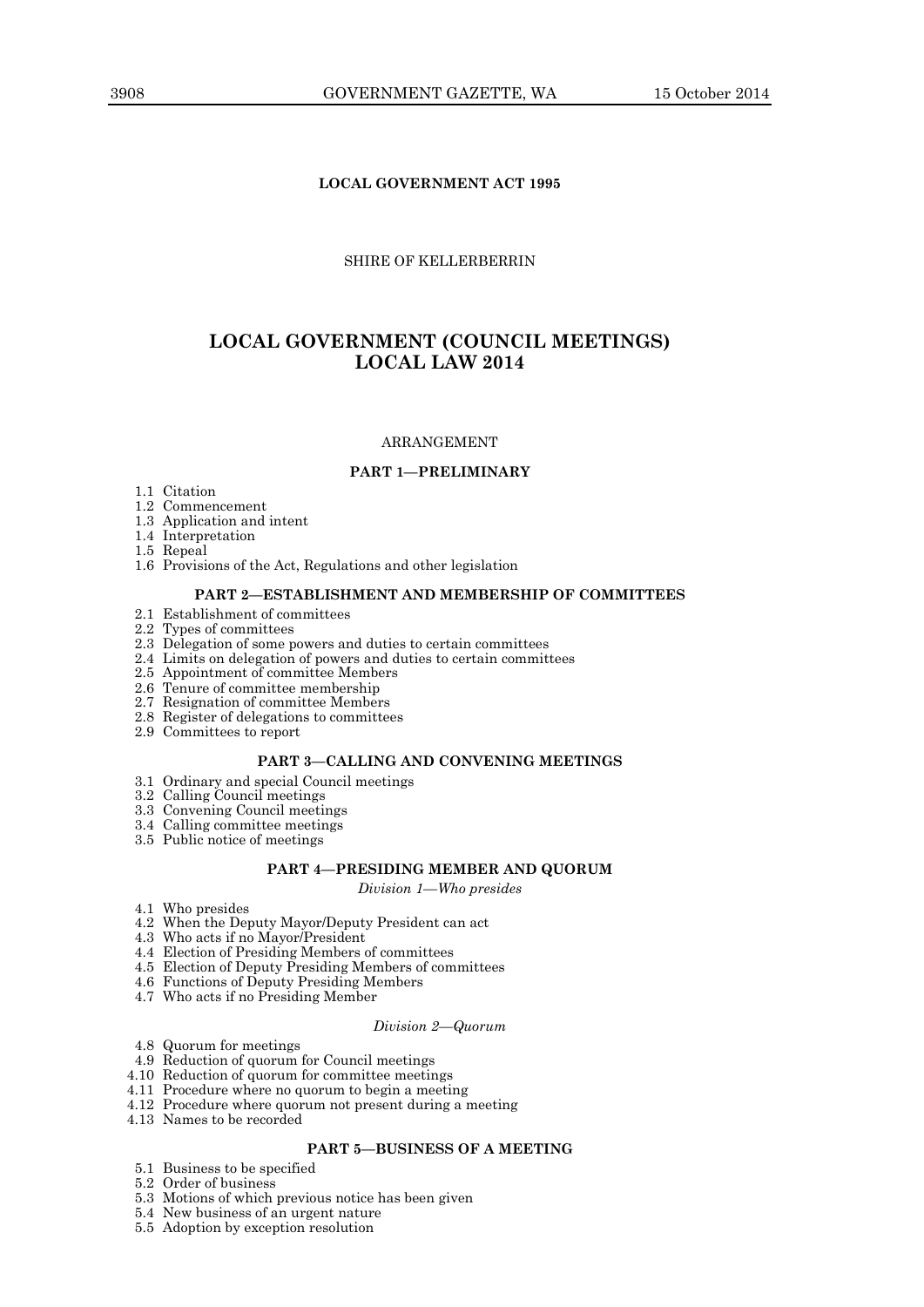### **PART 6—PUBLIC PARTICIPATION**

- 6.1 Meetings generally open to the public
- 6.2 Meetings not open to the public
- 6.3 Question time for the public
- 6.4 Question time for the public at certain meetings
- 6.5 Minimum question time for the public
- 6.6 Procedures for question time for the public
- 6.7 Other procedures for question time for the public
- 6.8 Distinguished visitors
- 6.9 Deputations
- 6.10 Petitions
- 6.11 Presentations
- 6.12 Participation at committee meetings
- 6.13 Council may meet to hear public submissions
- 6.14 Public Inspection of agenda materials
- 6.15 Confidentiality of information withheld
- 6.16 Recording of proceedings
- 6.17 Prevention of disturbance

#### **PART 7—QUESTIONS BY MEMBERS**

#### **PART 8—CONDUCT OF MEMBERS**

- 8.1 Members to be in their proper places
- 8.2 Respect to the Presiding Member
- 8.3 Titles to be used
- 8.4 Advice of entry or departure
- 8.5 Members to indicate their intention to speak
- 8.6 Priority of speaking
- 8.7 Presiding Member may take part in debates
- 8.8 Relevance
- 8.9 Speaking twice
- 8.10 Duration of speeches
- 8.11 No speaking after conclusion of debate
- 8.12 No interruption
- 8.13 Personal explanations
- 8.14 No reopening of discussion
- 8.15 Adverse reflection
- 8.16 Withdrawal of offensive language

### **PART 9—PRESERVING ORDER**

- 9.1 Presiding Member to preserve order
- 9.2 Point of order
- 9.3 Procedures on a point of order
- 9.4 Calling attention to breach
- 9.5 Ruling by the Presiding Member
- 9.6 Continued breach of order
- 9.7 Right of Presiding Member to adjourn

#### **PART 10—DEBATE OF SUBSTANTIVE MOTIONS**

- 10.1 Motions to be stated and in writing
- 10.2 Motions to be supported
- 10.3 Unopposed business
- 10.4 Only one substantive motion at a time
- 10.5 Order of call in debate
- 10.6 Limit of debate
- 10.7 Member may require question to be read
- 10.8 Consent of seconder required for alteration
- 10.9 Order of amendments
- 10.10 Form of an amendment
- 10.11 Amendment must not negate original motion
- 10.12 Relevance of amendments
- 10.13 Mover of motion may speak on amendment
- 10.14 Effect of an amendment
- 10.15 Withdrawal of motion or amendment
- 10.16 Right of reply

### **PART 11—PROCEDURAL MOTIONS**

- 11.1 Permissible procedural motions
- 11.2 No debate
- 11.3 Who may move
- 11.4 Procedural motions—right of reply on substantive motion
- 11.5 Meeting to proceed to the next business
- 11.6 Debate to be adjourned
- 11.7 Meeting now adjourn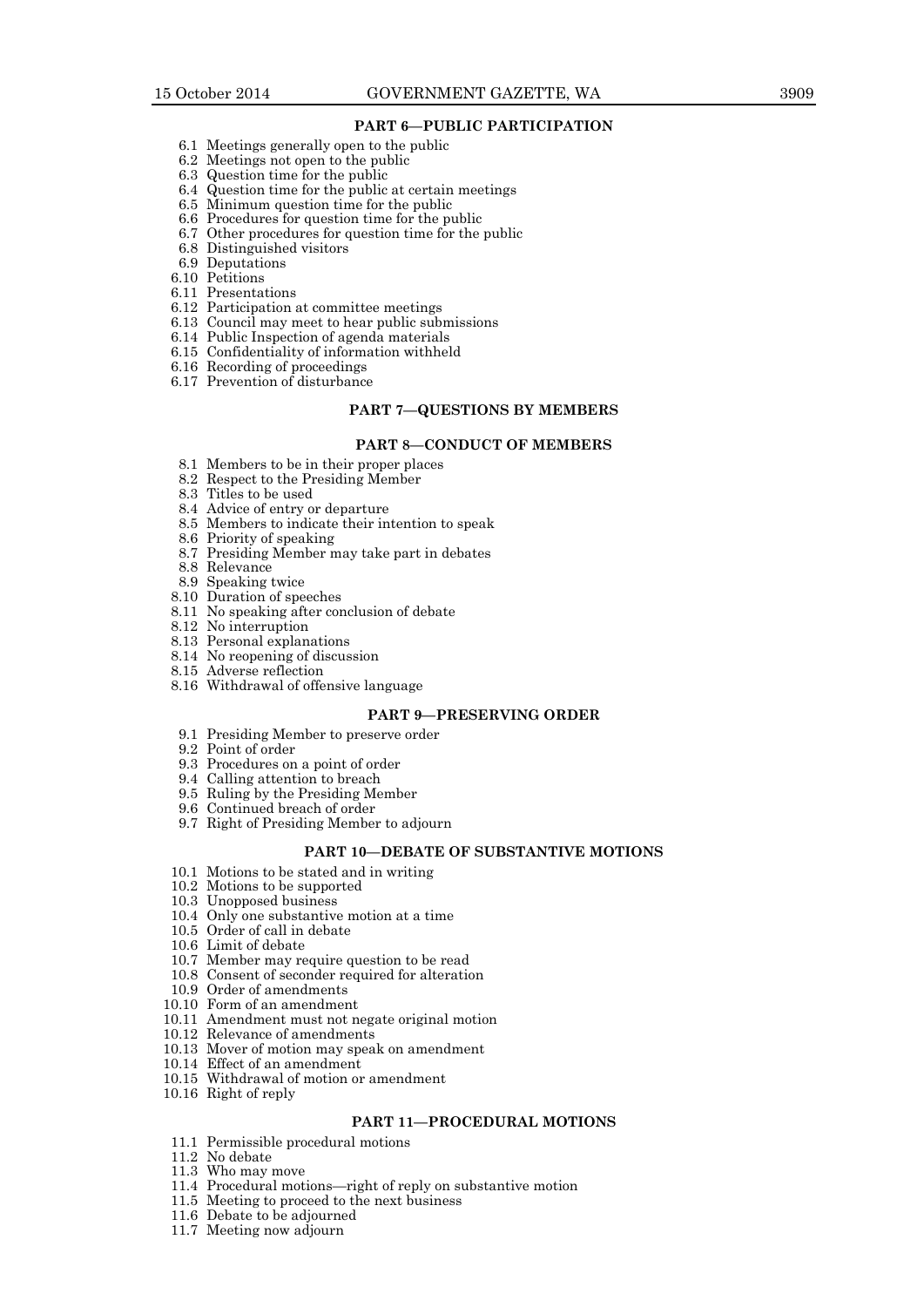11.8 Question to be put

11.9 Member to be no longer heard

11.10 Ruling of the Presiding Member to be disagreed with

### **PART 12—DISCLOSURE OF INTERESTS**

12.1 Disclosure of interests

### **PART 13—VOTING**

- 13.1 Question—when put
- 13.2 Voting
- 13.3 Majorities required for decisions
- 13.4 Method of taking vote

### **PART 14—MINUTES OF MEETINGS**

- 14.1 Keeping of minutes 14.2 Content of minutes
- 14.3 Public inspection of unconfirmed minutes
- 14.4 Confirmation of minutes

#### **PART 15—ADJOURNMENT OF MEETING**

- 15.1 Meeting may be adjourned
- 15.2 Effect of adjournment

### **PART 16—REVOKING OR CHANGING DECISIONS**

- 16.1 Requirements to revoke or change decisions
- 16.2 Limitations on powers to revoke or change decisions
- 16.3 Implementing a decision

#### **PART 17—SUSPENSION OF LOCAL LAWS**

- 17.1 Suspension of Local Laws
- 17.2 Where Local Laws do not apply
- 17.3 Cases not provided for in Local Laws

### **PART 18—MEETINGS OF ELECTORS**

- 18.1 Electors' general meetings
- 18.2 Matters for discussion at general electors' meeting
- 18.3 Electors' special meetings
- 18.4 Requests for electors' special meetings
- 18.5 Convening electors' meetings
- 18.6 Who presides at electors' meetings
- 18.7 Procedure for electors' meetings
- 18.8 Participation of non-electors
- 18.9 Voting at electors' meetings
- 18.10 Minutes of electors' meetings
- 18.11 Decisions made at electors' meetings

#### **PART 19—ENFORCEMENT**

- 19.1 Penalty for breach
- 19.2 Who can prosecute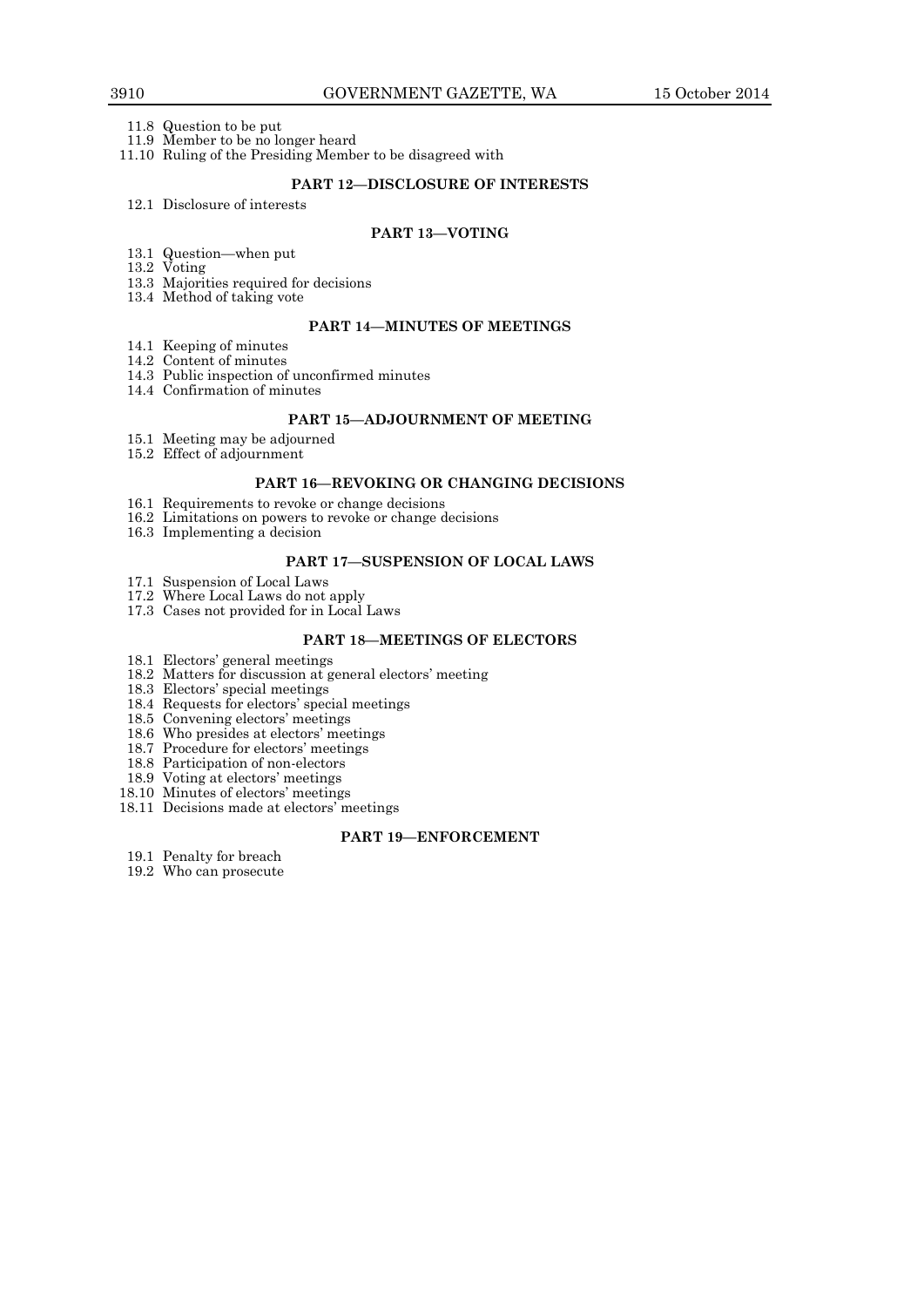### **LOCAL GOVERNMENT ACT 1995**

### SHIRE OF KELLERBERRIN

### **LOCAL GOVERNMENT (COUNCIL MEETINGS) LOCAL LAW 2014**

Under the powers conferred by the *Local Government Act 1995* and under all other relevant powers, the Shire of Kellerberrin resolved on 19 August 2014 to make the following local law.

### **PART 1—PRELIMINARY**

### **1.1 Citation**

(1) This local law may be cited as the Shire of Kellerberrin Local Government (Council Meetings) Local Law 2014.

#### **1.2 Commencement**

By virtue of section 3.14 of the Act, these Local Laws come into operation 14 days after the date of their publication in the *Government Gazette*.

### **1.3 Application and intent**

(1) These Local Laws provide rules and guidelines which apply to the conduct of meetings of the Council and its committees and to meetings of electors.

(2) All meetings are to be conducted in accordance with the Act, the Regulations and these Local Laws.

(3) These Local Laws are intended to result in—

- (a) better decision-making by the Council and committees;
- (b) the orderly conduct of meetings dealing with Council business;
- (c) better understanding of the process of conducting meetings; and
- (d) more efficient and effective use of time at meetings.

### **1.4 Interpretation**

(1) In these Local Laws unless the context otherwise requires—

**"absolute majority"** has the meaning given to it in the Act;

**"75% majority"** has the meaning given to it in the Act;

**"Act"** means the *Local Government Act 1995*;

**"CEO"** means the Chief Executive Officer of the Local Government;

**"committee"** means a committee of the Council established under section 5.8 of the Act;

**"committee meeting"** means a meeting of a committee;

**"Council"** means the Council of the Shire of Kellerberrin;

**"Local Government"** means the Shire of Kellerberrin;

**"Mayor/President"** means the Mayor/President of the Local Government or other Presiding Member at a Council meeting under section 5.6 of the Act;

**"meeting"** means a meeting of the Council or a committee, as the context requires;

**"Member"** has the meaning given to it in the Act;

**"Presiding Member"** means—

- (a) in respect of the Council, the person presiding under section 5.6 of the Act; and
- (b) in respect of a committee, the person presiding under sections 5.12, 5.13, and 5.14 of the Act;

**"Regulations"** means the *Local Government (Administration) Regulations 1996;* 

**"simple majority"** means more than 50% of the members present and voting; and,

**"**s**ubstantive motion"** means an original motion or an original motion as amended, but does not include an amendment or a procedural motion.

(2) Unless otherwise defined in these Local Laws, the terms and expressions used in these Local Laws are to have the meaning given to them in the Act and Regulations.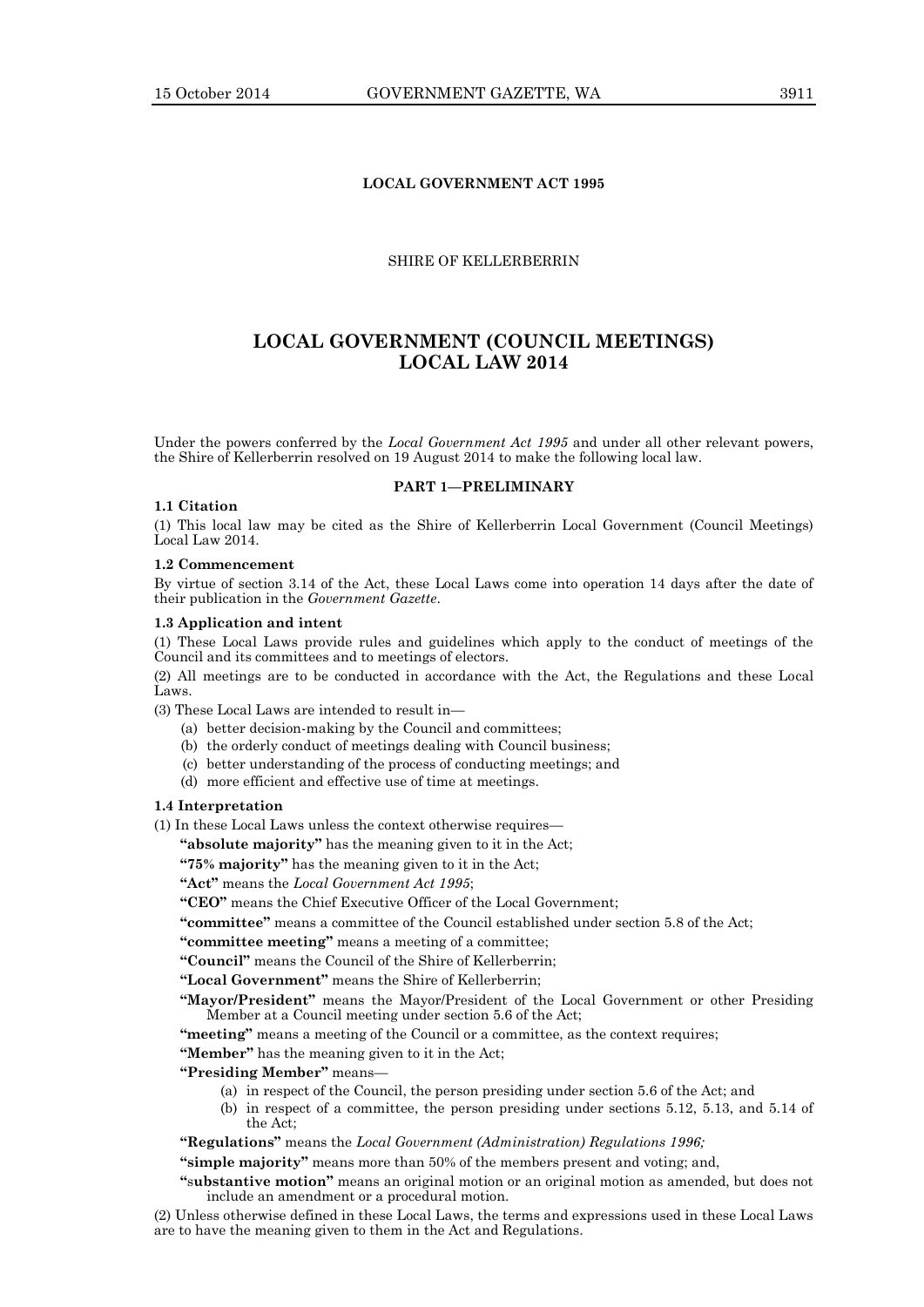### **1.5 Repeal**

(1) The following Local Laws are repealed—

Shire of Kellerberrin Local Laws Relating to Standing Orders**.**

### **1.6 Provisions of the Act, Regulations and other legislation**

(1) Throughout these Local Laws, provisions of the Act and Regulations, and provisions of other legislation, are reproduced in a boxed format.

(2) The purpose of reproducing these provisions is to assist the reader by giving a fuller picture of related legislative provisions that also apply to meetings of the Council, committees and electors.

(3) The reproduced provisions of the Act and Regulations and other legislation—

- (a) are to be treated as footnotes and are not part of these Local Laws (see section 32(2) of the *Interpretation Act 1984*); and
- (b) reproduce only the provisions that were in force at the time that the Council resolved to adopt these Local Laws and therefore may not necessarily be correct at a future date.

### **PART 2—ESTABLISHMENT AND MEMBERSHIP OF COMMITTEES**

### **2.1 Establishment of committees**

(1) The establishment of committees is dealt with in the Act.

(2) A Council resolution to establish a committee under section 5.8 of the Act is to include—

- (a) the terms of reference of the committee;
- (b) the number of council members, officers and other persons to be appointed to the committee;
- (c) the names or titles of the council members and officers to be appointed to the committee;
- (d) the names of other persons to be appointed to the committee or an explanation of the procedure to be followed to determine the appointments; and
- (e) details of the delegation of any powers or duties to the committee under section 5.16 of the Act.

(3) These Local Laws are to apply to the conduct of committee meetings.

### **2.2 Types of committees**

The types of committees are dealt with in the Act.

### **2.3 Delegation of some powers and duties to certain committees**

The delegation of some powers and duties to certain committees is dealt with in the Act.

### **2.4 Limits on delegation of powers and duties to certain committees**

The limits on the delegation of powers and duties to certain committees are dealt with in the Act.

### **2.5 Appointment of committee members**

The appointment of committee members is dealt with in the Act.

### **2.6 Tenure of committee membership**

Tenure of committee membership is dealt with in the Act.

### **2.7 Resignation of committee members**

The resignation of committee members is dealt with in the Regulations.

### **2.8 Register of delegations to committees**

The register of delegations to committees is dealt with in the Act.

### **2.9 Committees to report**

A committee—

- (a) is answerable to the Council; and
- (b) is to report on its activities when, and to the extent, required by the Council.

### **PART 3—CALLING AND CONVENING MEETINGS**

### **3.1 Ordinary and special Council meetings**

(1) Ordinary and special Council meetings are dealt with in the Act.

(2) An ordinary meeting of the Council, held on a monthly basis or otherwise as determined by the Council, is for the purpose of considering and dealing with the ordinary business of the Council.

(3) A special meeting of the Council is held for the purpose of considering and dealing with Council business that is urgent, complex in nature, for a particular purpose or confidential.

### **3.2 Calling Council meetings**

The calling of Council meetings is dealt with in the Act.

### **3.3 Convening Council meetings**

(1) The convening of a Council meeting is dealt with in the Act.

(2) Subject to subclause (3), the CEO is to give at least 72 hours notice, for the purposes of section 5.5, in convening a special meeting of the Council.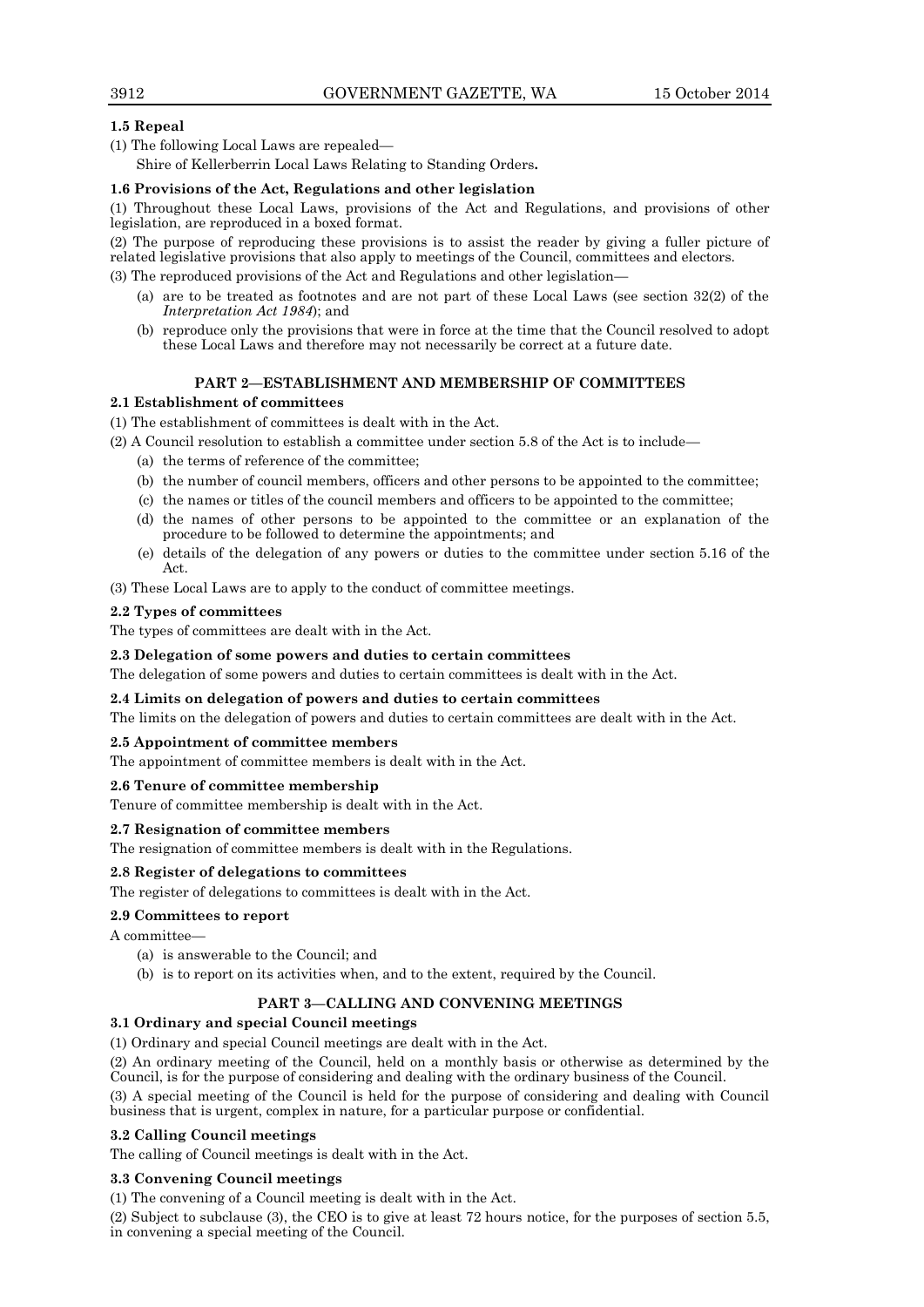(3) Where, in the opinion of the Mayor/President or at least one-third of the Members, there is a need to meet urgently, the CEO may give a lesser period of notice of a special Council meeting.

#### **3.4 Calling committee meetings**

The CEO is to call a meeting of any committee when requested by the Mayor/President, the Presiding Member of a committee or any two members of that committee.

#### **3.5 Public notice of meetings**

Public notice of meetings is dealt with in the Regulations.

### **PART 4—PRESIDING MEMBER AND QUORUM**

*Division 1—Who presides*

#### **4.1 Who presides**

Who presides at a Council meeting is dealt with in the Act.

#### **4.2 When the Deputy Mayor/Deputy President can act**

When the Deputy Mayor/Deputy President can act is dealt with in the Act.

### **4.3 Who acts if no Mayor/President**

Who acts if there is no Mayor/President is dealt with in the Act.

#### **4.4 Election of Presiding Members of committees**

The election of Presiding Members of committees and their deputies is dealt with in the Act.

**4.5 Election of Deputy Presiding Members of committees**

The election of Deputy Presiding Members of committees is dealt with in the Act.

### **4.6 Functions of Deputy Presiding Members**

The functions of Deputy Presiding Members are dealt with in the Act.

#### **4.7 Who acts if no Presiding Member**

Who acts if no Presiding Member is dealt with in the Act.

#### *Division 2—Quorum*

### **4.8 Quorum for meetings**

The quorum for meetings is dealt with in the Act.

#### **4.9 Reduction of quorum for Council meetings**

The power of the Minister to reduce the number for a quorum and certain majorities is dealt with in the Act.

#### **4.10 Reduction of quorum for committee meetings**

The reduction of a quorum for committee meetings is dealt with in the Act.

### **4.11 Procedure where no quorum to begin a meeting**

The procedure where there is no quorum to begin a meeting is dealt with in the

#### **4.12 Procedure where quorum not present during a meeting**

If at any time during a meeting a quorum is not present, the Presiding Member is—

- (a) immediately to suspend the proceedings of the meeting for a period of up to 15 minutes; and
- (b) if a quorum is not present at the expiry of that period, the Presiding Member is to adjourn the meeting to some future time or date.

### **4.13 Names to be recorded**

At any meeting—

- (a) at which there is not a quorum present; or
- (b) which is adjourned for want of a quorum,

the names of the Members then present are to be recorded in the minutes.

### **PART 5—BUSINESS OF A MEETING**

#### **5.1 Business to be specified**

(1) No business is to be transacted at any ordinary meeting of the Council other than that specified in the agenda, without the approval of the Presiding Member or the Council.

(2) No business is to be transacted at a special meeting of the Council other than that given in the notice as the purpose of the meeting.

(3) Subject to subclause (4), no business is to be transacted at an adjourned meeting of the Council other than that—

- (a) specified in the notice of the meeting which had been adjourned; and
- (b) which remains unresolved.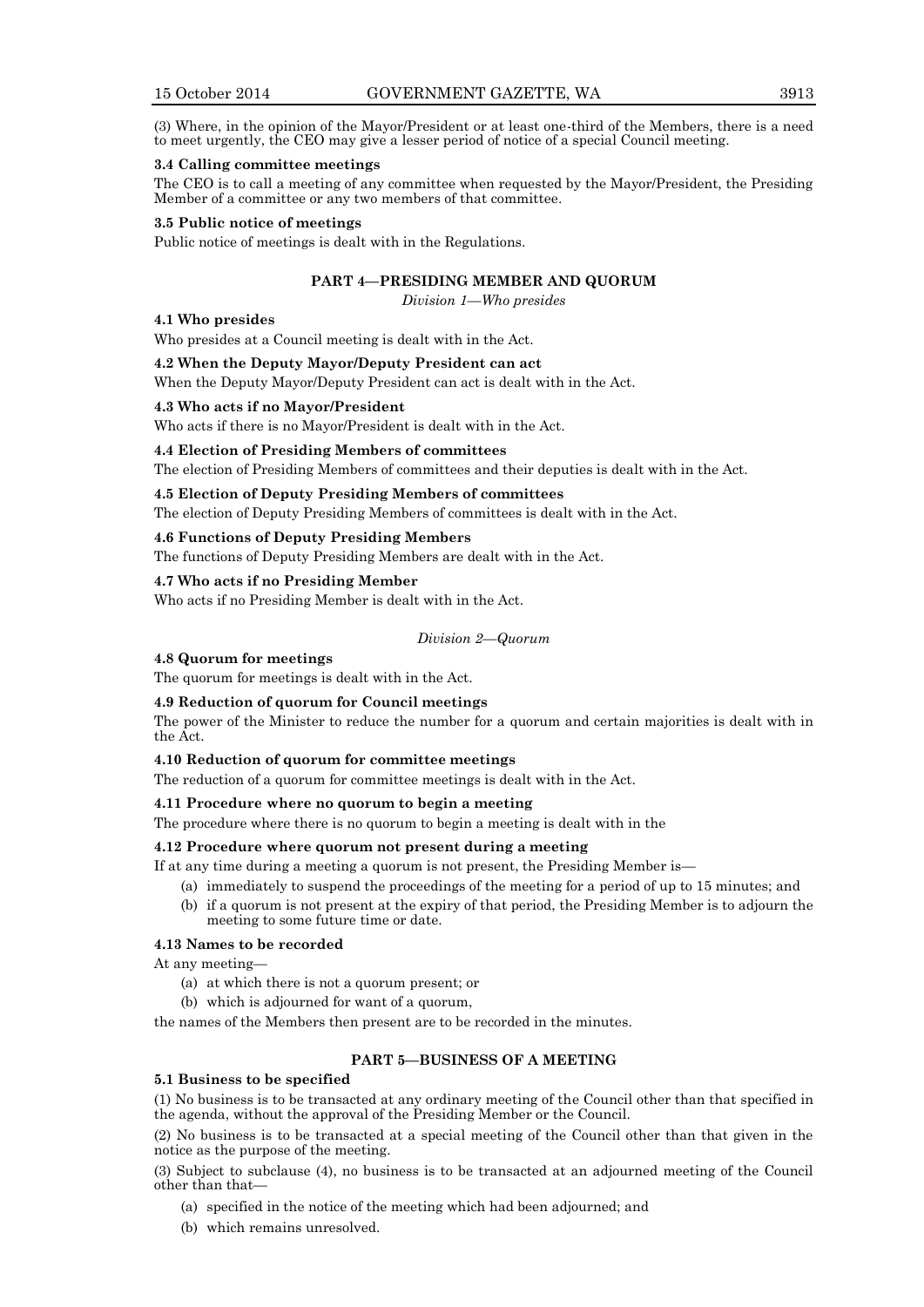(4) Where a meeting is adjourned to the next ordinary meeting of the Council then, unless the Council resolves otherwise, the business unresolved at the adjourned meeting is to be dealt with before considering Reports (Item 10) at that ordinary meeting.

### **5.2 Order of business**

(1) Unless otherwise decided by the Council the order of business at any ordinary meeting of the Council is to be as follows—

- 1. Declaration of Opening/Announcement of Visitors
- 2. Announcements from the Presiding Member
- 3. Attendance
	- 3.1 Apologies
	- 3.2 Approved leave of absence
- 4. Declaration of interest
- 5. Public Question Time
	- 5.1 Response to previous public questions taken on notice
	- 5.2 Public question time
- 6. Confirmation of minutes
- 7. Presentations
	- 7.1 Petitions
		- 7.2 Presentations
		- 7.3 Deputations
		- 7.4 Delegates' reports
- 8. Method of dealing with agenda business
- 9. Reports
- 10. Applications for leave of absence
- 11. Motions of which previous notice has been given
- 12. Questions from Members without notice
- 13. New business of an urgent nature introduced by decision of the meeting
- 14. Meeting closed to public
	- 14.1 Matters for which the meeting may be closed
	- 14.2 Public reading of resolutions that may be made public
- 15. Closure

(2) Unless otherwise decided by the Council, the order of business at any special meeting of the Council is to be the order in which that business stands in the agenda of the meeting.

(3) In determining the order of business for any meeting of the Council, the provisions of the Act and Regulations relating to the time at which public question time is to be held are to be observed.

### **5.3 Motions of which previous notice has been given**

(1) Unless the Act, Regulations or these Local Laws otherwise provide, a Member may raise at a meeting such business as he or she considers appropriate, in the form of a motion, of which notice has been given in writing to the CEO and which has been included on the agenda.

(2) A notice of motion under subclause (1) is to be given at least 7 clear working days before the meeting at which the motion is moved.

(3) A notice of motion is to relate to the good governance of the district.

(4) The CEO—

- (a) may, with the concurrence of the Mayor/President, may exclude from the notice paper any notice of motion deemed to be, or likely to involve, a breach of any of these Local Laws or any other written law;
- (b) will inform Members on each occasion that a notice has been excluded and the reasons for that exclusion;
- (c) may, after consultation with the Member where this is practicable, make such amendments to the form but not the substance as will bring the notice of motion into due form; and
- (d) may provide to the Council relevant and material facts and circumstances pertaining to the notice of motion on such matters as policy, budget and law.

(5) A motion of which notice has been given is to lapse unless—

- (a) the Member who gave notice of it, or some other Member authorised by the originating Member in writing, moves the motion when called on; or
- (b) the Council on a motion agrees to defer consideration of the motion to a later stage or date.

(6) If a notice of motion is given and lapses under subclause (5), notice of a motion in the same terms or to the same effect is not to be given again for at least 3 months from the date of such lapse.

### **5.4 New business of an urgent nature**

(1) In cases of extreme urgency or other special circumstances, matters may, on a motion by the Presiding Member that is carried by the meeting, be raised without notice and decided by the meeting.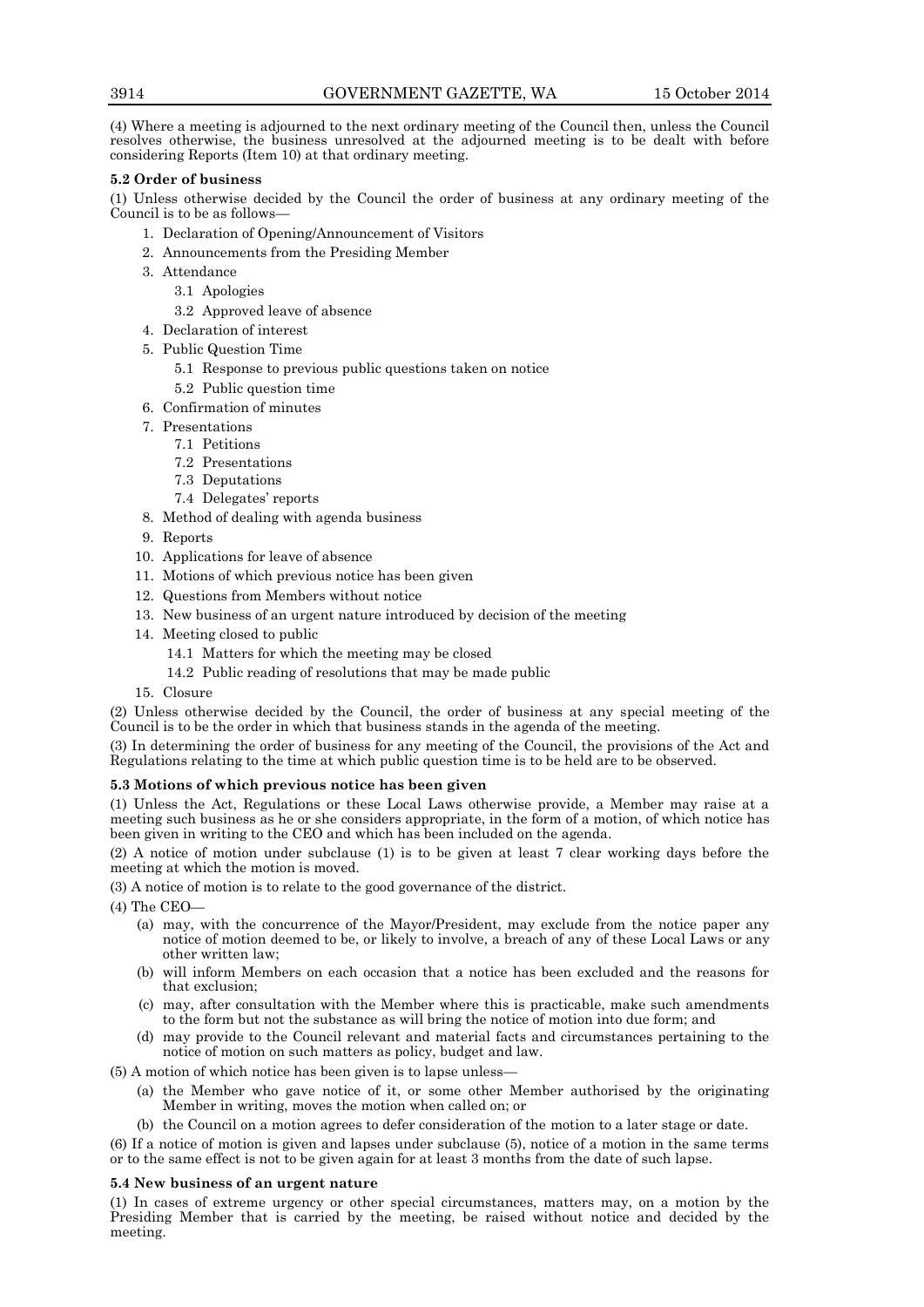(2) In subclause (1), 'cases of extreme urgency or other special circumstances' means matters that have arisen after the preparation of the agenda that are considered by the Presiding Member to be of such importance and urgency that they are unable to be dealt with administratively by the Local Government and must be considered and dealt with by the Council before the next meeting.

### **5.5 Adoption by exception resolution**

(1) In this clause 'adoption by exception resolution' means a resolution of the Council that has the effect of adopting, for a number of specifically identified reports, the officer recommendation as the Council resolution.

(2) Subject to subclause (3), the Local Government may pass an adoption by exception resolution.

(3) An adoption by exception resolution may not be used for a matter—

- (a) that requires a 75% majority or a special majority;
- (b) in which an interest has been disclosed;
- (c) that has been the subject of a petition or deputation;
- (d) that is a matter on which a Member wishes to make a statement; or
- (e) that is a matter on which a Member wishes to move a motion that is different to the recommendation.

### **PART 6—PUBLIC PARTICIPATION**

### **6.1 Meetings generally open to the public**

Meetings being generally open to the public is dealt with in the Act.

#### **6.2 Meetings not open to the public**

(1) The CEO may, at any time, recommend that a meeting or part of a meeting be closed to members of the public.

(2) The Council or a committee, in one or more of the circumstances dealt with in the Act, may at any time, by resolution, decide to close a meeting or part of a meeting.

(3) If a resolution under subclause (2) is carried—

- (a) the Presiding Member is to direct everyone to leave the meeting except—
	- (i) the Members;
	- (ii) the CEO; and
	- (iii) any Officer specified by the Presiding Member; and
- (b) the meeting is to be closed to the public until, at the conclusion of the matter justifying the closure of the meeting to the public, the Council or the committee, by resolution, decides otherwise.

(4) A person who fails to comply with a direction under subclause (3)(a) may, by order of the Presiding Member, be removed from the meeting.

(5) While the resolution under subclause (2) remains in force, the operation of clause 8.8 is to be suspended until the Council or the committee, by resolution, decides otherwise.

(6) A resolution under this clause may be made without notice.

(7) Unless the Council resolves otherwise, once the meeting is reopened to members of the public, the Presiding Member is to ensure that any resolution of the Council made while the meeting was closed is to be read out including a vote of a Member to be included in the minutes.

#### **6.3 Question time for the public**

Question time for the public is dealt with in the Act.

#### **6.4 Question time for the public at certain meetings**

Question time for the public at certain meetings is dealt with in the Regulations.

### **6.5 Minimum question time for the public**

Minimum question time for the public is dealt with in the Regulations.

### **6.6 Procedures for question time for the public**

Procedures for question time for the public are dealt with in the Regulations.

#### **6.7 Other procedures for question time for the public**

(1) A member of the public who raises a question during question time, is to state his or her name and address.

(2) A question may be taken on notice by the Council for later response.

(3) When a question is taken on notice the CEO is to ensure that—

- (a) a response is given to the member of the public in writing; and
- (b) a summary of the response is included in the agenda of the next meeting of the Council.

(4) Where a question relating to a matter in which a relevant person has an interest is directed to the relevant person, the relevant person is to—

- (a) declare that he or she has an interest in the matter; and
- (b) allow another person to respond to the question.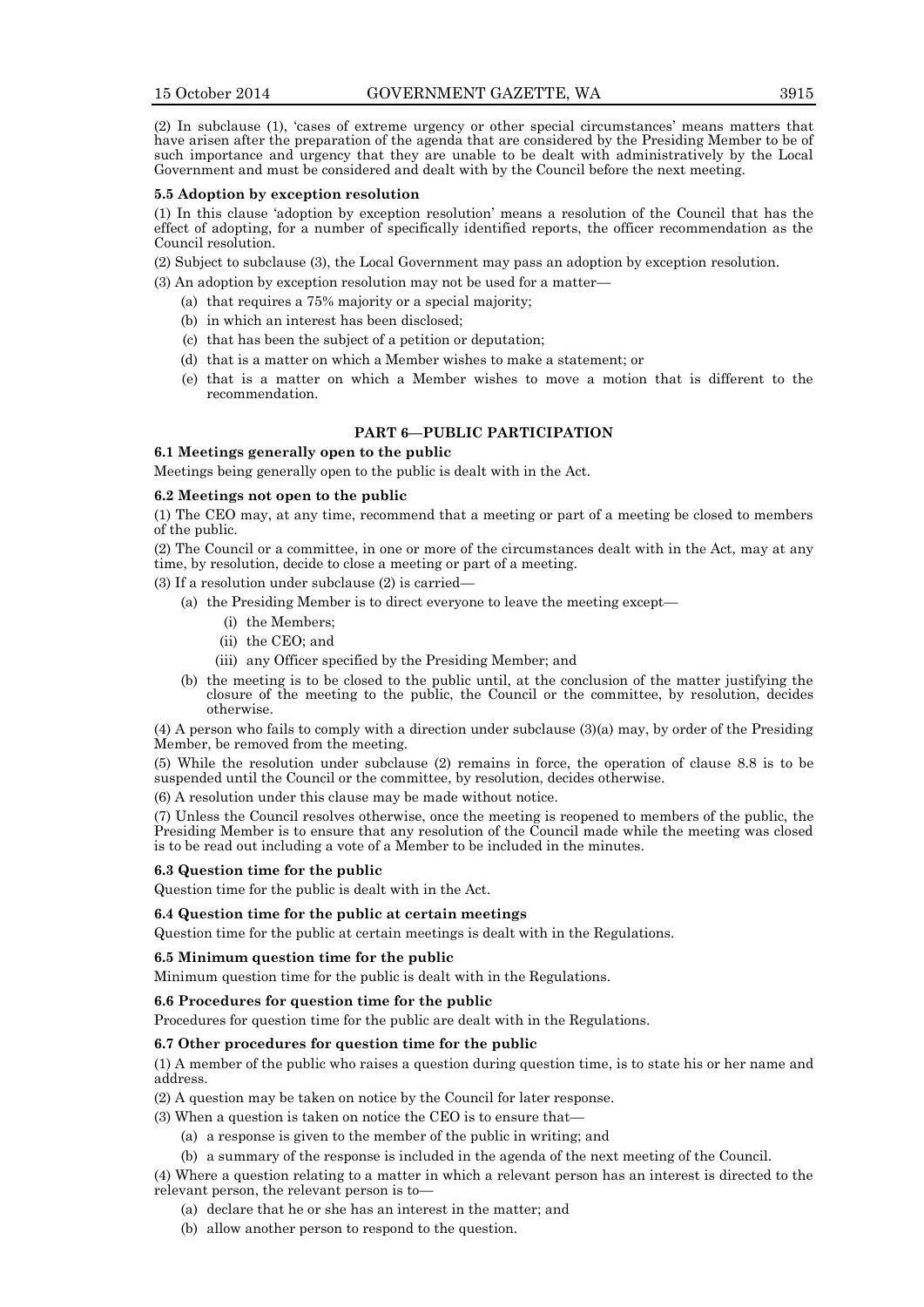(5) Each member of the public with a question is entitled to ask up to 2 questions before other members of the public will be invited to ask their questions.

(6) Where a member of the public provides written questions then the Presiding Member may elect for the questions to be responded to as normal business correspondence.

(7) The Presiding Member may decide that a public question shall not be responded to where—

- (a) the same or similar question was asked at a previous meeting, a response was provided and the member of the public is directed to the minutes of the meeting at which the response was provided;
- (b) the member of the public uses public question time to make a statement, provided that the Presiding Member has taken all reasonable steps to assist the member of the public to phrase the statement as a question; or
- (c) the member of the public asks a question that is offensive or defamatory in nature, provided that the Presiding Member has taken all reasonable steps to assist the member of the public to phrase the question in a manner that is not offensive or defamatory.

(8) A member of the public shall have two minutes to submit a question.

(9) The Council, by resolution, may agree to extend public question time.

(10) Where an answer to a question is given at a meeting, a summary of the question and the answer is to be included in the minutes.

### **6.8 Distinguished visitors**

If a distinguished visitor is present at a meeting of the Council, the Presiding Member may acknowledge the presence of the distinguished visitor at an appropriate time during the meeting, and the presence of that visitor shall be recorded in the minutes.

### **6.9 Deputations**

(1) Any person or group wishing to be received as a deputation by the Council is to either—

- (a) apply, before the meeting, to the CEO for approval; or
- (b) with the approval of the Presiding Member, at the meeting, address the Council.

(2) The CEO may either—

- (a) approve the request and invite the deputation to attend a meeting of the Council; or
- (b) refer the request to the Council to decide by simple majority whether or not to receive the deputation.

(3) Unless the council resolves otherwise, a deputation invited to attend a Council meeting—

- (a) is not to exceed 5 persons, only 2 of whom may address the Council, although others may respond to specific questions from Members;
- (b) is not to address the Council for a period exceeding 10 minutes without the agreement of the Council; and,
- (c) additional members of the deputation may be allowed to speak with the leave of the Presiding Member.

(4) Any matter which is the subject of a deputation to the Council is not to be decided by the Council until the deputation has completed its presentation.

#### **6.10 Petitions**

(1) A petition is to—

- (a) be addressed to the Mayor/President;
- (b) be made by electors of the district;
- (c) state the request on each page of the petition;
- (d) contain the name, address and signature of each elector making the request, and the date each elector signed;
- (e) contain a summary of the reasons for the request; and
- (f) state the name of the person to whom, and an address at which, notice to the petitioners can be given.

(2) Upon receiving a petition, the Local Government is to submit the petition to the relevant officer to be included in his or her deliberations and report on the matter that is the subject of the petition, subject to subclause(3).

(3) At any meeting, the Council is not to vote on any matter that is the subject of a petition presented to that meeting, unless—

- (a) the matter is the subject of a report included in the agenda; and
- (b) the Council has considered the issues raised in the petition.

#### **6.11 Presentations**

(1) In this clause, a "presentation" means the acceptance of a gift or an award by the Council on behalf of the Local Government or the community.

(2) A presentation may be made to the Council at a meeting only with the prior approval of the CEO.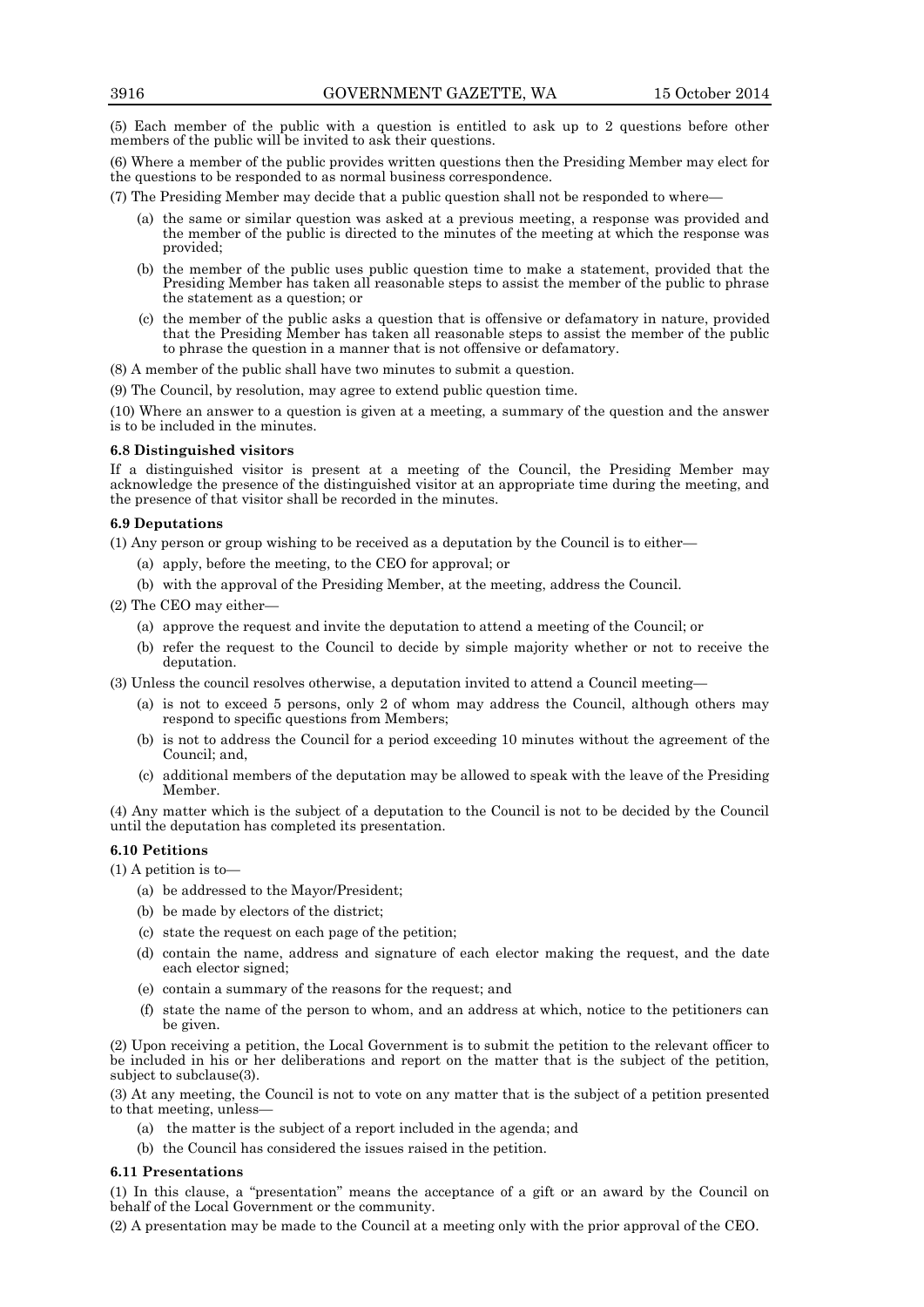### **6.12 Participation at committee meetings**

(1) In this clause a reference to a person is to a person who—

- (a) is entitled to attend a committee meeting;
- (b) attends a committee meeting; and
- (c) is not a member of that committee.

(2) Without the consent of the Presiding Member, no person is to address a committee meeting.

(3) The Presiding Member of a committee may allow a person to make an oral submission to the committee for up to 3 minutes.

(4) A person addressing the committee with the consent of the Presiding Member is to cease that address immediately after being directed to do so by the Presiding Member.

(5) A person who fails to comply with a direction of the Presiding Member under subclause (4) may, by order of the Presiding Member, be removed from the committee room.

(6) The Council may make a policy dealing with the circumstances in which a person may be given consent to address a committee meeting.

### **6.13 Council may meet to hear public submissions**

(1) Where an item on the agenda at a Council meeting is contentious and is likely be the subject of a number of deputations, the Council may resolve to meet at another time to provide a greater opportunity to be heard.

(2) The CEO and the Mayor/President shall set the time and date of the meeting to provide the opportunity to be heard.

(3) Where the Council resolves to meet to provide the opportunity to be heard under subclause (1), the Presiding Member shall-

- (a) instruct the CEO to provide local public notice of the time and date when the Council will meet to provide an opportunity to be heard;
- (b) provide a written invitation to attend the meeting to provide the opportunity to be heard to all members of the public who have applied under clause 6.9 to make a deputation on the issue; and
- (c) cause minutes to be kept of the meeting to provide the opportunity to be heard.

(4) A meeting held under subclause (1) shall be conducted only to hear submissions. The council shall not make resolutions at a meeting to provide the opportunity to be heard.

(5) At a meeting held under subclause (1), each person making a submission shall be provided with the opportunity to fully state his or her case.

(6) A member of the public shall be limited to 10 minutes in making an oral submission, but this period may be extended at the discretion of the Presiding Member.

(7) Once every member of the public has had the opportunity to make a submission the Presiding Member is to close the meeting.

(8) The CEO is to ensure that a report is included on the agenda of the next Council meeting summarising each submission made at the meeting.

(9) The Council must not resolve on the matter that is the subject of a meeting to provide the opportunity to be heard until it has received the CEO's report under subclause (8).

#### **6.14 Public Inspection of agenda materials**

The right of the public to inspect the documents referred to, and in accordance with, regulation 14 of the Regulations may be exercised at the Shire of Kellerberrin offices at 34 Padbury Street Kellerberrin and on the Local Government's website.

### **6.15 Confidentiality of information withheld**

(1) Information withheld by the CEO from the public under regulation 14(2) of the Regulations is to  $he$ 

- (a) identified in the agenda of a Council meeting under the item "Matters for which meeting may be closed";
- (b) marked "*Confidential*" in the agenda; and
- (c) kept confidential by Officers and Members until the Council resolves otherwise.

(2) A member or an officer in receipt of confidential information under subclause (1) or information that is provided or disclosed during a meeting or part of a meeting that is closed to the public is not to disclose any of that information to any person other than another member or an officer to the extent necessary for the purpose of carrying out his or her duties.

(3) Subclause (2) does not apply where a member or officer discloses the information to his or her lawyer or government officer for the purpose of seeking advice in order to lawfully fulfil his or her role and responsibilities.

### **6.16 Recording of proceedings**

A person is not to use any electronic, visual or vocal recording device or instrument to record the proceedings of the Council without the permission of the Presiding Member.

#### **6.17 Prevention of disturbance**

(1) A reference in this clause to a person is to a person other than a member.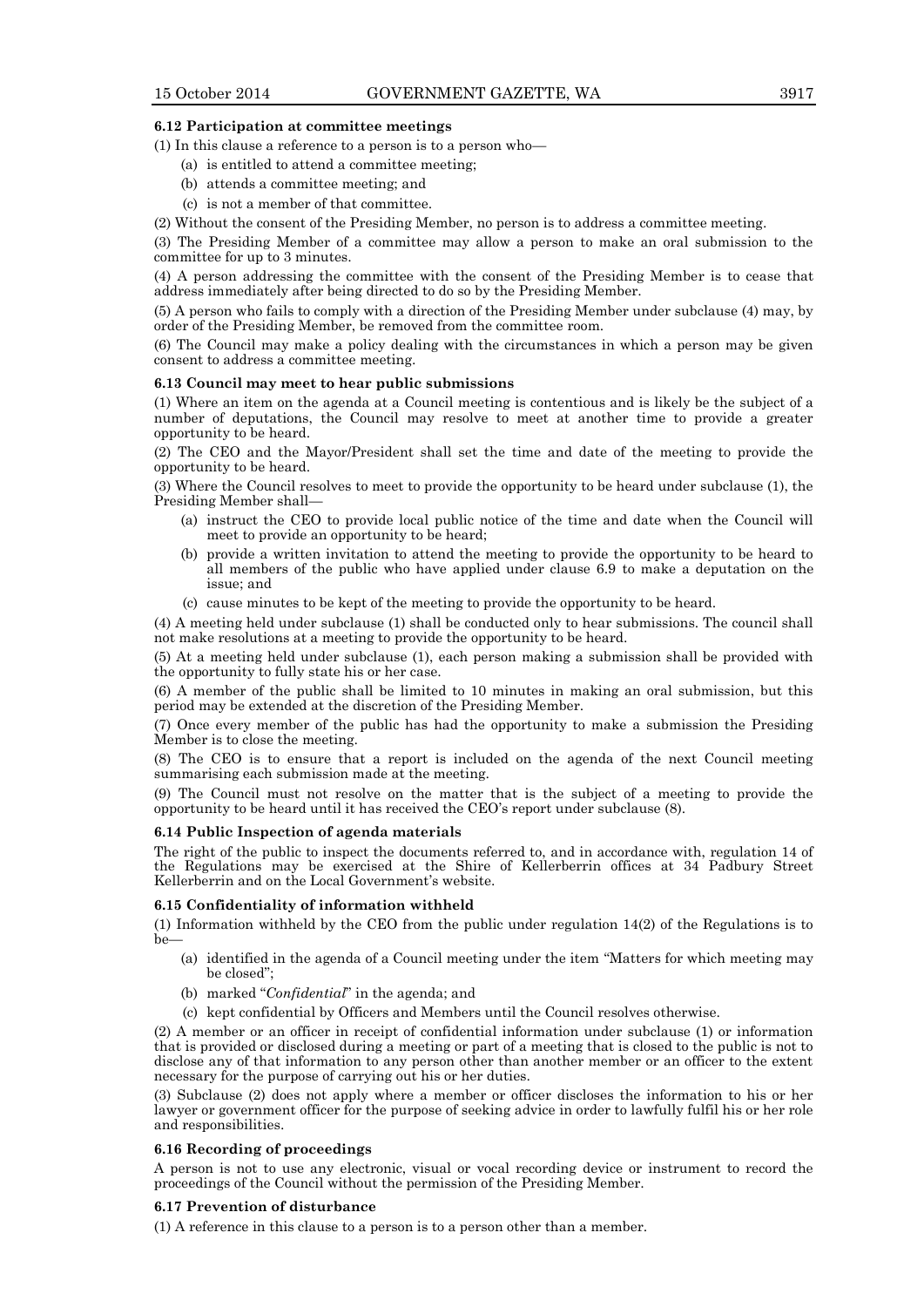(2) A person addressing the Council shall extend due courtesy and respect to the Council and the processes under which it operates and shall comply with any direction by the Presiding Member.

(3) A person observing a meeting shall not create a disturbance at a meeting, by interrupting or interfering with the proceedings, whether by expressing approval or dissent, by conversing or by any other means.

(4) A person shall ensure that his or her mobile telephone or audible pager is not switched on or used during any meeting of the Council.

(5) A person shall not behave in a manner that is contrary to section 75 of the Criminal Code.

### **PART 7—QUESTIONS BY MEMBERS**

(1) Members may ask questions relating to an item on the notice paper or on matters related to the good government of persons in the district.

(2) A Member requesting general information from an Officer at a Council meeting may ask a question without notice and with the consent of the Presiding Member, may ask one or more further questions of that Officer or another Officer present at the meeting.

(3) Where possible the Officer shall endeavour to answer the question to the best of his or her knowledge and ability, however, if the information is unavailable or the answer requires research or investigation, the Officer may ask that—

- (i) the question be placed on notice for the next meeting of Council; and
- (ii) the answer to the question be given to the Member who asked it within 14 days.

(4) Every question and answer—

- (i) is to be brief and concise; and
- (ii) is not to be accompanied by argument, expression of opinion or statement of facts, except to the extent necessary to explain the question or answer.

(5) In answering any question, an Officer may qualify his or her answer and may at a later time in the meeting or at a subsequent meeting alter, correct, add to or otherwise amend the original answer.

### **PART 8—CONDUCT OF MEMBERS**

### **8.1 Members to be in their proper places**

(1) At the first meeting held after each election day, the CEO is to allot, alphabetically by ward, a position at the Council table to each Member.

(2) Each Member is to occupy his or her allotted position at each Council meeting.

### **8.2 Respect to the Presiding Member**

After the business of a Council has been commenced, a Member is not to enter or leave the meeting without first paying due respect to the Presiding Member.

#### **8.3 Titles to be used**

A speaker, when referring to the Mayor/President, Deputy Mayor/Deputy President or Presiding Member, or a Member or Officer, is to use the title of that person's office.

#### **8.4 Advice of entry or departure**

During the course of a meeting of the Council, a Member is not to enter or leave the meeting without first advising the Presiding Member, in order to facilitate the recording in the minutes of the time or entry or departure.

### **8.5 Members to indicate their intention to speak**

A Member of the Council who wishes to speak is to indicate his or her intention to speak by raising his or her hand or by another method agreed by the Council.

### **8.6 Priority of speaking**

(1) Where two or more Members indicate, at the same time, their intention to speak, the Presiding Member is to decide which Member is entitled to be heard first.

(2) A decision of the Presiding Member under subclause (1) is not open to discussion or dissent.

(3) A Member is to cease speaking immediately after being asked to do so by the Presiding Member.

### **8.7 Presiding Member may take part in debates**

The Presiding Member may take part in a discussion of any matter before the Council, subject to compliance with these Local Laws.

### **8.8 Relevance**

(1) A Member is to restrict his or her remarks to the motion or amendment under discussion, or to a personal explanation or point of order.

(2) The Presiding Member, at any time, may—

(a) call the attention of the meeting to—

- (i) any irrelevant, repetitious, offensive or insulting language by a Member; or
- (ii) any breach of order or decorum by a Member; and
- (b) direct that Member, if speaking, to discontinue his or her speech.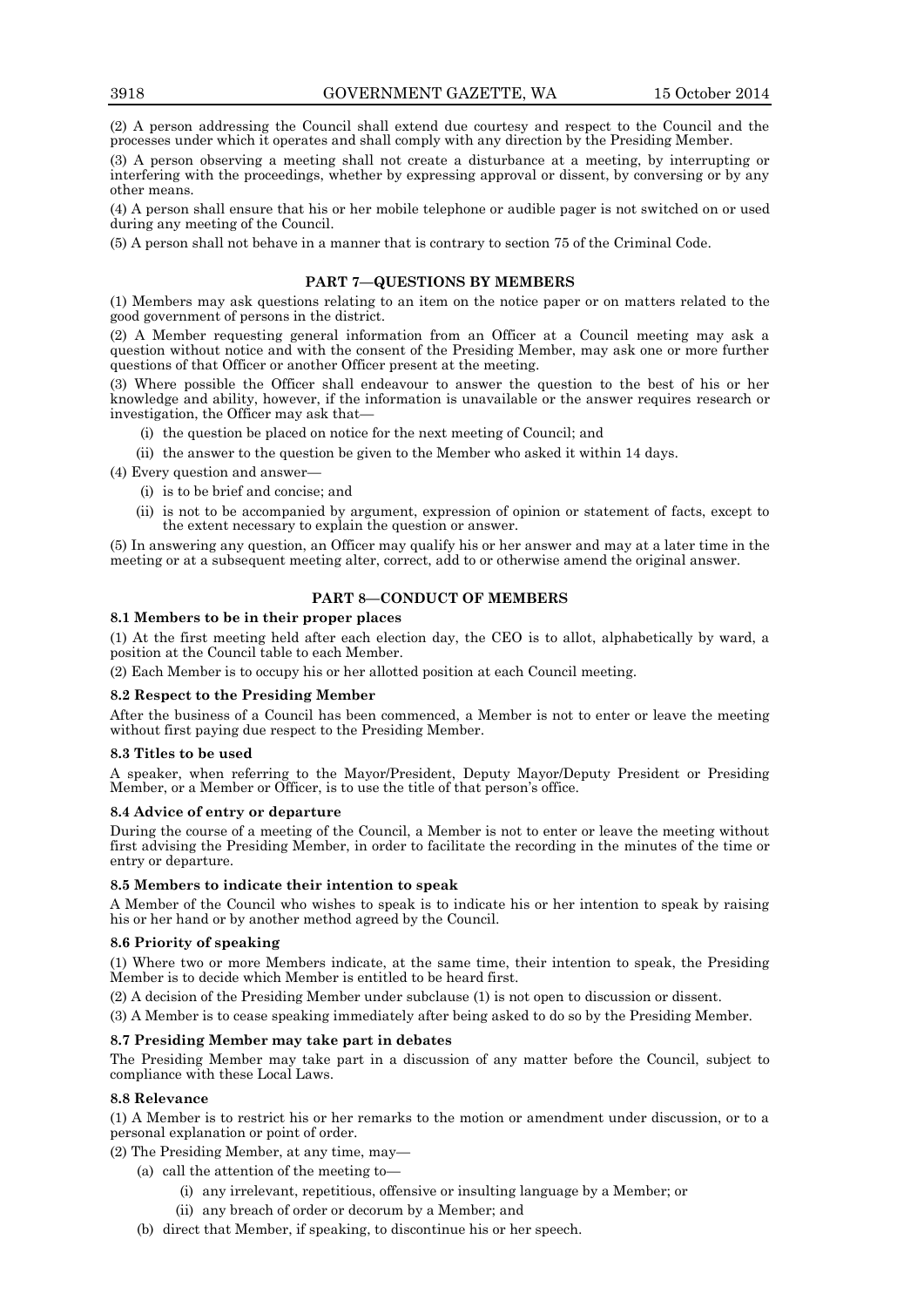(3) A Member is to comply with the direction of the Presiding Member under subclause (2) by immediately ceasing to speak.

#### **8.9 Speaking twice**

A Member is not to address the Council more than once on any motion or amendment except—

(a) as the mover of a substantive motion, to exercise a right of reply;

- (b) to raise a point of order; or
- (c) to make a personal explanation.

#### **8.10 Duration of speeches**

(1) A Member is not to speak on any matter for more than 5 minutes without the consent of the Council which, if given, is to be given without debate.

(2) An extension under this clause cannot be given to allow a Member's total speaking time to exceed 10 minutes.

#### **8.11 No speaking after conclusion of debate**

A Member is not to speak on any motion or amendment—

- (a) after the mover has replied; or
- (b) after the question has been put.

#### **8.12 No interruption**

A Member is not to interrupt another Member who is speaking unless—

- (a) to raise a point of order;
- (b) to call attention to the absence of a quorum;
- (c) to make a personal explanation under clause 8.13; or
- (d) to move a procedural motion that the Member be no longer heard (see clause  $11(1)(e)$ .

#### **8.13 Personal explanations**

(1) A Member who wishes to make a personal explanation relating to a matter referred to by another Member who is then speaking is to indicate to the Presiding Member his or her intention to make a personal explanation.

(2) The Presiding Member is to determine whether the personal explanation is to be heard immediately or at the conclusion of the speech by the other Member.

(3) A Member making a personal explanation is to confine his or her observations to a succinct statement relating to a specific part of the speech at which he or she may have been misunderstood.

#### **8.14 No reopening of discussion**

A Member is not to reopen discussion on any Council decision, except to move that the decision be revoked or changed (see Part 16).

#### **8.15 Adverse reflection**

(1) A Member is not to reflect adversely on a decision of the Council except on a motion that the decision be revoked or changed (see Part 16).

(2) A Member is not—

- (a) to reflect adversely on the character or actions of another Member or Officer; or
- (b) to impute any motive to a Member or Officer, unless the meeting resolves, without debate, that the question then before the meeting cannot otherwise be adequately considered.

(3) A Member is not to use offensive or objectionable expressions in reference to any Member, Officer or other person.

(4) If a Member specifically requests, immediately after their use, that any particular words used by a Member be recorded in the minutes—

- (a) the Presiding Member is to cause the words used to be taken down and read to the meeting for verification; and
- (b) the Council may, by resolution, decide to record those words in the minutes.

### **8.16 Withdrawal of offensive language**

(1) A Member who, in the opinion of the Presiding Member, uses an expression which—

- (a) in the absence of a resolution under clause 8.15—
	- (i) reflects adversely on the character or actions of another Member or Officer; or
	- (ii) imputes any motive to a Member or Officer; or
- (b) is offensive or insulting, must, when directed by the Presiding Member, withdraw the expression and make a satisfactory apology.

(2) If a Member fails to comply with a direction of the Presiding Member under subclause (1), the Presiding Member may refuse to hear the Member further on the matter then under discussion and call on the next speaker.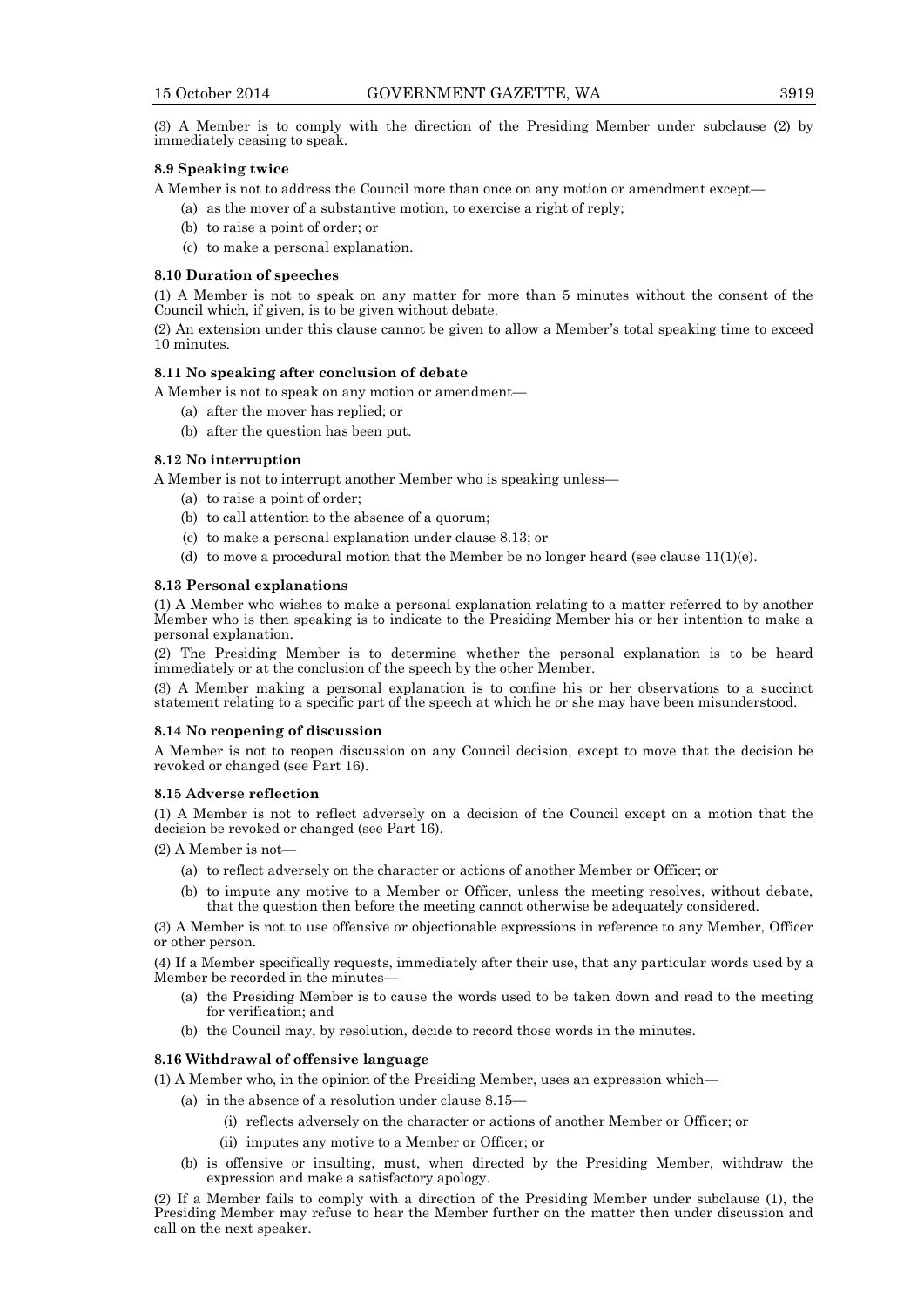### **PART 9—PRESERVING ORDER**

### **9.1 Presiding Member to preserve order**

(1) The Presiding Member is to preserve order, and, whenever he or she considers necessary, may call any Member to order.

(2) When the Presiding Member speaks during a debate, any Member then speaking, or indicating that he or she wishes to speak, is immediately to sit down and every Member present is to preserve strict silence so that the Presiding Member may be heard without interruption.

(3) Subclause (2) is not to be used by the Presiding Member to exercise the right provided in clause 8.7, but to preserve order.

### **9.2 Point of order**

(1) A Member may object, by way of a point of order, only to a breach of—

- (a) any of these Local Laws; or
- (b) any other written law.

(2) Despite anything in these Local Laws to the contrary, a point of order—

- (a) takes precedence over any discussion; and
- (b) until determined, suspends the consideration or discussion of any other matter.

### **9.3 Procedures on a point of order**

(1) A Member who is addressing the Presiding Member is not to be interrupted except on a point of order.

(2) A Member interrupted on a point of order is to resume his or her seat until—

- (a) the Member raising the point of order has been heard; and
- (b) the Presiding Member has ruled on the point of order, and, if permitted, the Member who has been interrupted may then proceed.

### **9.4 Calling attention to breach**

A Member may, at any time, draw the attention of the Presiding Member to any breach of these Local Laws.

### **9.5 Ruling by the Presiding Member**

(1) The Presiding Member is to rule on any point of order which is raised by either upholding or rejecting the point of order.

(2) A ruling by the Presiding Member on a point of order—

- (a) is not to be the subject of debate or comment; and
- (b) is to be final unless the majority of Members then present and voting, on a motion moved immediately after the ruling, dissent from the ruling.

(3) Subject to a motion of dissent being carried under subclause (2), if the Presiding Member rules that—

- (a) any motion, amendment or other matter before the meeting is out of order, it is not to be considered further; and
- (b) a statement made or act done by a Member is out of order, the Presiding Member may require the Member to make an explanation, retraction or apology.

#### **9.6 Continued breach of order**

If a Member—

- (a) persists in any conduct that the Presiding Member had ruled is out of order; or
- (b) refuses to make an explanation, retraction or apology required by the Presiding Member under clause 9.5(3),

the Presiding Member may direct the Member to refrain from taking any further part in that meeting, other than by voting, and the Member is to comply with that direction.

### **9.7 Right of Presiding Member to adjourn**

(1) For the purpose of preserving or regaining order, the Presiding Member may adjourn the meeting for a period of up to 15 minutes.

(2) On resumption, the debate is to continue at the point at which the meeting was adjourned.

(3) If, at any one meeting, the Presiding Member adjourns the meeting more than once for the purpose of preserving or regaining order, the second or subsequent adjournment may be to a later time on the same day or to another day.

### **PART 10—DEBATE OF SUBSTANTIVE MOTIONS**

### **10.1 Motions to be stated and in writing**

Any Member who wishes to move a substantive motion or an amendment to a substantive motion—

- (a) is to state the substance of the motion before speaking to it; and
- (b) if required by the Presiding Member, is to put the motion or amendment in writing.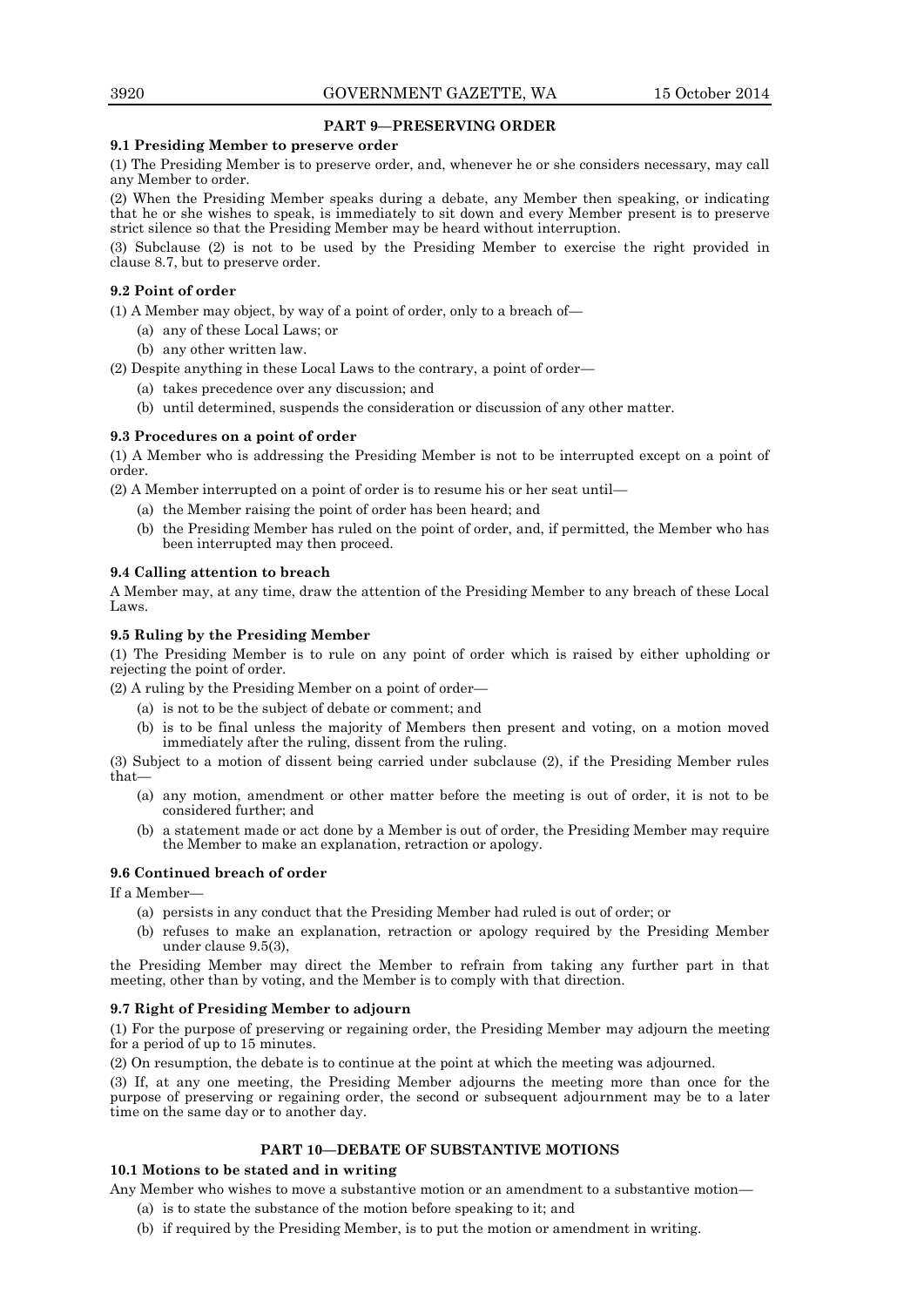### **10.2 Motions to be supported**

(1) A substantive motion or an amendment to a substantive motion is not open to debate until it has been seconded.

(2) A motion to revoke or change a decision made at a Council meeting is not open to debate unless the motion has the support required under regulation 10 of the Regulations.

#### **10.3 Unopposed business**

(1) Immediately after a substantive motion has been moved and seconded, the Presiding Member may ask the meeting if any Member opposes it.

(2) If no Member opposes the motion, the Presiding Member may declare it carried without debate and without taking a vote.

(3) A motion declared carried under this clause is to be recorded in the minutes as a unanimous decision of the Council.

(4) If a Member opposes a motion, the motion is to be dealt with under this Part.

(5) This clause does not apply to a motion to revoke or change a decision which has been made at a Council meeting (see Part 16).

#### **10.4 Only one substantive motion at a time**

When a substantive motion is under debate at a meeting of the Council, no further substantive motion is to be accepted. The Council is not to consider more than one substantive motion at any time.

### **10.5 Order of call in debate**

The Presiding Member is to call speakers to a substantive motion in the following order—

- (a) the mover to state the motion;
- (b) a seconder to the motion;
- (c) the mover to speak to the motion;
- (d) the seconder to speak to the motion;
- (e) a speaker against the motion;
- (f) a speaker for the motion;
- (g) other speakers against and for the motion, alternating where possible; and
- (h) mover takes right of reply which closes debate.

#### **10.6 Limit of debate**

The Presiding Member may offer the right of reply and put a substantive motion to the vote if he or she believes that sufficient discussion has taken place even though all Members may not have spoken.

#### **10.7 Member may require question to be read**

A Member may require the question or matter under discussion to be read at any time during a debate, but not so as to interrupt any other Member who is speaking.

#### **10.8 Consent of seconder required for alteration**

The mover of a substantive motion may not alter the wording of the motion without the consent of the seconder.

### **10.9 Order of amendments**

Any number of amendments may be proposed to a substantive motion, but when an amendment is moved to a substantive motion, no second or subsequent amendment is to be moved or considered until the first amendment has been withdrawn, carried or lost.

#### **10.10 Form of an amendment**

An amendment must add, delete, or substitute words to the substantive motion.

### **10.11 Amendment must not negate original motion**

An amendment to a substantive motion cannot negate the original motion or the intent of the original motion.

#### **10.12 Relevance of amendments**

Each amendment is to be relevant to the motion in respect of which it is moved.

#### **10.13 Mover of motion may speak on amendment**

Any Member may speak during debate on an amendment.

### **10.14 Effect of an amendment**

If an amendment to a substantive motion is carried, the motion as amended then becomes the substantive motion, on which any Member may speak and any further amendment may be moved.

#### **10.15 Withdrawal of motion or amendment**

(1) Subject to subclause (2), the Council may, without debate, grant leave to withdraw a motion or amendment on the request of the mover of the motion or amendment and with the approval of the seconder.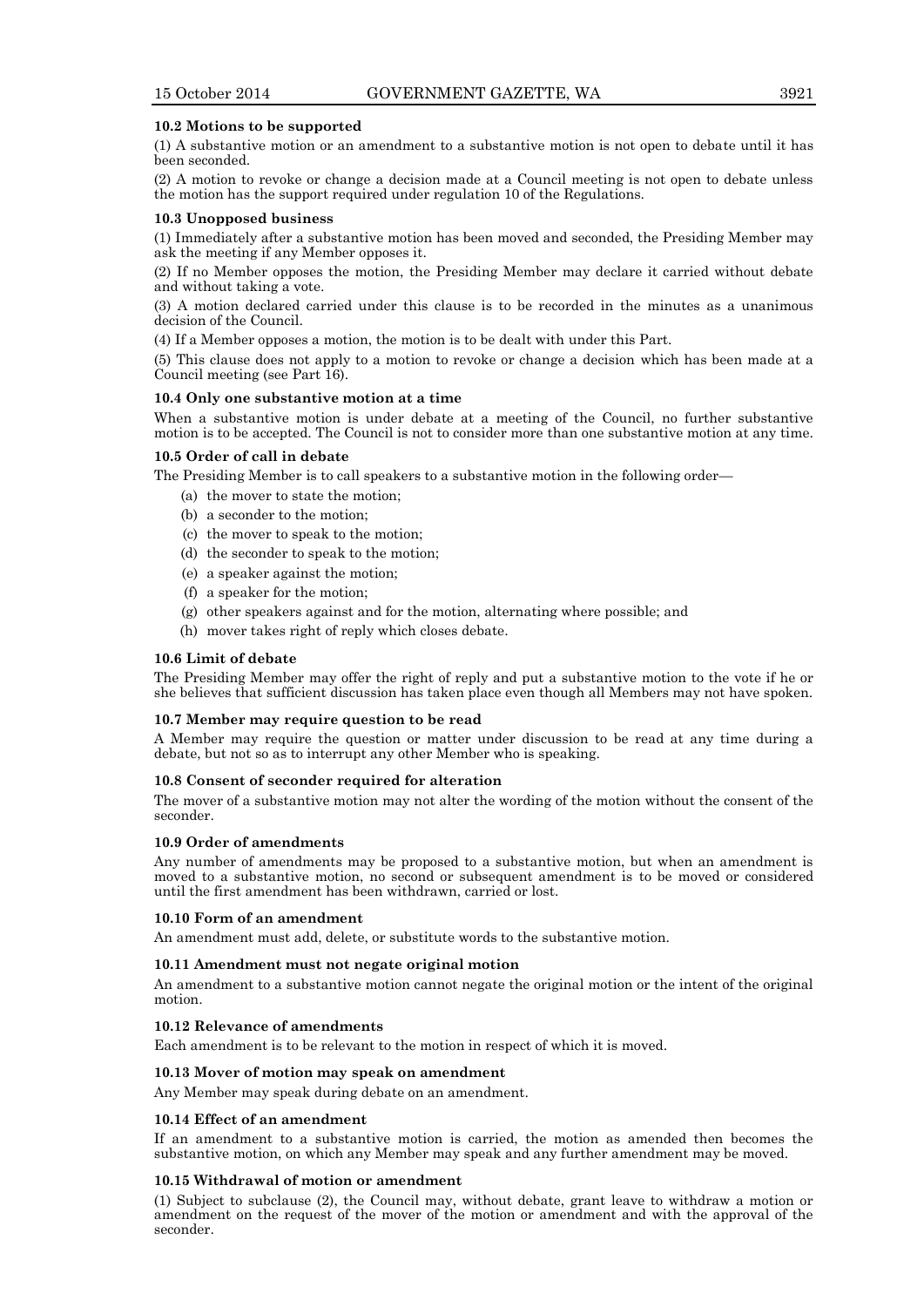(2) Where an amendment has been proposed to a substantive motion, the substantive motion is not to be withdrawn, except by consent of the majority of Members present, until the amendment proposed has been withdrawn or lost.

### **10.16 Right of reply**

(1) The mover of a substantive motion has the right of reply.

(2) The mover of any amendment to a substantive motion has a right of reply.

(3) The right of the reply may only be exercised—

- (a) where no amendment is moved to the substantive motion—at the conclusion of the discussion on the motion; or
- (b) where one or more amendments have been moved to the substantive motion—at the conclusion of the discussion on the substantive motion and any amendments.
- (4) After the mover of the substantive motion has commenced the reply—
	- (a) no other Member is to speak on the question;
	- (b) there is to be no further discussion on, or any further amendment to, the motion.

(5) The right of the reply is to be confined to rebutting arguments raised by previous speakers and no new matter is to be introduced.

(6) At the conclusion of the right of reply, the substantive motion, or the substantive motion as amended, is immediately to be put to the vote.

### **PART 11—PROCEDURAL MOTIONS**

### **11.1 Permissible procedural motions**

In addition to the right to move an amendment to a substantive motion (under Part 10), a Member may move the following procedural motions—

- (a) that the meeting proceed to the next item of business;
- (b) that the debate be adjourned;
- (c) that the meeting now adjourn;
- (d) that the question be now put;
- (e) that the Member be no longer heard;
- (f) that the ruling of the Presiding Member be disagreed with;
- (g) that the meeting be closed to the public (see clause 6.2).

#### **11.2 No debate**

(1) The mover of a motion specified in paragraph (a), (b), (c), (f) or (g) of clause 11.1 may speak to the motion for not more than five minutes, the seconder is not to speak other than to formally second the motion, and there is to be no debate on the motion.

(2) The mover of a motion specified in paragraph (d) or (e) of clause 11.1 may not speak to the motion, the seconder is not to speak other than to formally second the motion, and there is to be no debate on the motion.

#### **11.3 Who may move**

No person who has moved, seconded, or spoken for or against the substantive motion, or any amendment to the substantive motion, may move any procedural motion which, if carried, would close the debate on the substantive motion or amendment.

#### **11.4 Procedural motions—right of reply on substantive motion**

The carrying of a procedural motion which closes debate on the substantive motion or amendment and forces a decision on the substantive motion or amendment does not deny the right of reply to the mover of the substantive motion.

#### **11.5 Meeting to proceed to the next business**

The motion "that the meeting proceed to the next business", if carried, has the effect that—

- (a) the debate on the substantive motion or amendment ceases immediately;
	- (b) no decision is made on the substantive motion;
	- (c) the Council moves to the next item of business; and
- (d) there is no requirement for the matter to be raised again for consideration.

#### **11.6 Debate to be adjourned**

A motion "that the debate be adjourned"—

- (a) is to state the time to which the debate is to be adjourned; and
- (b) if carried, has the effect that all debate on the substantive motion or amendment ceases immediately, but continues at the time stated in the motion.

#### **11.7 Meeting now adjourn**

(1) A Member is not to move or second more than one motion of adjournment during the same sitting of the Council.

(2) Before putting the motion for the adjournment of the Council, the Presiding Member may seek leave of the Council to deal first with matters that may be the subject of an adoption by exception resolution (see clause 5.5).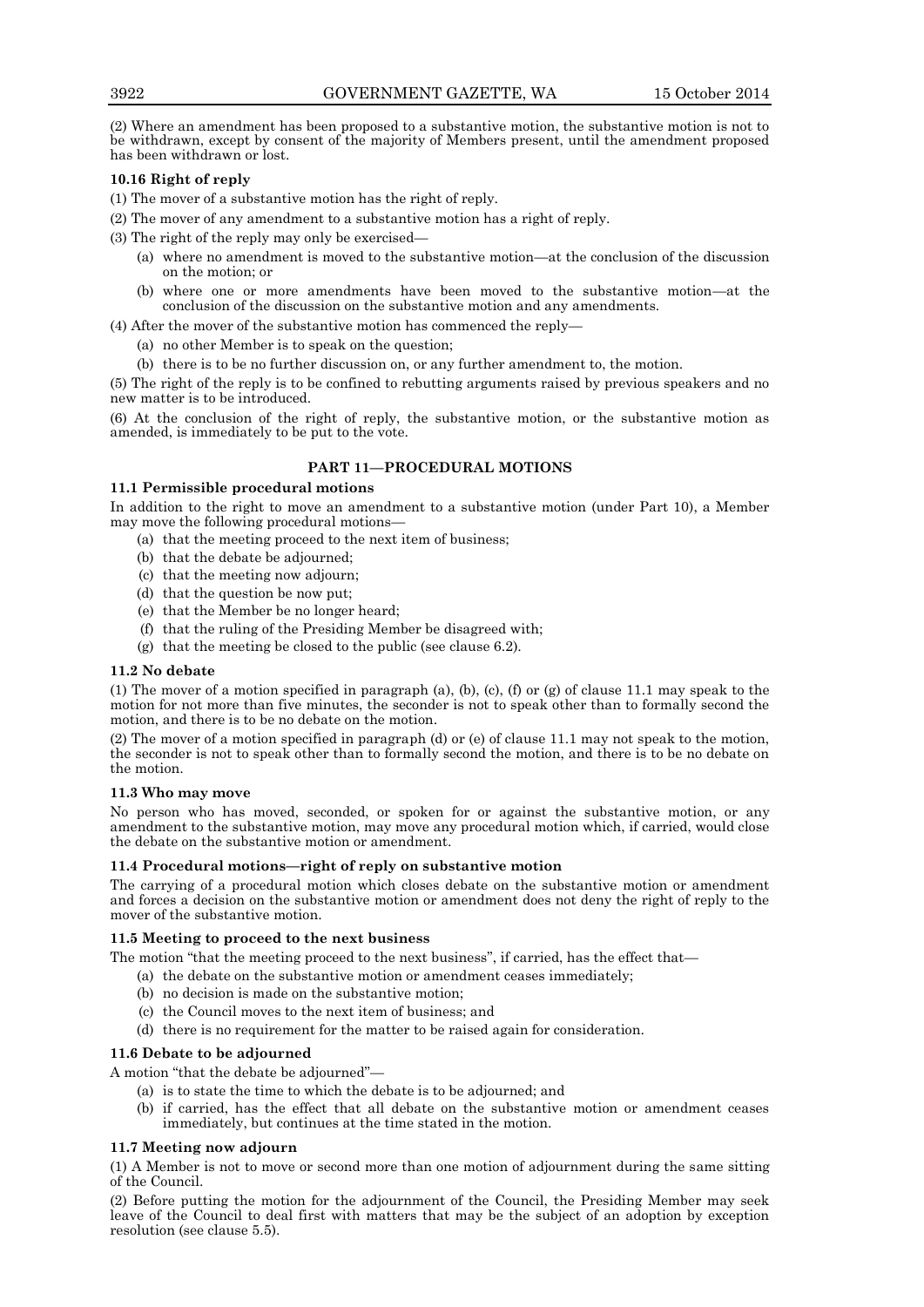(3) A motion "that the meeting now adjourn"—

- (a) is to state the time and date to which the meeting is to be adjourned; and
- (b) if carried, has the effect that the meeting is adjourned to the time and date specified in the motion.

(4) A meeting adjourned under subclause (3) is to continue from the point at which it was adjourned, unless the Presiding Member or the Council determines otherwise.

#### **11.8 Question to be put**

(1) If the motion "that the question be now put", is carried during debate on a substantive motion without amendment, the Presiding Member is to offer the right of reply and then put the motion to the vote without further debate.

(2) If the motion "that the question be now put" is carried during discussion of an amendment, the Presiding Member is to put the amendment to the vote without further debate.

(3) This motion, if lost, causes debate to continue.

#### **11.9 Member to be no longer heard**

If the motion "that the member be no longer heard", is carried, the speaker against whom the motion has been moved cannot speak further on the current substantive motion, or any amendment relating to it, except to exercise the right of reply if he or she is the mover of the substantive motion.

#### **11.10 Ruling of the Presiding Member to be disagreed with**

If the motion "that the ruling of the Presiding Member be disagreed with", is carried, that ruling is to have no effect and the meeting is to proceed accordingly.

### **PART 12—DISCLOSURE OF INTERESTS**

### **12.1 Disclosure of interests**

Disclosure of interests is dealt with in the Act.

### **PART 13—VOTING**

### **13.1 Question—when put**

(1) Immediately after the debate on any question is concluded and the right of reply has been exercised, the Presiding Member—

- (a) is to put the question to the Council; and
- (b) if requested by any Member, is to again state the terms of the question.

(2) A Member is not to leave the meeting when the Presiding Member is putting any question.

#### **13.2 Voting**

Voting is dealt with in the Act and the Regulations.

### **13.3 Majorities required for decisions**

The majorities required for decisions of the Council and committees are dealt with in the Act.

### **13.4 Method of taking vote**

(1) In taking the vote on any motion or amendment the Presiding Member—

- (a) is to put the question, first in the affirmative, and then in the negative;
- (b) may put the question in this way as often as may be necessary to enable him or her to determine whether the affirmative or the negative has the majority of votes;
- (c) may accept a vote on the voices or may require a show of hands; and,
- (d) is, subject to this clause, to declare the result.

(2) If a Member calls for a show of hands, the result of the vote is to be determined on the count of raised hands.

(3) If a member of council or a committee specifically requests that there be recorded—

- (a) his or her vote; or,
- (b) the vote of all members present,

on a matter voted on at a meeting of the council or committee, the person presiding is to cause the vote or votes, as the case may be, to be recorded in the minutes.

(4) If a Member calls for a division—

- (a) those voting in the affirmative are to pass to the right of the Chair; and
- (b) those voting in the negative are to pass to the left of the Chair.

(5) For every division, the CEO is to record—

- (a) the name of each member who voted; and
- (b) whether he or she voted in the affirmative or negative.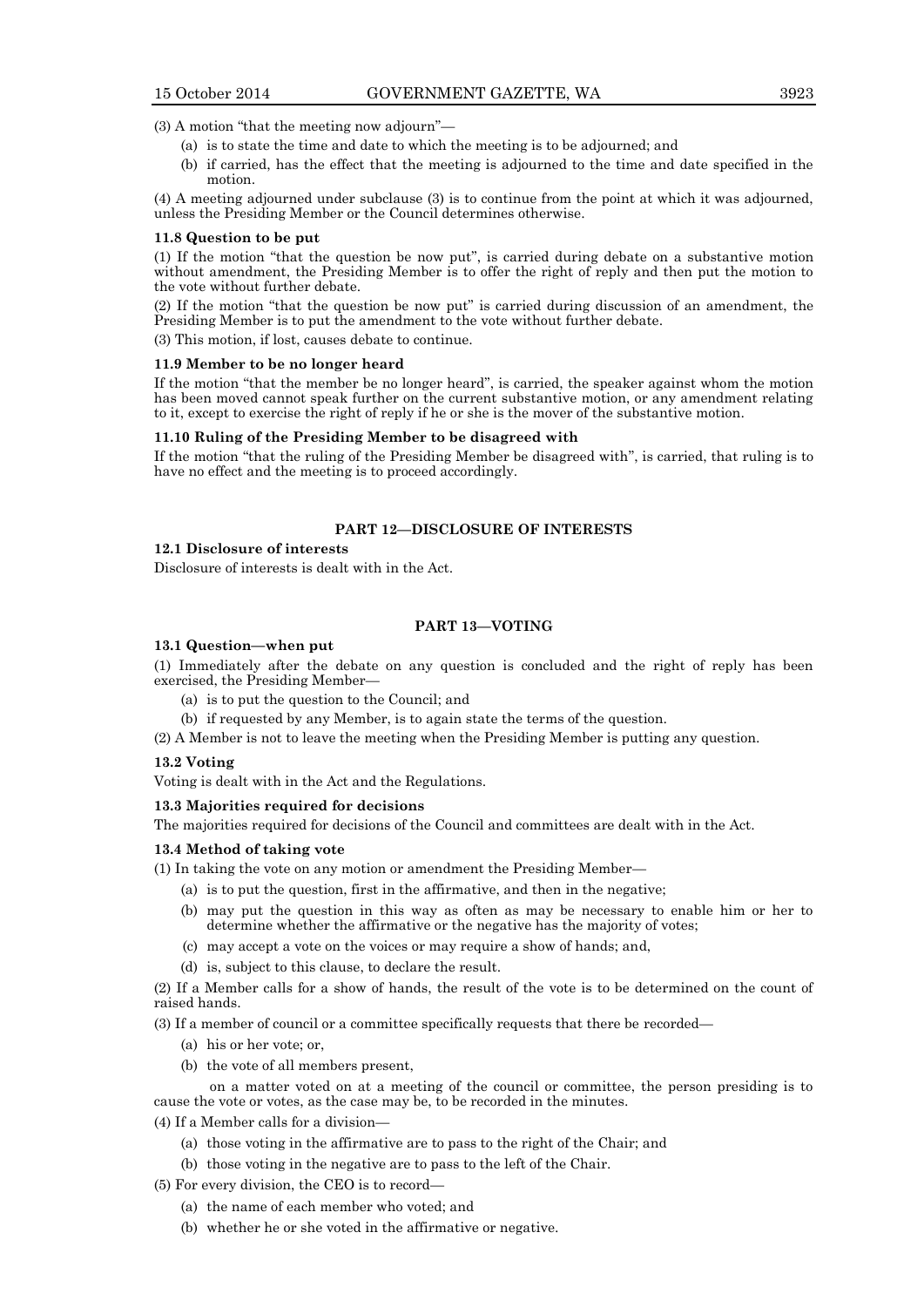### **PART 14—MINUTES OF MEETINGS**

### **14.1 Keeping of minutes**

The keeping and confirmation of minutes are dealt with in the Act.

#### **14.2 Content of minutes**

(1) The content of minutes is dealt with in the Regulations.

(2) In addition to the matters required by regulation 11, the minutes of a Council meeting is to include, where an application for approval is refused or the authorisation of a licence, permit or certificate is withheld or cancelled, the reasons for the decision.

#### **14.3 Public inspection of unconfirmed minutes**

The public inspection of unconfirmed minutes is dealt with in the Regulations.

#### **14.4 Confirmation of minutes**

(1) When minutes of an ordinary meeting of the Council are distributed for consideration prior to their confirmation at the next meeting, if a Member is dissatisfied with the accuracy of the minutes, the Member may provide the Local Government with a written copy of the alternative wording to amend the minutes no later than 7 clear working days before the next ordinary meeting of the Council.

(2) At the next ordinary meeting of the Council, the Member who provided the alternative wording shall, at the time for confirmation of minutes—

- (a) state the item or items with which he or she is dissatisfied; and
- (b) propose a motion clearly outlining the alternative wording to amend the minutes.

(3) Members must not discuss items of business contained in the minutes, other than discussion as to their accuracy as a record of the proceedings.

### **PART 15—ADJOURNMENT OF MEETING**

#### **15.1 Meeting may be adjourned**

The Council may adjourn any meeting—

- (a) to a later time on the same day; or
- (b) to any other time on any other day, including a time which coincides with the conclusion of another meeting or event.

### **15.2 Effect of adjournment**

Where any matter, motion, debate or meeting is adjourned under these Local Laws—

- (a) the names of Members who have spoken on the matter prior to the adjournment are to be recorded in the minutes;
- (b) debate is to be resumed at the next meeting at the point where it was interrupted; and
- (c) the provisions of clause 8.8 [speaking twice] apply when the debate is resumed.

### **PART 16—REVOKING OR CHANGING DECISIONS**

#### **16.1 Requirements to revoke or change decisions**

The requirements to revoke or change a decision made at a meeting are dealt with in regulation 10 of the Regulations.

#### **16.2 Limitations on powers to revoke or change decisions**

(1) Subject to subclause (2), the Council or a committee is not to consider a motion to revoke or change a decision—

- (a) where, at the time the motion is moved or notice is given, any action has been taken under clause 16.3 to implement the decision; or
- (b) where the decision is procedural in its form or effect.

(2) The Council or a committee may consider a motion to revoke or change a decision of the kind described in subclause (1)(a) if the motion is accompanied by a written statement of the legal and financial consequences of carrying the motion.

#### **16.3 Implementing a decision**

(1) In this clause—

- (a) "authorisation" means a licence, permit, approval or other means of authorising a person to do anything;
- (b) "implement", in relation to a decision, includes—
	- (i) communicate notice of the decision to a person affected by, or with an interest in, the decision; and
	- (ii) take any other action to give effect to the decision; and
- (c) "valid notice of revocation motion" means a notice of motion to revoke or change a decision that complies with the requirements of the Act, Regulations and the Local Laws and may be considered, but has not yet been considered, by the Council or a committee as the case may be.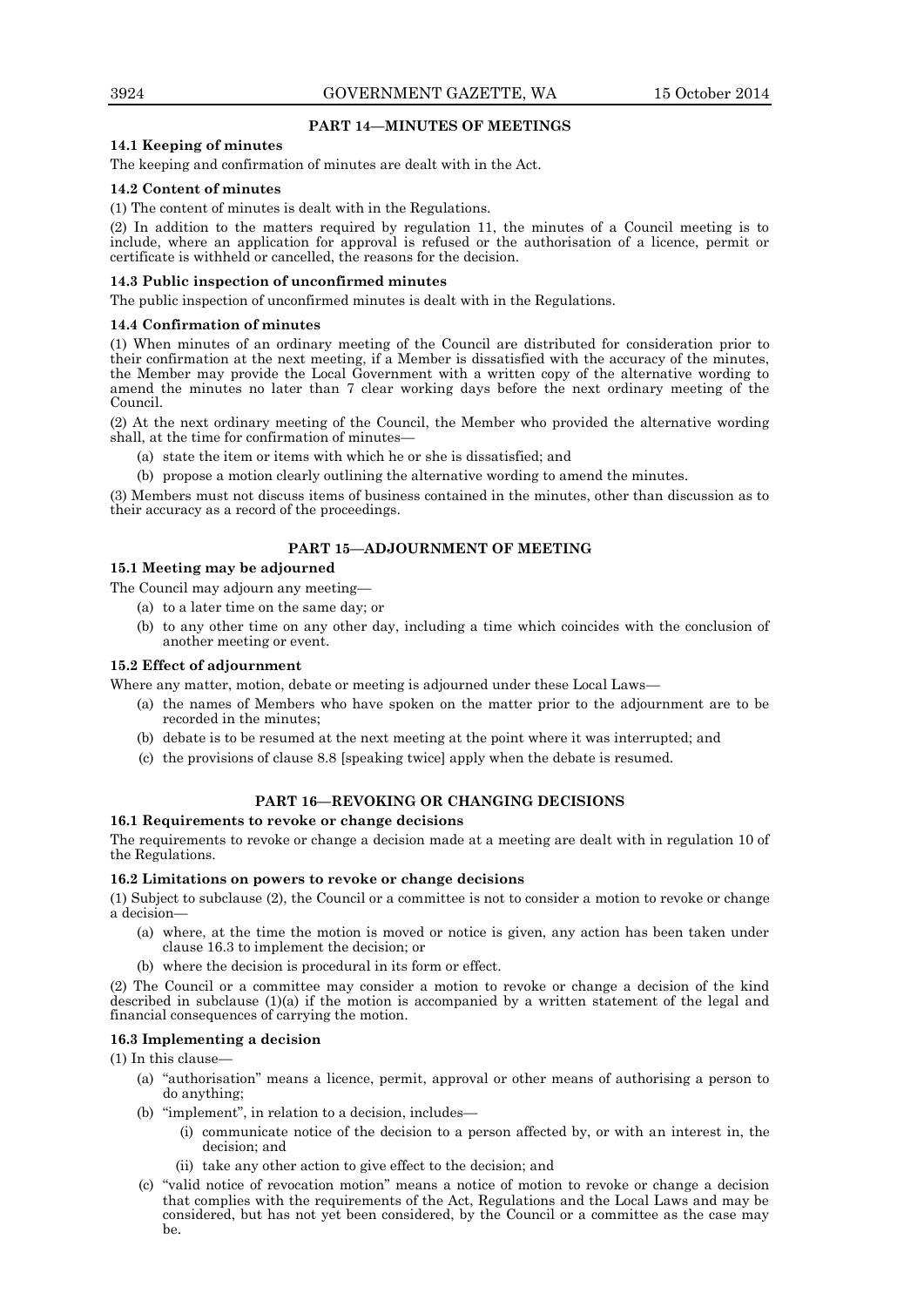(2) Subject to subclause (4), and unless a resolution is made under subclause (3), a decision made at a meeting is not to be implemented by the CEO or any other person until the afternoon of the first business day after the commencement of the meeting at which the decision was made.

(3) The Council or a committee may, by resolution carried at the same meeting at which a decision was made, direct the CEO or another person to take immediate action to implement the decision.

(4) A decision made at a meeting is not to be implemented by the CEO or any other person—

- (a) if, before commencing any implementation action, the CEO or that person is given a valid notice of revocation motion; and
- (b) unless and until the valid notice of revocation motion has been determined by the Council or the committee as the case may be.

(5) The CEO is to ensure that members of the public attending the meeting are informed by an appropriate notice that a decision to grant an authorisation—

- (a) is to take effect only in accordance with this clause; and
- (b) cannot be acted upon by the person who has been granted the authorisation unless and until the decision has been implemented in accordance with this clause.

### **PART 17—SUSPENSION OF LOCAL LAWS**

### **17.1 Suspension of Local Laws**

(1) A Member may at any time move that the operation of one or more of the provisions of these Local Laws be suspended.

(2) A Member moving a motion under subclause (1) is to state the reasons for the motion but no other discussion is to take place.

(3) A motion under subclause (1) which is—

- (a) seconded; and
- (b) carried by an absolute majority,

is to suspend the operation of the clause or clauses to which the motion relates for the duration of the meeting, unless the meeting earlier resolves otherwise.

### **17.2 Where Local Laws do not apply**

(1) In situations where—

- (a) one or more provisions of these Local Laws have been suspended; or
- (b) a matter is not regulated by the Act, the Regulations or these Standing Orders, the Presiding Member is to decide questions relating to the conduct of the meeting.

(2) The decision of the Presiding Member under subclause (1) is final, except where a motion is moved and carried under clause 11.10.

#### **17.3 Cases not provided for in Local Laws**

The Presiding Member is to decide questions of order, procedure, debate, or otherwise in cases where these Local Laws, the Act or the Regulations are silent. The decision of the Presiding Member in these cases is final, except where a motion is moved and carried under clause 11.10.

#### **PART 18—MEETINGS OF ELECTORS**

#### **18.1 Electors' general meetings**

Electors' general meetings are dealt with in the Act.

#### **18.2 Matters for discussion at electors' general meetings**

The matters to be discussed at electors' general meetings are dealt with in the Regulations.

### **18.3 Electors' special meetings**

Electors' special meetings are dealt with in the Act.

#### **18.4 Requests for electors' special meetings**

Requests for electors' special meetings are dealt with in the Regulations.

#### **18.5 Convening electors' meetings**

Convening electors' meetings is dealt with in the Act.

#### **18.6 Who presides at electors' meetings**

Who presides at electors' meetings is dealt with in the Act.

### **18.7 Procedure for electors' meetings**

(1) The procedure for electors' meetings is dealt with in the Act and the Regulations.

(2) In exercising his or her discretion to determine the procedure to be followed at an electors' meeting, the Presiding Member is to have regard to these Local Laws.

#### **18.8 Participation of non-electors**

A person who is not an elector of the Local Government shall not take part in any discussion at an electors' meeting unless the meeting, by resolution, permits the person do so.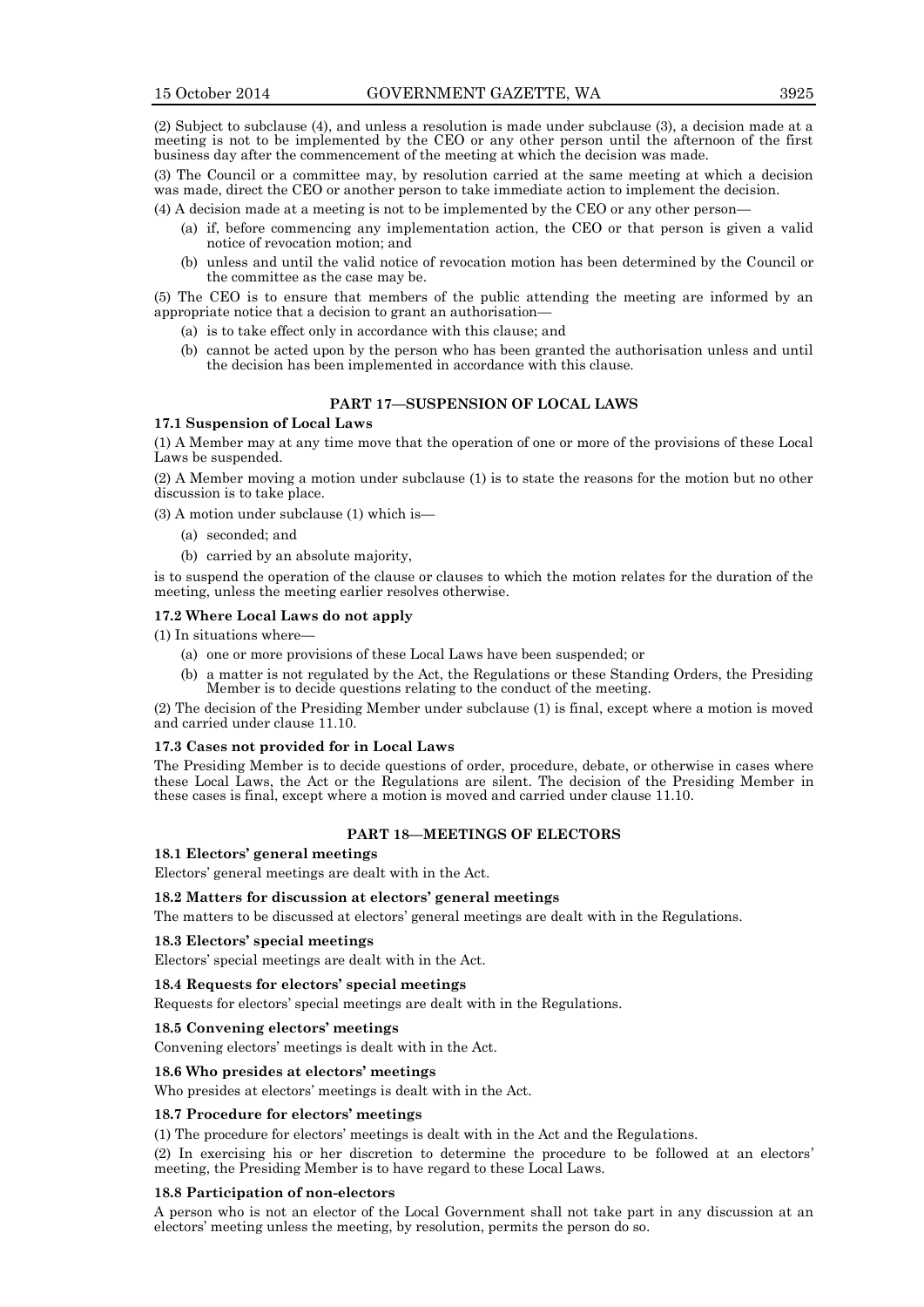### **18.9 Voting at electors' meetings**

Voting at electors' meetings is dealt with in the Regulations.

### **18.10 Minutes of electors' meetings**

Minutes of electors' meetings are dealt with in the Act.

### **18.11 Decisions made at electors' meetings**

Decisions made at electors' meetings are dealt with in the Act.

### **PART 19—ENFORCEMENT**

### **19.1 Penalty for breach**

A person who breaches a provision of these Local Laws commits an offence.

### **Penalty: \$5,000.00 and a daily penalty of \$500.00.**

### **19.2 Who can prosecute**

Who can prosecute is dealt with in the Act.

Dated: 9 September 2014.

The Common Seal of the Shire of Kellerberrin was affixed by the authority of a resolution of Council in the presence of—

———————————

————

ROD FORSYTH, President. RAYMOND GRIFFITHS, Chief Executive Officer.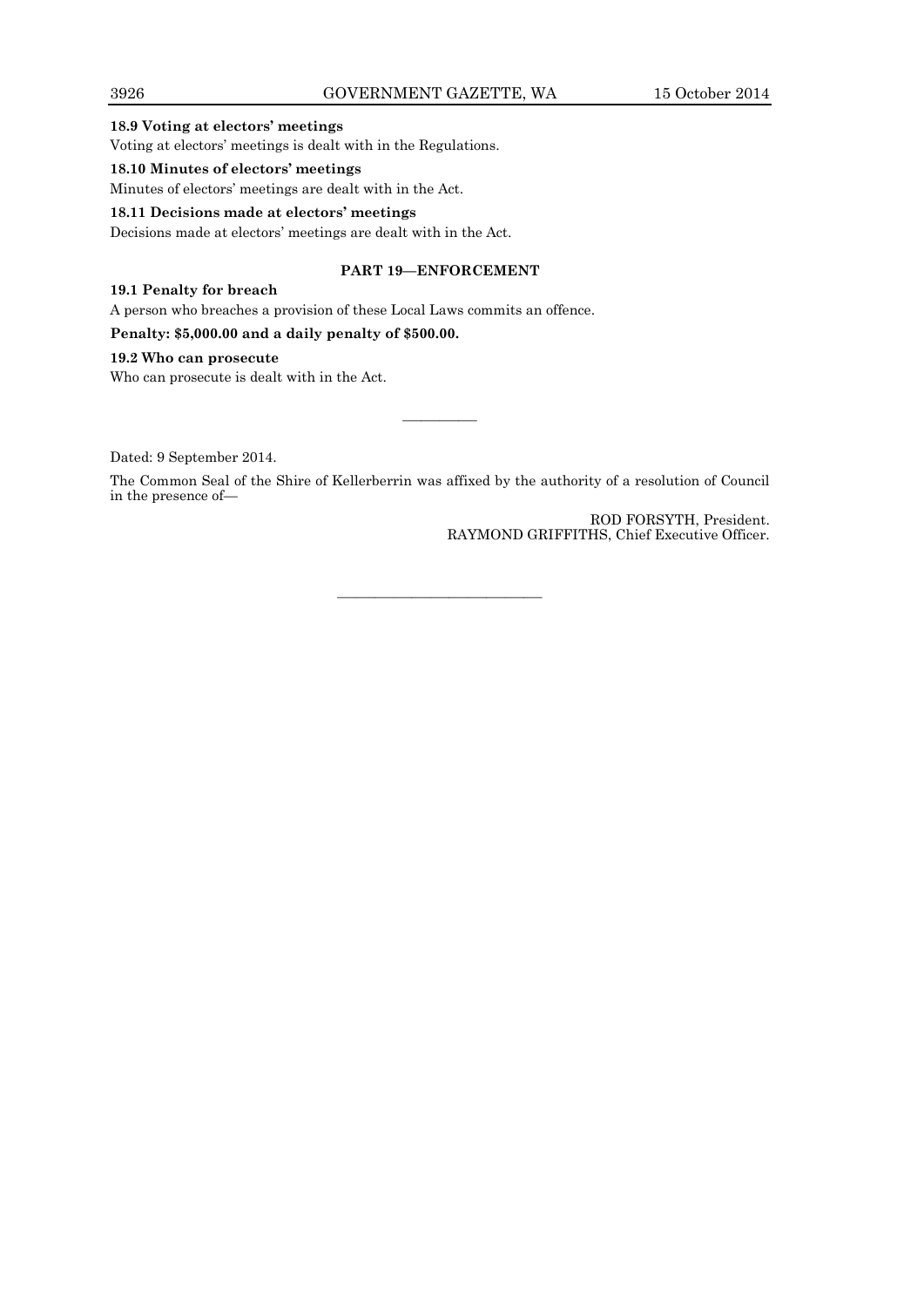### **LOCAL GOVERNMENT ACT 1995 DIVIDING FENCES ACT 1961**

SHIRE OF KELLERBERRIN

### **FENCING LOCAL LAW 2014**

### TABLE OF CONTENTS

#### **PART 1—PRELIMINARY**

- 1.1 Citation
- 1.2 Commencement
- 1.3 Repeal
- 1.4 Application
- 1.5 Interpretation
- 1.6 Fees and charges

### **PART 2—FENCES**

*Division 1—Sufficient fences*

2.1 Sufficient Fences

#### *Division 2—General*

- 2.2 Fences within front or rear set back areas
- 2.3 Gates in fences
- 2.4 Depositing fencing material on public place
- 2.5 Alteration of ground levels
- 2.6 Maintenance of fences
- 2.7 Fences and sightlines
- 2.8 Fences across rights-of-way, public access ways or thoroughfares
- 2.9 General discretion of the local government

#### *Division 3—Fencing materials*

- 2.10 Pre-used fencing materials
- 2.11 Barbed wire fences and spiked or jagged materials
- 2.12 Electrified and razor wire fences
- 2.13 Prohibited fencing materials

### *Division 4—Tennis court fencing*

2.14 Tennis court fencing

*Division 5—Estate fencing*

2.15 Estate fencing

### **PART 3—APPROVALS**

- 3.1 Application for approval
- 3.2 Decision on application for approval
- 3.3 Compliance with approval
- 3.4 Duration of approval

### **PART 4—MISCELLANEOUS**

4.1 False or misleading statement

### **PART 5—NOTICES OF BREACH**

5.1 Notices of breach

### **PART 6—OFFENCES**

- 6.1 Offences and penalties
- 6.2 Modified penalties
- 6.3 Form of notices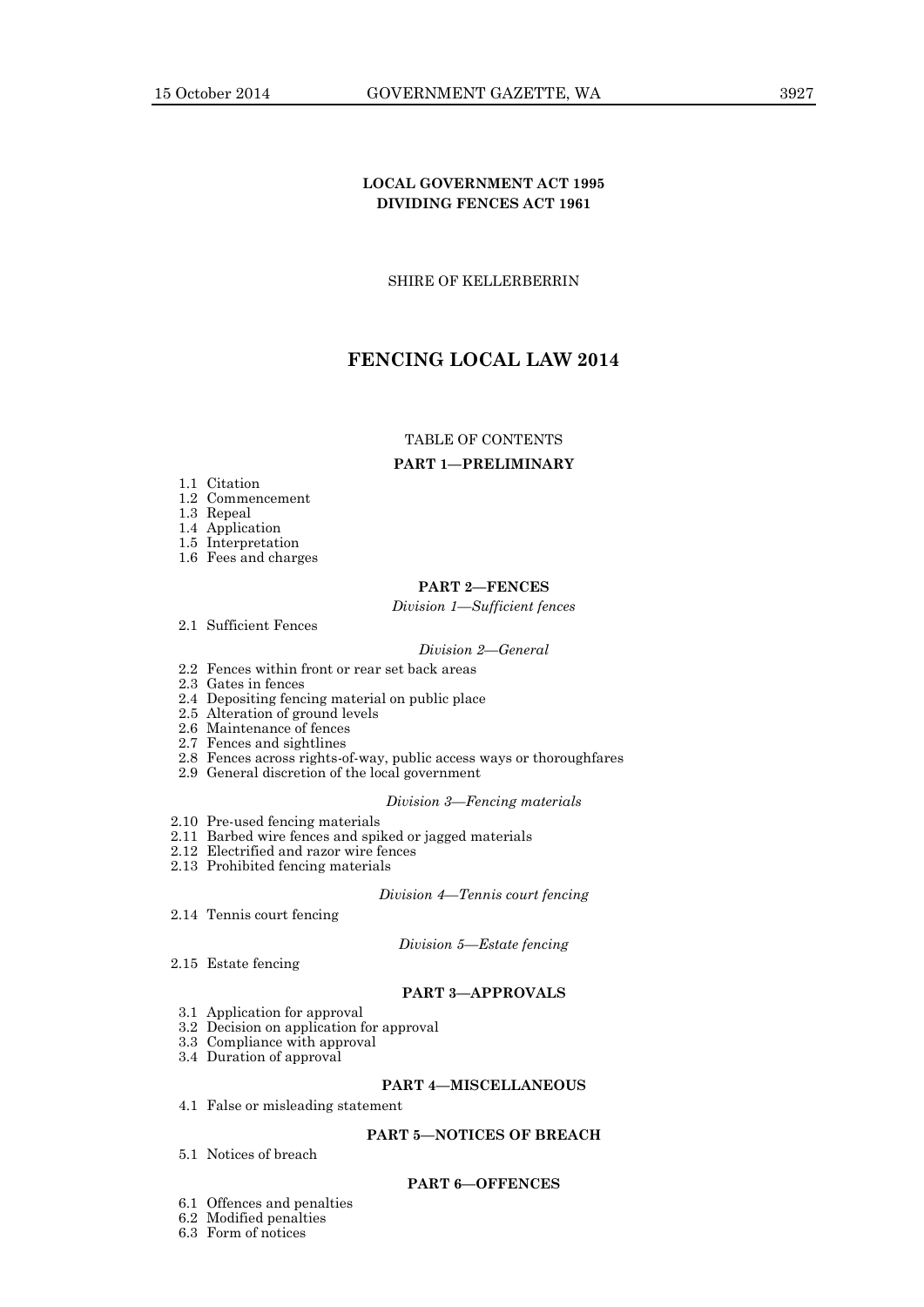### **PART 7—OBJECTIONS AND REVIEW**

7.1 Objections and review

**SCHEDULE 1—PRESCRIBED OFFENCES SCHEDULE 2—RESIDENTIAL LOT SCHEDULE 3—TOWN CENTRE LOT SCHEDULE 3A—INDUSTRIAL LOT SCHEDULE 4—GENERAL AGRICULTURE LOT SCHEDULE 4A—RURAL RESIDENTIAL LOT SCHEDULE 5—ELECTRIFIED FENCE LICENCE SCHEDULE 6—RAZOR WIRE FENCE LICENCE**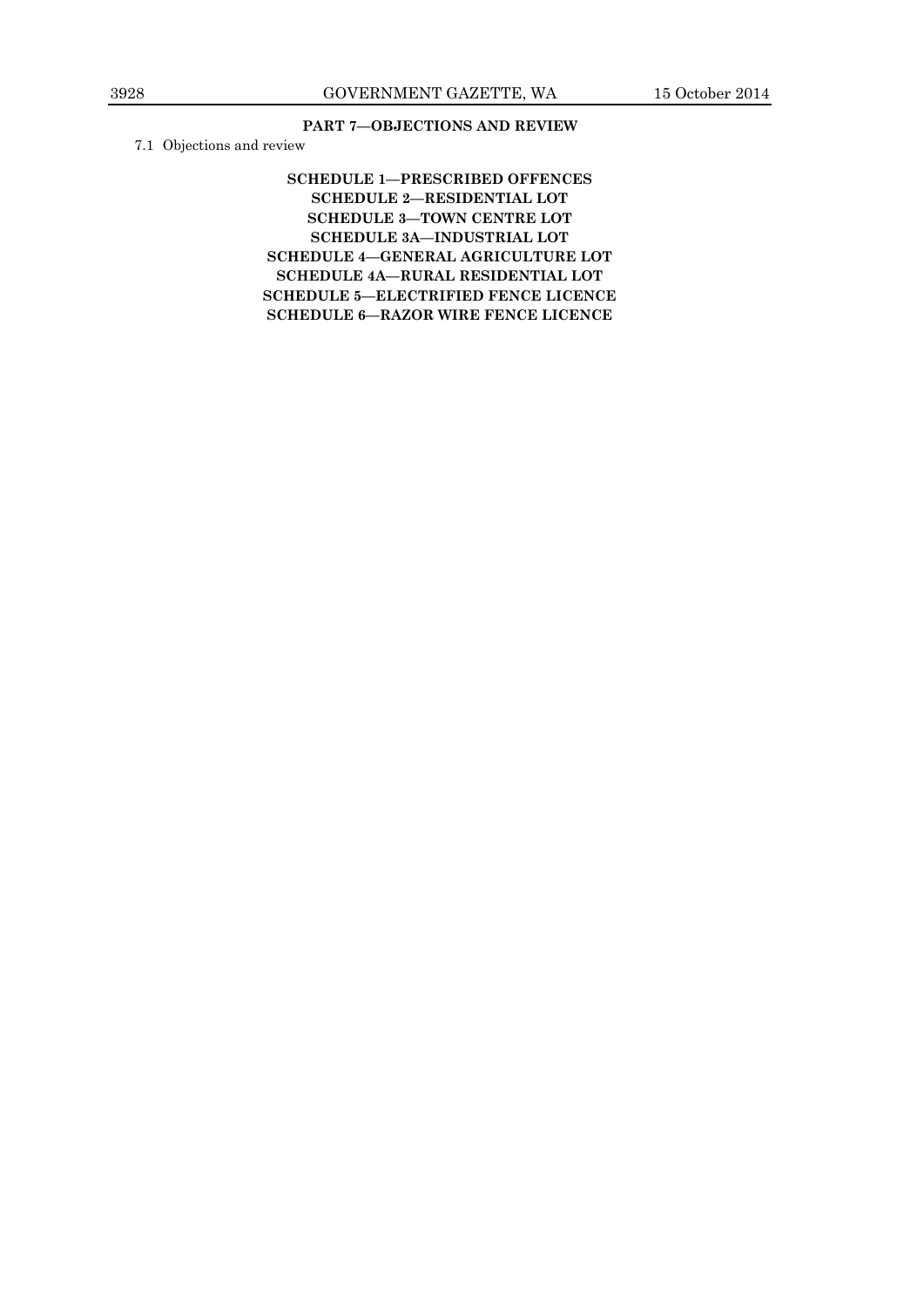### **LOCAL GOVERNMENT ACT 1995 DIVIDING FENCES ACT 1961**

SHIRE OF KELLERBERRIN

### **FENCING LOCAL LAW 2014**

Under the powers conferred by the *Dividing Fences Act 1961*, the *Local Government Act 1995* and under all other powers enabling it, the Council of the Shire of Kellerberrin resolved on Tuesday 20 May 2014 to make the following local law.

### **PART 1—PRELIMINARY**

### **1.1 Citation**

This local law may be cited as the *Shire of Kellerberrin Fencing Local Law 2014*.

#### **1.2 Commencement**

This local law comes into operation 14 days after the date of its publication in the *Government Gazette* in accordance with clause 3.14 of the Act.

#### **1.3 Repeal**

(1) The *Shire of Kellerberrin Local Laws Relating to Fencing* published in the *Government Gazette* 13 July 2004 and Fencing Amendment Local Law 2007 published in the *Government Gazette* 19 June 2007 is repealed.

(2) Where a policy was made or adopted by the local government under or in relation to a local law repealed by this local law, then the policy is to be taken to no longer have any effect on and from the commencement day.

(3) The Council may resolve that notwithstanding subclause (2) specified policies continue, or are to be taken to have continued, to have effect on and from the commencement day.

### **1.4 Application**

This local law applies throughout the district.

#### **1.5 Interpretation**

In this local law, unless the context requires otherwise—

*Act* means the *Local Government Act 1995*;

*applicant* means a person who makes an application for approval under this local law;

- *AS/NZS* means an Australian Standard or New Zealand Standard published by Standards Australia;
- *authorised person* means a person authorised by the local government under section 9.10 of the Act to perform any of the functions of an authorised person under this local law;

**boundary fence** means a fence constructed on the boundary of a lot which abuts a thoroughfare;

*Building Surveyor* means a Building Surveyor of the local government;

*CEO* means the Chief Executive Officer of the local government;

*Council* means the Council of the Shire of Kellerberrin;

*dangerous* in relation to any fence means—

- (a) an electrified fence other than a fence approved by the local government under this local law;
- (b) a fence containing barbed wire other than a fence erected and maintained in accordance with this local law;
- (c) a fence containing exposed broken glass, asbestos fibre, razor wire or any other potentially harmful projection or material; or
- (d) a fence which is likely to collapse or fall, or part of which is likely to collapse or fall, from any cause;

*district* means the district of the local government;

*dividing fence* has the meaning given in the *Dividing Fences Act 1961*; electrified fence means a fence carrying or designed to carry an electric charge;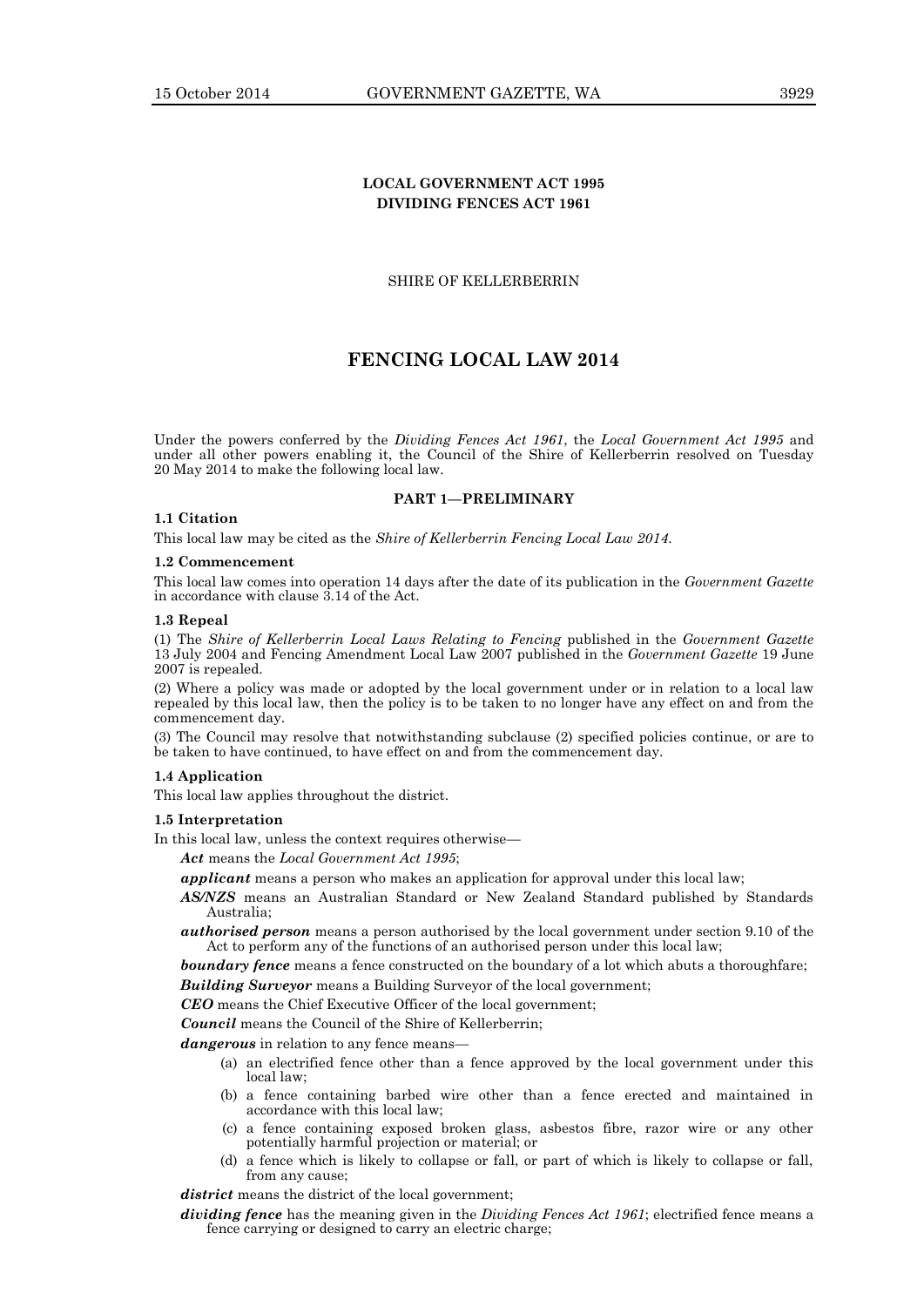- *estate entry statement* means a fence, or wall constructed of masonry or other materials to identify the entrance of an estate and may include but not be limited to a sign indicating the estate name and locality, sculptures, flagpoles and flags;
- *estate boundary fence* means the fence erected around the external boundary of a subdivision of land to indicate the extent of that subdivision and includes any special works or construction that identifies the entrance to that land;
- *farmlet* has the same meaning as rural lot;
- *fence* means any structure used or functioning as a barrier, irrespective of where it is located andincludes any gate;
- *front boundary* means the boundary line between a lot and the thoroughfare upon which that lot abuts, or in the case of a lot abutting on more than one thoroughfare the boundary line between the lot and the primary thoroughfare;
- *front fence* means a fence erected on the front boundary of a lot or on a line adjacent to the front boundary;
- *front setback area* means the area between the building line of a lot and the front boundary of that lot;
- *general agriculture lot* means a lot where a rural use—
	- (a) is or may be permitted under the town planning scheme; and
	- (b) is or will be the predominant use of the lot;
- *height* in relation to a fence means the vertical distance between—
	- (a) the top of the fence at any point; and
	- (b) the ground level or, where the ground levels on each side of the fence are not the same, the higher ground level, immediately below that point;
- *industrial lot* means a lot where an industrial use is or may be permitted under the local planning scheme and is or will be the predominant use of the lot;
- *licence* means an electrified fence licence or a razor wire fence licence;

*light industrial* has the same meaning as industrial lot;

*local government* means the Shire of Kellerberrin;

- *local government property* means anything—
	- (a) which belongs to the local government;
	- (b) of which the local government is the management body under the *Land Administration Act 1997*; or
	- (c) which is an "otherwise unvested facility" under section 3.53 of the Act;
- *local planning scheme* means a local planning scheme of the local government made under the *Planning and Development Act 2005*;
- *lot* has the meaning given to it in and for the purposes of the *Planning and Development Act 2005*;
- *notice of breach* means a notice referred to in clause 5.1;
- *occupier* has the meaning given to it in the Act;
- *owner* has the meaning given to it in the Act;
- *rear setback area* means the area between the building line of a lot and the rear boundary of that lot;
- *residential lot* means a lot where a residential use—
	- (a) is or may be permitted under the town planning scheme; and
	- (b) is or will be the predominant use of the lot;
- *retaining wall* means any structure which prevents the movement of soil or retains soil or structures in order to allow ground levels of different elevations to exist adjacent to one another;
- *rural residential lot* means a lot where a rural residential use—
	- (a) is or may be permitted under the town planning scheme; and
	- (b) is or will be the predominant use of the lot;
- *rural smallholding lot* has the same meaning as a rural residential lot;

*rural townsite lot* has the same meaning as a rural residential lot;

*Schedule* means a Schedule to this local law;

*Special mix residential lot* has the same meaning as a residential lot;

*sufficient fence* means a fence that satisfies clause 2.1 and includes a fence of the description and quality agreed upon by the owners of adjoining lots which does not fail to satisfy clause 2.1; and

*thoroughfare* has the meaning given to it in the Act.

*town centre lot* means a lot where a town centre use-

- (a) is or may be permitted under the local planning scheme; and
- (b) is or will be the predominant use of the lot;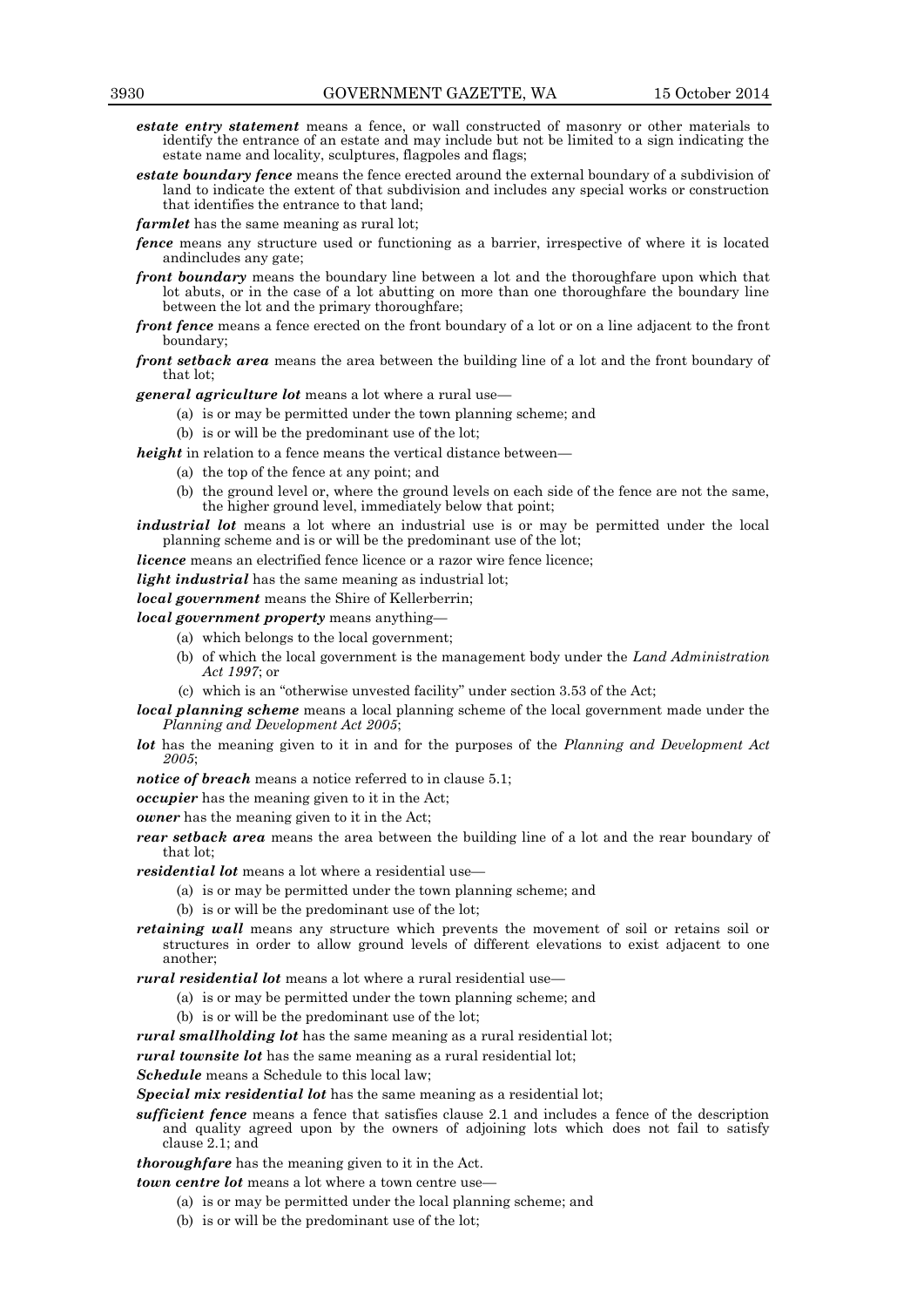#### **1.6 Fees and charges**

All fees and charges applicable under this local law shall be determined by the local government from time to time under and in accordance with sections 6.16 to 6.19 of the Act.

### **PART 2—FENCES**

#### *Division 1—Sufficient fences*

#### **2.1 Sufficient Fences**

(1) A person shall not erect a dividing fence or a boundary fence that is not a sufficient fence.

(2) Pursuant to section 24 of the *Dividing Fences Act 1961* and subject to subclauses (3), (4) and (5) of this local law, a sufficient fence—

- (a) on a residential lot is a dividing fence or a boundary fence constructed and maintained in accordance with the specifications and requirements of Schedule 2;
- (b) on a town centre lot is a dividing fence or a boundary fence constructed and maintained in accordance with the specifications and requirements of Schedule 3;
- (c) on an industrial lot is a dividing fence or a boundary fence constructed and maintained in accordance with the specifications and requirements of Schedule 3A;
- (d) on a general agriculture lot is a dividing fence or a boundary fence constructed and maintained in accordance with the specifications and requirements of Schedule 4; and
- (e) on a rural residential lot is a dividing fence or a boundary fence constructed and maintained in accordance with the specifications and requirements of Schedule 4A.

(3) Where a fence is erected on or near the boundary between a residential lot and a town centre lot, industrial lot, general agriculture lot or a rural residential lot a sufficient fence is a dividing fence constructed and maintained in accordance with the specifications and requirements of Schedule 2.

(4) Unless an authorised person determines otherwise, a sufficient fence on a boundary between lots other than those specified in subclauses (2) and (3) is a dividing fence constructed in accordance with the specifications and requirements of Schedule 2.

(5) Notwithstanding any other provisions in this local law, a dividing fence or boundary fence constructed of masonry, stone or concrete shall be a sufficient fence only if it is designed by a suitably qualified structural engineer and constructed in accordance with that design where—

- (a) it is greater than 1,800 millimetres in height; or
- (b) the Building Survey or so requires.

(6) Notwithstanding any other provision in this local law, a dividing fence or boundary fence shall not exceed 1800 millimetres in height unless the approval of the local government has been obtained to such a fence.

#### *Division 2—General*

### **2.2 Fences within front or rear setback areas**

(1) Notwithstanding the provisions of clause 2.1, a person shall not erect a fence within the front or rear setback areas, including along the side boundaries, unless the fence complies with the provisions of the local planning scheme or the Residential Design Codes.

(2) Where there is inconsistency between the standards and requirements of the local planning scheme and those specified in the Residential Design Codes, the standards and requirements of the local planning scheme shall prevail to the extent of the inconsistency.

#### **2.3 Gates in fences**

A person shall not erect a gate in a fence, which does not—

- (a) open into the lot; or
- (b) open by sliding parallel and on the inside of the fence, which it forms part of, when closed.

#### **2.4 Depositing fencing material on public place**

A person shall not deposit or permit the deposit of any materials whatsoever used in the construction or maintenance of any fence, on any thoroughfare, public place or local government property unless the approval of the local government has been obtained.

#### **2.5 Alteration of ground levels**

(1) A fence constructed of corrugated fibre-reinforced pressed cement shall not have more than 150 millimetres difference in the ground levels on each side of the fence.

(2) Where land has been filled or retained to a height of more than 500 millimetres above natural ground level at or within 1,000 millimetres of a boundary of a lot, a person shall only erect a dividing fence that is a sufficient fence on the said filled land or retaining wall if the person produces to the local government the written agreement of the owners of the adjoining lot.

(3) A person shall not alter the natural ground level of land on or within 1,000 millimetres of the boundary of a lot, whether by removing soil or bringing onto the land any fill of any kind, by more than 500 millimetres without the approval of the local government.

#### **2.6 Maintenance of fences**

(1) An owner of a lot on which a fence is erected shall maintain the fence in good condition so as to prevent it from becoming dangerous, dilapidated or unsightly to the amenity of the locality.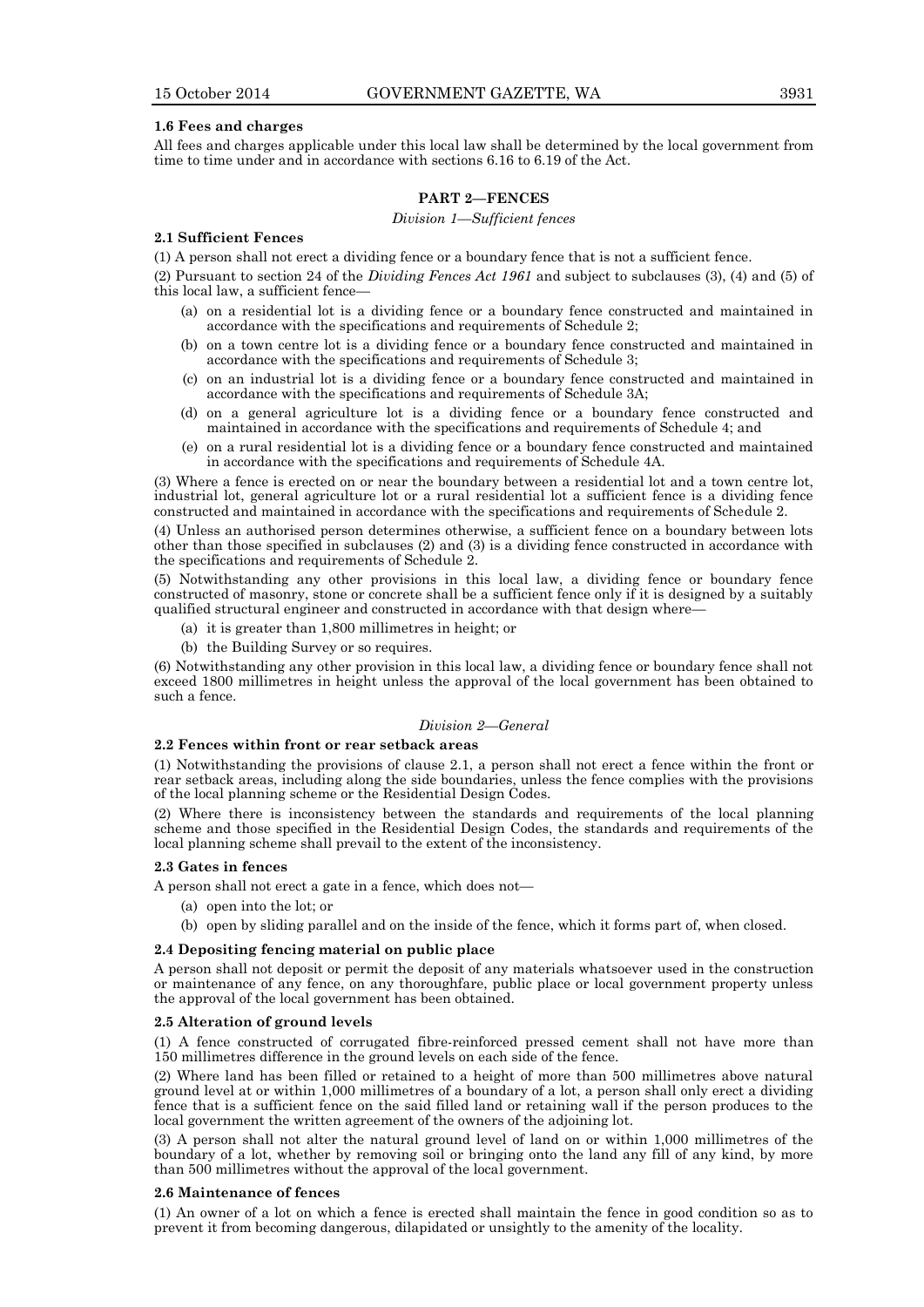### **2.7 Fences and sight lines**

(1) Where a front fence or a boundary fence is adjacent to a vehicle access point or a thoroughfare, the front fence or boundary fence is to have a sight line truncation or a reduction in height shall be provided at the property line to ensure adequate visibility, as follows—

- (a) at an intersection of a driveway with a road or right-of-way a minimum sight line truncation of 1.5 metres x 1.5 metres, where achievable, or as a minimum a sight line truncation of 1 metre x 1 metre for low and medium peak vehicle movements, and a sight line truncation of 3 metres x 3 metres where achievable, for high peak vehicle movements;
- (b) at an intersection of two roads a minimum sight line truncation of 3 metres x 3 metres. A sight line truncation is not required on the entry side of a driveway where it is clearly defined as "ENTRY ONLY" or where a driveway is not less than 6 metres wide, and where appropriate signage and line marking is provided.

(2) Subclause (1) does not apply to a fence of open construction that does not obscure the lines of vision of a motorist using a vehicle access point or thoroughfare.

(3) A person shall not erect or maintain a fence without the sight line or height reduction required under subclause (1).

#### **2.8 Fences across rights-of-way, public access ways or thoroughfares**

A person must not, without the approval of the local government, erect or maintain a fence or obstruction of a temporary or permanent nature across any right-of-way, public access way or thoroughfare so as to impede or prevent use of those facilities in the manner for which they are intended and constructed.

#### **2.9 General discretion of the local government**

(1) Notwithstanding the provisions of clause 2.1, the local government may approve the erection or repair of a dividing fence, which is not a sufficient fence where all of the owners of the lots to be separated by the dividing fence make an application for approval for that purpose.

(2) In determining whether to grant its approval under subclause (1), the local government may consider whether the erection or repair of the fence would have an adverse effect on—

- (a) the safe or convenient use of any land;
- (b) the safety or convenience of any person; or
- (c) the visual amenity of the locality.

### *Division 3—Fencing Materials*

#### **2.10 Pre-used fencing materials**

(1) Notwithstanding clause 2.1, a person shall not construct a fence on a residential lot, a town centre lot or an industrial lot from pre-used materials without the approval of the local government.

(2) Where the local government approves the use of pre-used materials in the construction of a fence under subclause (1) that approval shall be conditional on the applicant painting or treating the perused material as stated in or attached to the form of approval issued by the local government under clause 3.2.

#### **2.11 Barbed wire fences and spiked or jagged materials**

(1) An owner or occupier of a residential lot, a town centre lot or an industrial lot shall not erect, affix to or allow to remain on any fence on such a lot any barbed wire or other material with spiked or jagged projections, unless the approval of the local government has been obtained.

(2) Where an approval has been obtained in accordance with subclause (1), the owner or occupier shall not erect, affix or allow to remain on any fence bounding that lot any barbed wire or other materials with spiked or jagged projections unless such wire or materials are carried on posts set at an angle of 45 degrees into the lot, and unless the bottom row of wire or other materials is setback 150 millimetres from the face of the fence, is at least 2,000 millimetres above ground level and the total height shall not exceed 2,400 millimetres.

### **2.12 Electrified and razor wire fences**

(1) An owner or occupier of a lot, shall not—

- (a) except on a rural lot, construct or use an electrified fence on that lot without obtaining the approval of the local government; or
- (b) construct a fence wholly or partly of razor wire on that lot without obtaining the approval of the local government.

(2) The local government shall not approve an application for the purpose of subclause  $(1)(a)$ —

- (a) in respect of a lot which is or which abuts a residential lot;
- (b) unless the fence complies with "AS/NZS 3016:2002 Electrical installations—Electricity security fences"; and
- (c) unless provision is made so as to enable the fence to be rendered inoperable during the hours of business operations, if any, on the lot where it is erected.

(3) The local government shall not approve an application for the purpose of subclause  $(1)(b)$ —

- (a) if the fence is within 3,000 millimetres of the boundary of the lot; or
- (b) where any razor wire used in the construction of the fence is less than 2,000 millimetres or more than 2,400 millimetres above the ground level.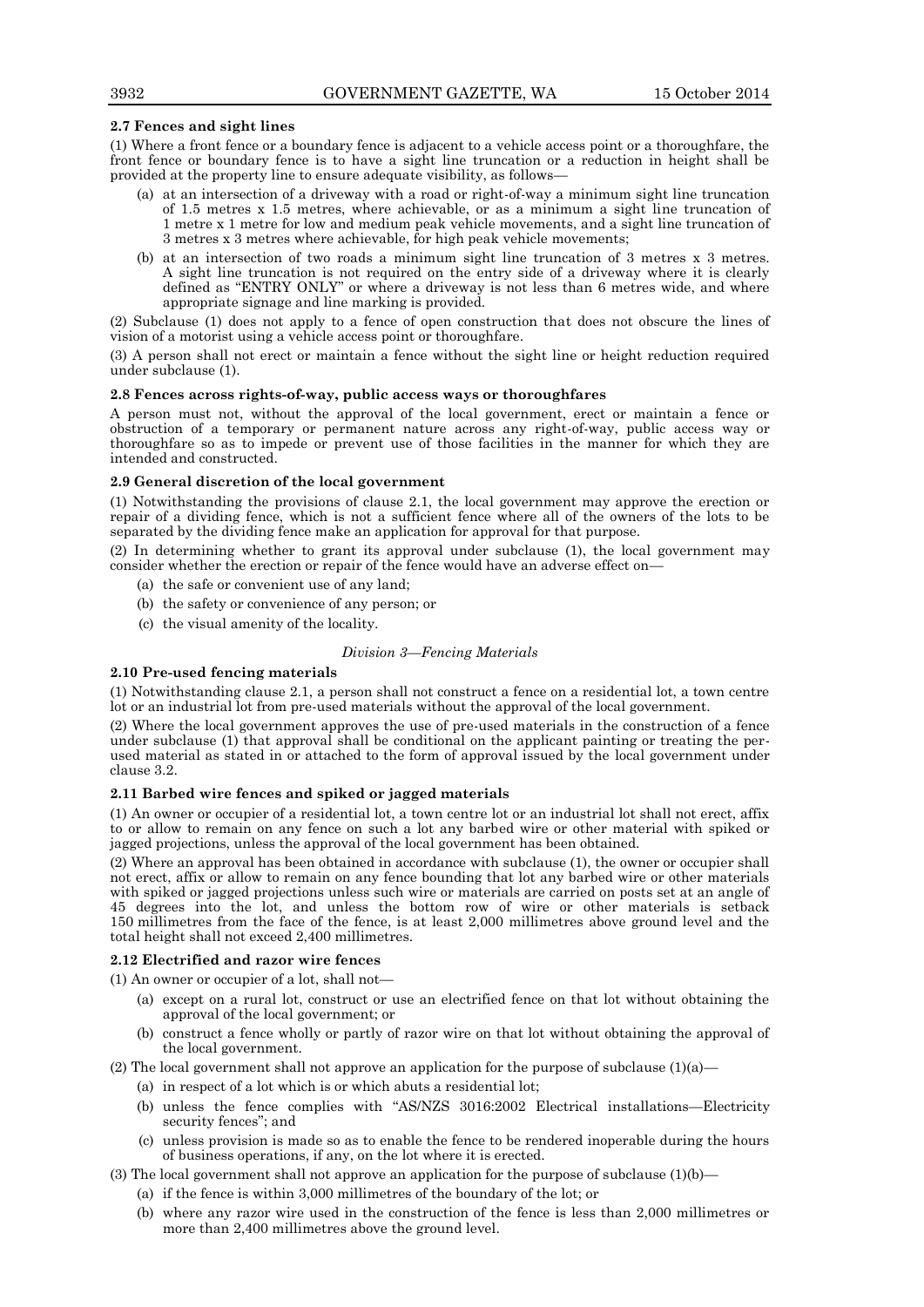(4) An application for approval for the purpose of subclauses (1) shall be made by the owner of the lot on which the fence is or is to be erected, or by the occupier of the lot with the written consent of the owner.

(5) Where the local government approves an application made under this clause, it shall provide a licence to the applicant in the form of—

(a) Schedule 5, where an application is made under sub clause  $(1)(a)$ ; or  $(b)$ Schedule 6, where an application is made under sub clause (2)(b).

#### **2.13 Prohibited fencing materials**

A person shall not affix or use broken glass in the construction of any fence.

#### *Division 4—Tennis Court Fencing*

### **2.14 Tennis court fencing**

(1) A person shall not erect a fence around or partly around a tennis court on a lot unless—

- (a) the fence is not more than 3,600 millimetres in height;
- (b) the whole of the fence is at least 900 millimetres from the boundary between the lot on which the tennis court is located and the adjoining lot; and
- (c) the fence is fabricated from 2.5 millimetre poly-vinyl chloride coated or galvanised wire 50 millimetre link mesh, erected in accordance with the manufacturer's specifications.

(2) Subclause (1) does not apply to a fence erected with the approval of the local government.

(3) In determining any application for approval for the purpose of subclause (2), where the fence will be less than 900 millimetres from the boundary between the lot on which the tennis court is located and the adjoining lot, the local government shall invite the owner of the adjoining lot to make submissions on the proposal, and the local government shall have regard to any such submissions in making its decision under clause 3.2.

#### *Division 5—Estate Fencing*

#### **2.15 Estate fencing**

(1) A person shall not construct or erect an estate entry statement or estate boundary fence without the approval of the local government.

(2) Where an estate entry statement or estate boundary fence is constructed and contains an estate name, the entry statement or estate boundary fence shall also depict the locality name in at least equal prominence.

(3) An owner or occupier of a lot adjacent to an estate boundary fence shall, where that fence is damaged, dilapidated or in need of repair, cause it to be repaired or replaced with the same or similar materials with which it was first constructed, so as far as practicable the repaired or replaced section shall be the same as the original fence.

### **PART 3—APPROVALS**

#### **3.1 Application for approval**

(1) Where a person is required to obtain the approval of the local government under this local law, that person shall apply for approval in accordance with subclause (2);

- (2) An application for approval under this local law shall—
	- (a) be in the form determined by the local government;
	- (b) be signed by the applicant and the owner of the lot;
	- (c) provide the information required by the form; and
	- (d) be forwarded to the CEO together with any fee imposed and determined by the local government under sections 6.16 to 6.19 of the Act.

(3) The local government may require an applicant to provide additional information reasonably related to an application before determining an application for approval.

(4) The local government may refuse to consider an application for approval which is not in accordance with subclauses (2) and (3).

### **3.2 Decision on application for approval**

(1) The local government may—

- (a) approve an application for approval unconditionally or subject to any conditions; or
- (b) refuse to approve an application for approval.

(2) If the local government approves an application for approval, it is to issue to the applicant an approval in the form determined by the local government.

(3) If the local government refuses to approve an application for approval, it is to give written notice of that refusal to the applicant.

(4) Where a clause of this local law refers to conditions, which may be imposed on an approval, or which are to be taken to be imposed on an approval, the clause does not limit the power of the local government to impose other conditions on the approval under subclause (1)(a).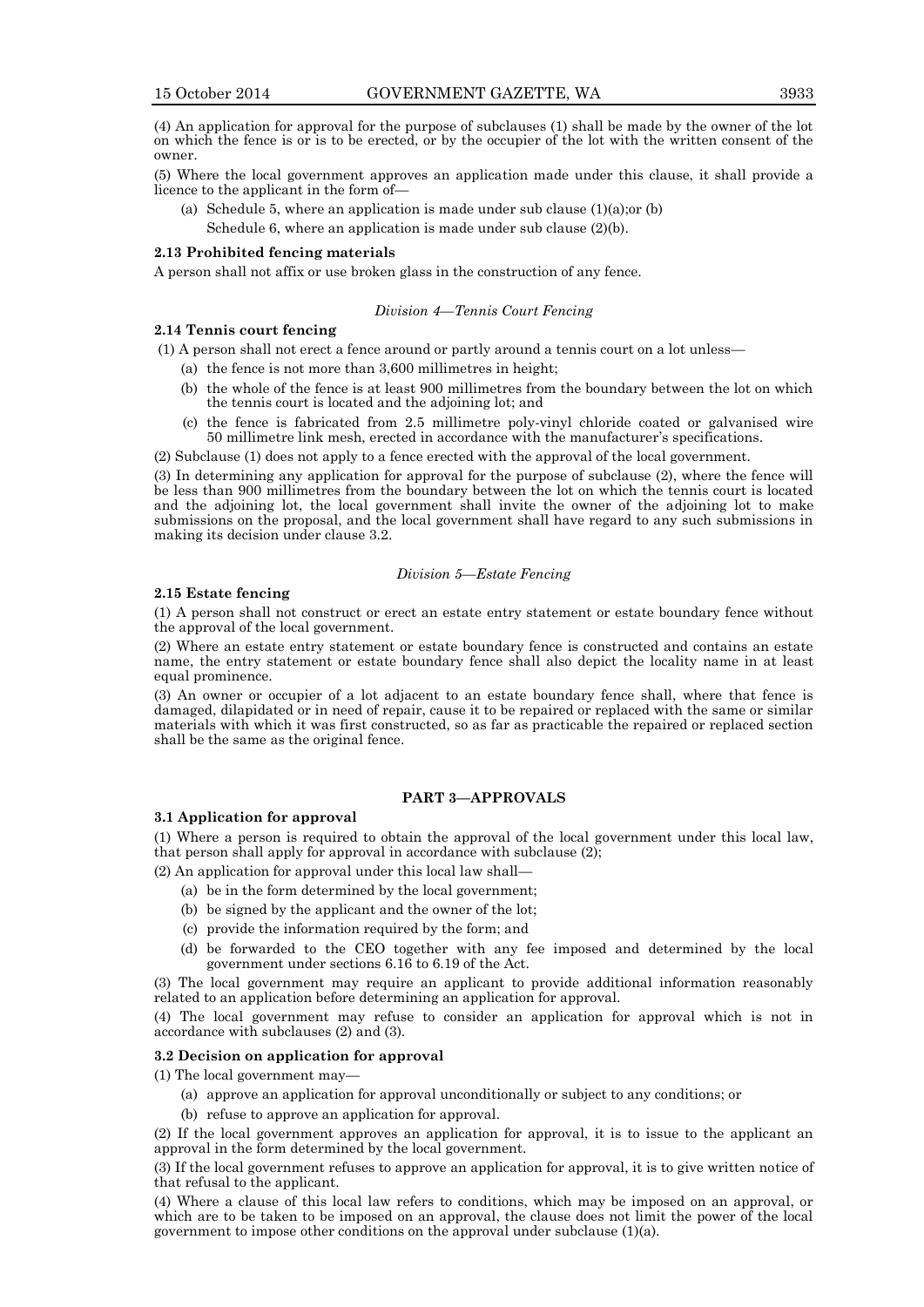### **3.3 Compliance with approval**

Where an application for approval has been approved, the applicant and the owner and occupier of the lot to which the approval relates, shall comply with the terms and any conditions of that approval.

#### **3.4 Duration of approval**

Unless otherwise stated in the form of approval, an approval granted under this local law runs with the lot to which it relates and may be relied upon by any subsequent occupier or owner of the lot and may be enforced against them, by the local government.

### **PART 4—MISCELLANEOUS**

### **4.1 False or misleading statement**

A person shall not make a false or misleading statement in connection with any application, requirement or request under this local law.

### **PART 5—NOTICES OF BREACH**

### **5.1 Notices of breach**

(1) Where a breach of any provision of this local law has occurred in relation to a fence on a lot, the local government may give a notice of breach in writing to the owner of that lot.

(2) A notice of breach shall—

- (a) specify the provision of this local law which has been breached;
- (b) specify the particulars of the breach; and
- (c) state that the owner is required to remedy the breach within the time specified in the notice.

(3) An owner given a notice of breach shall comply with the terms of the notice and remedy the breach within the time specified in the notice.

(4) Should an owner fail to comply with a notice of breach, the local government may by its employees, agents or contractors enter upon the lot to which the notice relates and remedy the breach, and may recover the expenses of so doing from the owner or occupier of the lot, as the case may be, in a court of competent jurisdiction.

(5) The provisions of this clause are subject to section 3.25 and item 12 of Division 1 of Schedule 3.1 of the Act and any entry on to land will be in accordance with Part 3, Division 3 of the Act.

### **PART 6—OFFENCES**

#### **6.1 Offences and penalties**

(1) A person who fails to comply with a notice of breach commits an offence and is liable upon conviction to a penalty of not less than \$250 and not exceeding \$5,000 and, if the offence is a continuing offence, to a maximum daily penalty of \$500.

(2) A person who fails to comply with or who contravenes any provision of this local law commits an offence and is liable on conviction to a penalty of not less than \$250 and not exceeding \$5,000 and, if the offence is a continuing offence, to a maximum daily penalty of \$500.

#### **6.2 Modified penalties**

(1) An offence against a clause specified in Schedule 1 is a prescribed offence for the purposes of section 9.16(1) of the Act.

(2) The amount appearing in the final column of Schedule 1 directly opposite a prescribed offence in that Schedule is the modified penalty for that prescribed offence.

(3) For the purpose of guidance only, before giving an infringement notice to a person in respect of the commission of a prescribed offence, an authorised person should be satisfied that—

- (a) commission of the prescribed offence is a relatively minor matter; and
- (b) only straightforward issues of law and fact are involved in determining whether the prescribed offence was committed, and the facts in issue are readily ascertainable.

#### **6.3 Form of notices**

For the purposes of this local law—

- (a) the form of the infringement notice referred to in sections 9.16 and 9.17 of the Act is to be in or substantially in the form of Form 2 in Schedule 1 of the *Local Government (Functions and General) Regulations 1996*; and
- (b) the form of the withdrawal of infringement notice referred to in section 9.20 of the Act is to be in or substantially in the form of Form 3 in Schedule 1 of the *Local Government (Functions and General) Regulations 1996*.

### **PART 7—OBJECTIONS AND REVIEW**

#### **7.1 Objections and review**

When the local government makes a decision under clause 3.2, the provision of Part 9 Division 1 of the Act and Regulation 33 of the *Local Government (Functions and General) Regulations 1996* apply to that decision.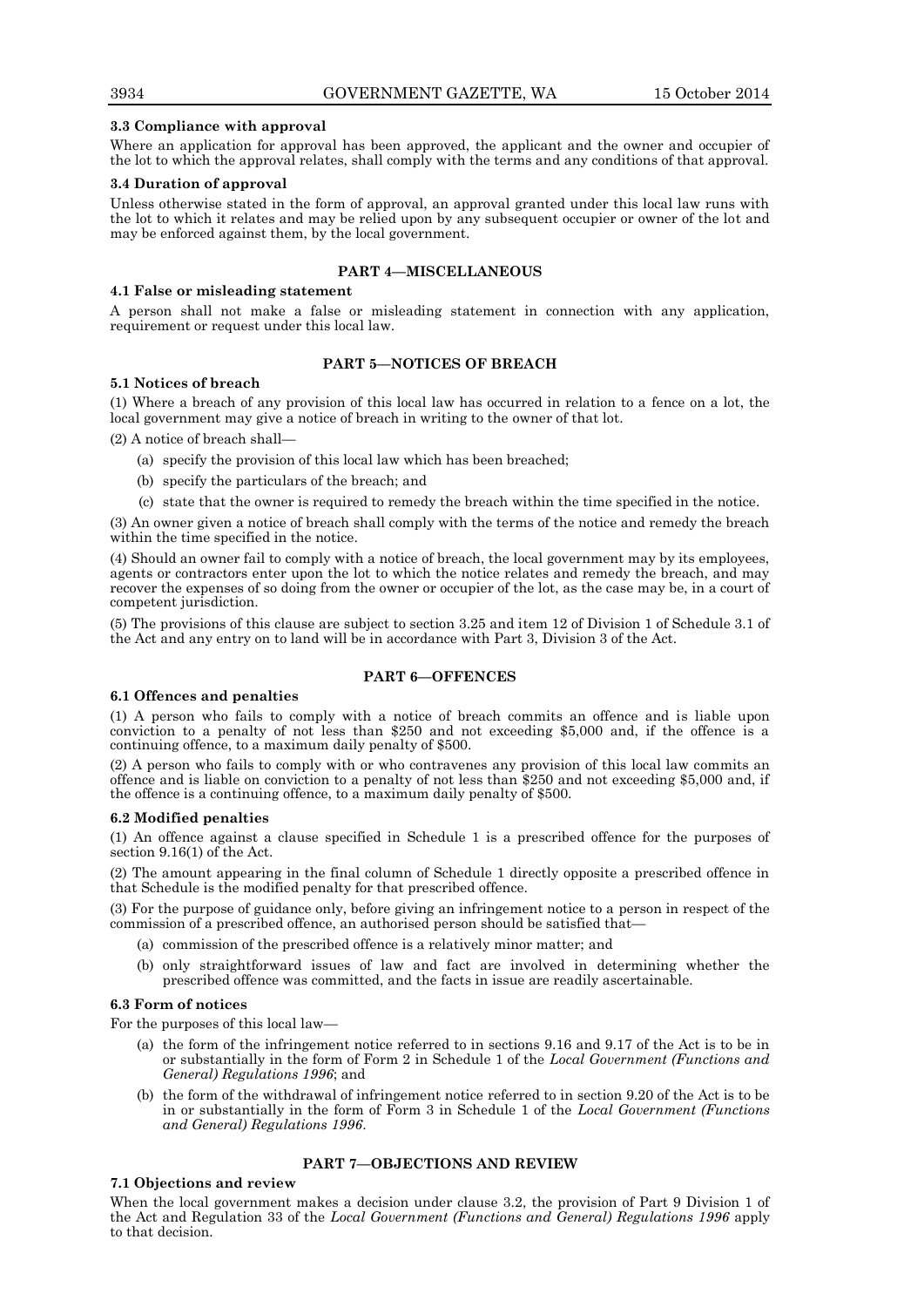### *Schedule 1* **PRESCRIBED OFFENCES**

Clause 6.2(2)

### OFFENCES AND MODIFIED PENALTIES

| Item<br>No.    | Clause No. | Nature of offence                                                                                                                                                 | Modified<br>penalties<br>\$ |
|----------------|------------|-------------------------------------------------------------------------------------------------------------------------------------------------------------------|-----------------------------|
| $\mathbf{1}$   | 2.1(1)     | Erect a fence which is not a sufficient fence                                                                                                                     | 250                         |
| $\overline{2}$ | 2.2        | Erect a fence within the front or rear setback areas which<br>does not comply with the local planning scheme                                                      | 200                         |
| 3              | 2.3(a)     | Erect a gate in a fence not opening into the lot                                                                                                                  | 200                         |
| 4              | 2.3(b)     | Erect a gate in a fence not sliding parallel and inside of fence                                                                                                  | 200                         |
| 5              | 2.15(1)    | Construct or erect an estate entry statement or estate<br>boundary fence without the written approval of the local<br>government                                  | 250                         |
| 6              | 2.6(1)     | Failure to maintain a fence in good condition to prevent fence<br>becoming dangerous, dilapidated or unsightly                                                    | 250                         |
| 7              | 2.7(3)     | Erect a fence without the required sight line truncation or<br>height reduction                                                                                   | 250                         |
| 8              | 2.8        | Erect or maintain a fence or obstruction of temporary or<br>permanent nature across a right-of way, public access way or<br>thoroughfare without written approval | 250                         |
| 9              | 2.10(1)    | Construct a dividing fence on a residential, town centre or<br>industrial lot from pre-used materials without written<br>approval                                 | 250                         |
| 10             | 2.11(1)    | Erect a fence using barbed wire or material with spiked or<br>jagged projections in fence construction without written<br>approval                                | 250                         |
| 11             | 2.12(1)    | Construct, erect or use razor wire in a fence or electrify a<br>fence without written approval                                                                    | 250                         |
| 12             | 2.13       | Affix, or use, any broken glass in a fence                                                                                                                        | 250                         |
| 13             | 2.14(1)(a) | Erect a tennis court fence higher than 3,600 millimetres<br>without written approval                                                                              | 200                         |
| 14             | 2.14(1)(b) | Erect tennis court fence less than 900 millimetres from<br>boundary of adjoining lot without written approval                                                     | 200                         |
| 15             | 2.14(1)(c) | Erect a link mesh fence higher than 3,600 millimetres or not<br>in accordance with manufacturer's specification without<br>written approval                       | 200                         |
| 16             | 3.3        | Failure to comply with terms or conditions of approval                                                                                                            | 250                         |
| 17             | 5.1(3)     | Failure to comply with notice of breach                                                                                                                           | 250                         |

### *Schedule 2* **RESIDENTIAL LOT**

————

Clause  $2.1(2)(a)$ 

#### **Specifications for a sufficient fence on a residential lot**

1. Each of the identified categories in this Schedule, with minimum and maximum specifications where stated, is a sufficient fence on a residential lot.

2. An application must be made to the local government for grant of consent to any variation to the specifications in this Schedule.

(1) Height: 1,800 millimetres except with respect to the front or rear setbacks; Minimum height: subject to requirements and standards of local planning scheme;

(A) Timber fence

A fully enclosed timber fence is to be built to manufacturer's specifications or in accordance with established construction techniques.

(B) Corrugated fence

A fence constructed of corrugated fibre-reinforced pressed cement or steel-sheeting constructed to manufacturer's specifications or which otherwise satisfies the following specifications—

(a) length: minimum in-ground length of 25 per cent of the total length of the sheet; depth: minimum in-ground depth of 600 millimetres;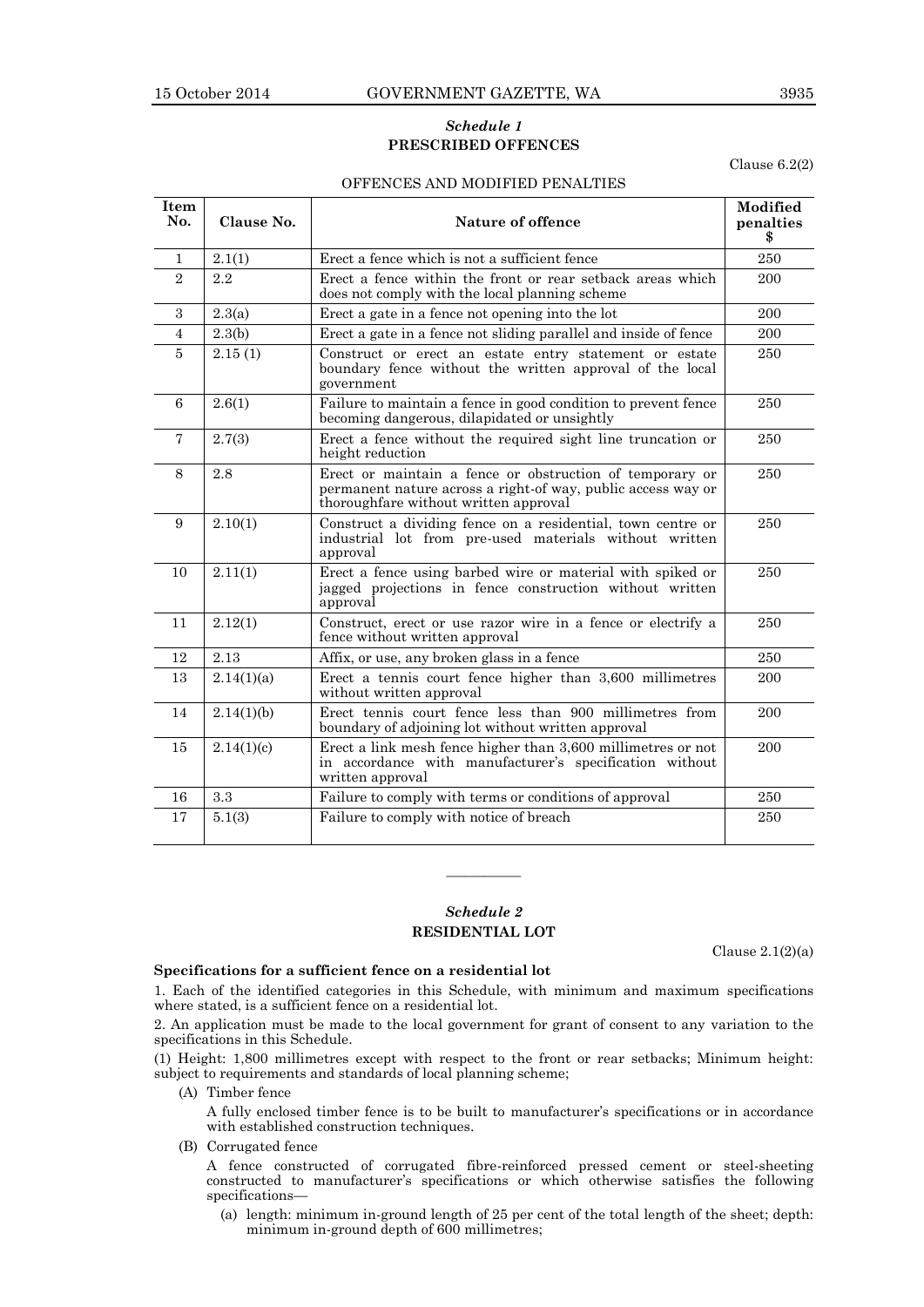- (b) total height and depth of fence to consist of a single continuous fibre-reinforced cement of steel sheet;
- (c) corrugated sheets to be lapped and capped with extruded "snap-fit" type capping in accordance with the manufacturer's written instructions; and
- (d) height: 1,800 millimetres except with respect to the front set back; minimum height: subject to requirements and standards of local planning schemes.
- (C) Brick, stone or concrete fence

A fence constructed of brick, stone or concrete which satisfies the following requirements and specifications—

- (a) a site classification is to be provided by a professional engineer in accordance with AS2870-1996 as amended;
- (b) the footing is to be designed in accordance with AS2870-1996 as amended;
- (c) fences to be offset at a minimum of 200 millimetres and at maximum 3,000 millimetres centres; or 225 millimetres x 100 millimetres engaged piers to be provided at: maximum 3,000 millimetres centres;
- (d) expansion joints in accordance with the manufacturer's written instructions; and
- (e) height of the fence to be 1,800 millimetres, except with respect to front, side and rear setback areas for which there is no minimum height but subject to requirements and standards of local planning scheme.
- (D) Composite fence
	- A composite fence which satisfies the following specifications for the brick construction—
		- (a) a site classification is to be provided by a professional engineer in accordance with AS2870-1996 as amended;
		- (b) the footing is to be designed in accordance with AS2870-1996 as amended;
		- (c) height: maximum overall height of 1,800 millimetres, except with respect to front, side and rear setback areas for which there is no minimum height but subject to requirements and standards of local planning scheme;
		- (d) brick fence of height not exceeding 1,200 millimetres shall have brick piers of minimum of 230 millimetres x 230 millimetres x 1,800 millimetres centres; bonded to a maximum height base wall of 514 millimetres; or, brick fence of height exceeding 1,200 millimetres shall have brick piers of minimum of 230 millimetres x 230 millimetres x 1,800 millimetres centres; bonded to a maximum height base wall of 514 millimetres;
		- (e) each pier shall be reinforced with, one R10 galvanised starting rod for 230 millimetres x 230 millimetres piers; and, two R10 galvanised starting rods for 345 millimetres x 345 millimetres x 345 millimetres piers, each rod being 1,500 millimetres high with a 250 millimetres horizontal leg bedded into the concrete footing; set 65 millimetres above the base of the footing and the top of the footing shall be 1 course (85 millimetres) below ground level;
		- (f) cavity to brick piers to be filled with 20MPA concrete;
		- (g) minimum ultimate strength of brickwork shall be 20 MPa, mortar shall be a mix of 1 part cement, 1 part lime and 6 parts sand;
		- (h) the ground under the footings is to be compacted to 7 blows per 300 millimetres and checked with a standard falling weight penetrometer; and
		- (i) control joints in brickwork shall be provided at piers at a maximum of 6-metre centres.
- (E) Brick fence with basewall A brick fence which satisfies the following specifications for the brick construction—
	- (a) height not exceeding 1,200 millimetres having brickpiers of—minimum of 230 millimetres x 230 millimetres x 2,700 millimetres centres bonded to the base wall; and each pier shall be reinforced with one R10 galvanised starting rod as previously specified; or
	- (b) height exceeding 1,200 millimetres having brick piers of—minimum 345 millimetres x 345 millimetres x 2,700 millimetres centres bonded to base wall; and each pier shall be reinforced with two R10 galvanised starting rods as previously specified.
- (F) Brick fence with no basewall A brick fence, which satisfies the following specifications for the brick construction—
	- (a) height not exceeding 1,200 millimetres having brick piers minimum 230 millimetres x 230 millimetres x 2,700 millimetres centres with no brick base wall; and, each pier shall be reinforced with one R10 galvanised starting rod as previously specified; or
	- (b) height exceeding 1,200 millimetres having brick piers minimum 345 millimetres x 345 millimetres x 2,700 millimetres centres with no brick base wall; and, each pier shall be reinforced with two R10 galvanised starting rods as previously specified.

————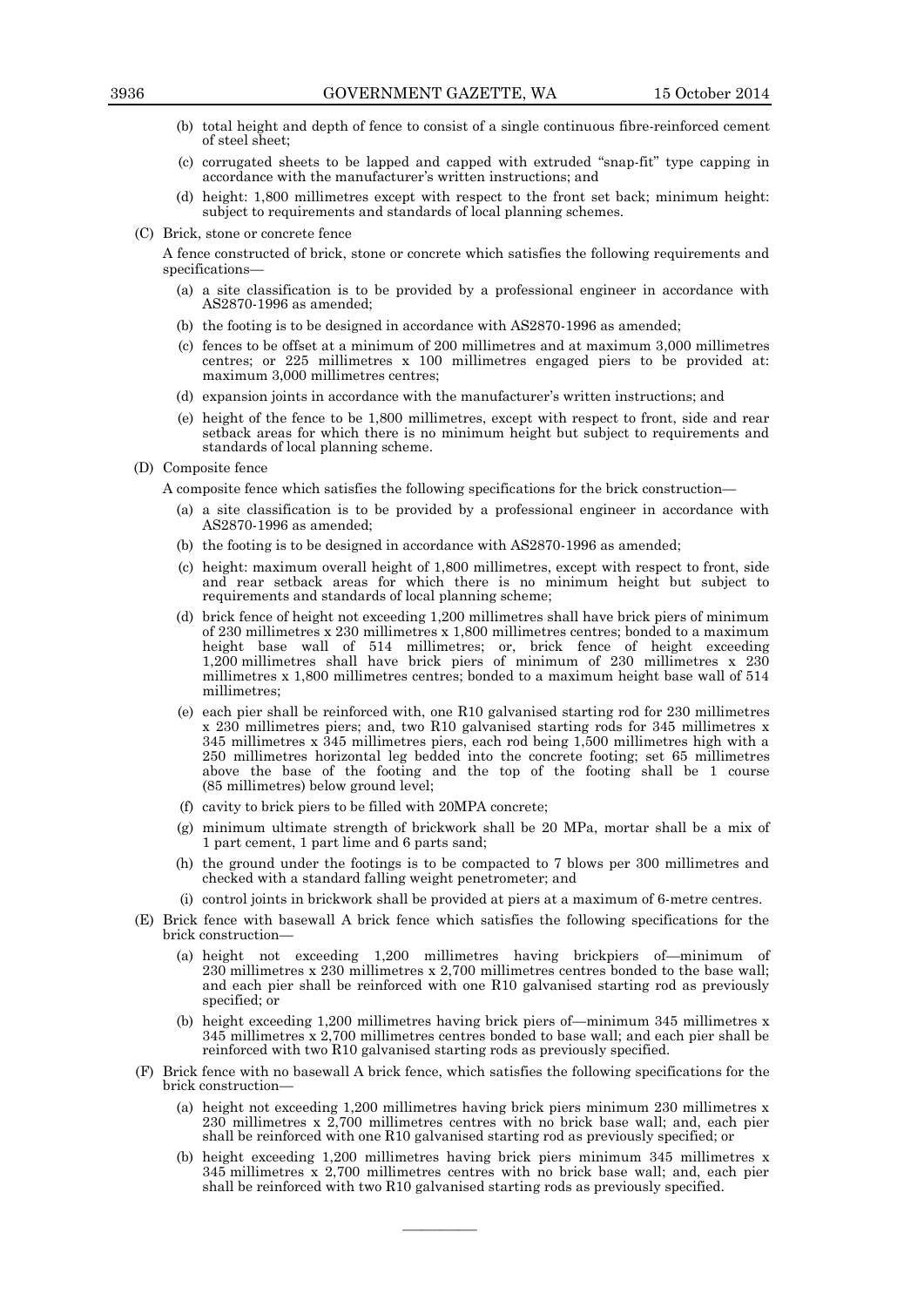### *Schedule 3* **TOWN CENTRE LOT**

Clause 2.1(2)(b)

### **Specifications for a sufficient fence on a town centre lot**

1. Each of the identified categories in this Schedule or Schedule 2, with minimum and maximum specifications where stated, is a sufficient fence on a town centre lot.

2. An application must be made to the local government for grant of consent to any variation to the specifications in this Schedule.

(A) Galvanised or PVC fence and gate

A fence constructed of galvanised or PVC coated non-rail link mesh, chain mesh or steel mesh, which satisfies the following specifications—

- (a) corner posts to be minimum 50 millimetres nominal borex 3.5 millimetres, footings of a 225 millimetres diameter x 900 millimetres;
- (b) intermediate posts to be minimum 37 millimetres nominal bore x 3.15 millimetres; maximum 3,500 millimetres centres; and footings of 225 millimetres diameter x 600 millimetres;
- (c) struts to be minimum 30 millimetres nominal bore x 3.15 millimetres fitted at each gate; 2 at each corner post; and footings 225 millimetres x 600 millimetres;
- (d) cables to be affixed to the top centre and bottom of all posts; and consists of 2 or more 3.15 millimetres wires twisted together; or single 4 millimetres wire;
- (e) non-rail link, chain or steel mesh is to be a height of 2,000 millimetres on top; and 3 strands of barbed wire carrying the fence to a height of 2,400 millimetres in accordance with requirements and standards of local planning scheme;
- (f) galvanised link mesh wire to be 2,000 millimetres in height; constructed of 50 millimetres mesh, 2.5 millimetres galvanised iron wire; and to be strained, neatly secured and laced to the posts and affixed to cables;
- (g) vehicle entry gates shall provide an opening not less than 3,600 millimetres constructed of 25 millimetres tubular framework; one horizontal and one vertical stay constructed of 20 millimetres piping; and shall be covered with 50 millimetres x 2.5 millimetres galvanised link mesh strained to framework.
- (B) Gates shall be fixed with a drop bolt and locking attachment—
	- (a) a fence of cement sheet or steel-sheeting construction to the minimum specifications referred to in Schedule 2 and no greater than 2,000 millimetres in height; or
	- (b) a fence constructed of aluminium sheeting when supported on posts and rails provided that it is used behind a building line and no greater than 2,000 millimetres in height; or
	- (c) a fence of timber, brick, stone or concrete constructed to the minimum specifications referred to in Schedule 2 and no greater than 2,000 millimetres in height.

### *Schedule 3A* **INDUSTRIAL LOT**

————

Clause 2.1(2)(c)

### **Specifications for a sufficient fence on an industrial lot**

1. Each of the identified categories in this Schedule, with minimum and maximum specifications where stated, is a sufficient fence on an industrial lot.

2. An application must be made to the local government for grant of consent to any variation to the specifications in this Schedule.

- (A) Galvanised or PVC fence and gate
	- A fence constructed of galvanised or PVC coated non-rail link mesh, chain mesh or steel mesh, which satisfies the following specifications—
		- (a) maximum height 2,400 millimetres;
		- (b) corner posts to be minimum 50 millimetres nominal bore x 3.5 millimetres footings of a 225 millimetres diameter x 900 millimetres;
		- (c) intermediate posts to be minimum 37 millimetres nominal bore x 3.15 millimetres; maximum 3,500 millimetres centres; and footings of 225 millimetres diameter x 600 millimetres;
		- (d) struts to be minimum 30 millimetres nominal bore x 3.15 millimetres fitted at each gate; 2 at each corner post; and footings 225 millimetres x 600 millimetres;
		- (e) cables to be affixed to the top centre and bottom of all posts; and consists of two or more 3.15 millimetres wires twisted together; or single 4 millimetres wire;
		- (f) non-rail link, chain or steel mesh is to be a height of 2,000 millimetres on top; and 3 strands of barbed wire carrying the fence to a height of 2,400 millimetres in accordance with requirements and standards of local planning scheme;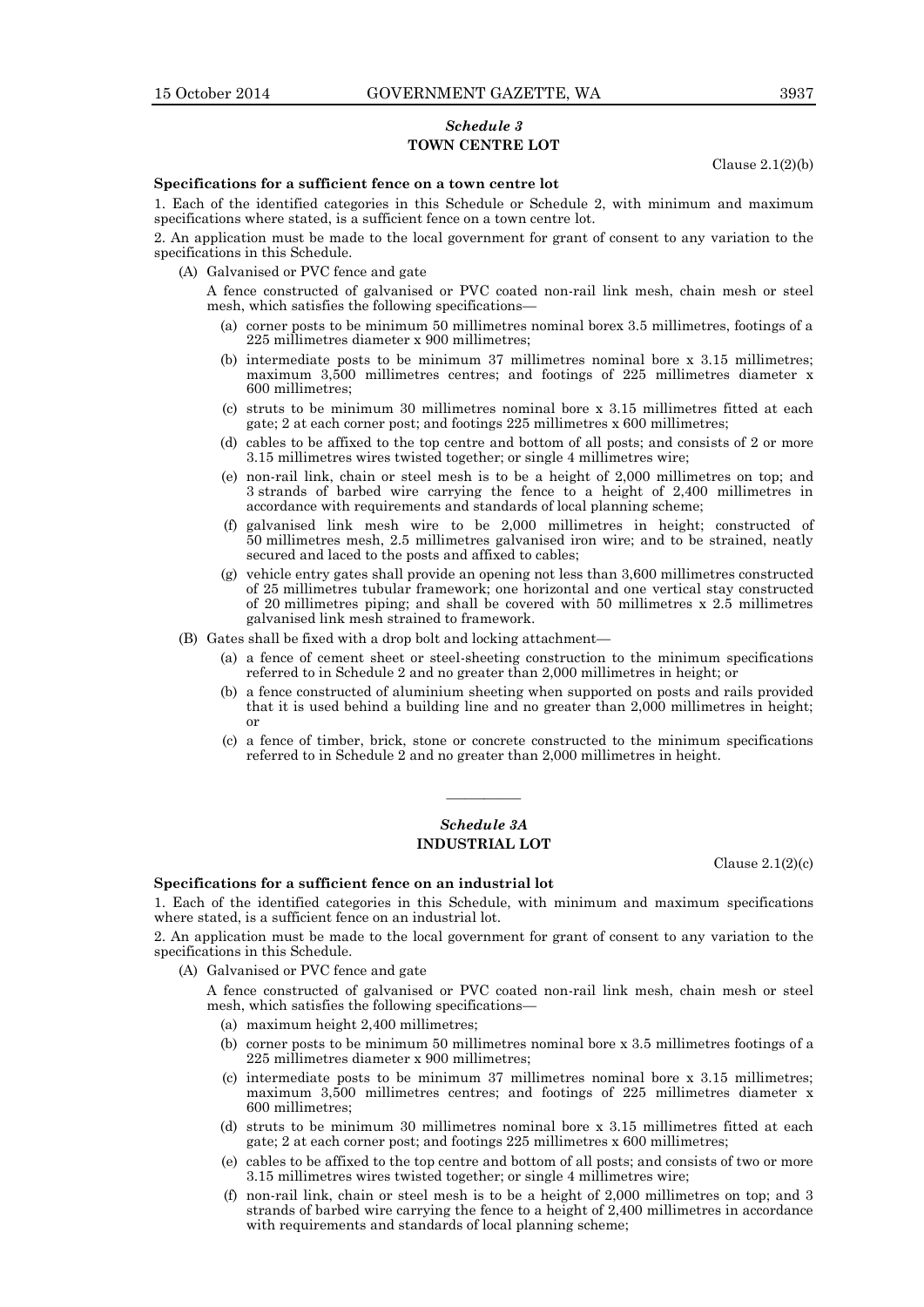- (g) galvanised link mesh wire to be 2,000 millimetres in height; constructed of 50 millimetres mesh 2.5 millimetres galvanised iron wire; and to be strained, neatly secured and laced to the posts and affixed to cables;
- (h) vehicle entry gates shall provide an opening not less than 3,600 millimetres constructed of 25 millimetres tubular framework;
- (i) one horizontal and one vertical stay constructed of 20 millimetres piping; and shall be covered with 50 millimetres x 2.5 millimetres galvanised link mesh strained to framework.
- (B) Gates shall be fixed with a drop bolt and locking attachment—
	- (a) a fence of cement sheet or steel-sheeting construction to the minimum specifications referred in Schedule 2, of a minimum height of 1,800 millimetres but no greater than 2,400 millimetres;
	- (b) a fence constructed of aluminium sheeting when supported on posts and rails provided that it is used behind a building line and is of a minimum height of 1,800 millimetres but no greater than 2,400 millimetres; or
	- (c) a fence of timber, brick, stone or concrete constructed to the minimum specifications referred to in Schedule 2 of a minimum height of 1,800 millimetres but no greater than 2,400 millimetre

### *Schedule 4* **GENERAL AGRICULTURE LOT**

————

Clause 2.1(2)(d)

### **Specifications for a Sufficient Fence on a Rural Lot**

1. Each of the identified categories in this Schedule, with minimum and maximum specifications where stated is a sufficient fence on a general agriculture lot.

2. An application must be made to the local government for grant of consent to any variation to the specifications in this Schedule.

- (A) Non-electrified fence
	- A fence that is a fence of posts and wire construction and satisfies the following specifications-
		- (a) wire is to be high-tensile wire and not less than 2.5 millimetres;
		- (b) minimum of 5 wires are to be used, generally with the lower wires spaced closer together than the higher wires so as to prevent smaller stock passing through, and connected to posts in all cases; or
		- (c) minimum 5 line ring lock type fencing fixed to the manufactures specifications;
		- (d) posts are to be of indigenous timber or other suitable material including—
			- (i) timber impregnated with a termite and fungicidal preservative;
			- (ii) standard iron star pickets; or
			- (iii) concrete;
		- (e) posts are to be placed at not more than 5,000 millimetres intervals, set minimum 600 millimetres in the ground and 1,200 millimetres above the ground;
		- (f) if timber posts are used, posts are to be cut not less than 1,800 millimetres long x 50 millimetres diameter at small end if round, or 125 millimetres x 60 millimetres if split or sawn;
		- (g) if strainer posts are to be not less than 2,250 millimetres long and 150 millimetres diameter at the small end (tubular steel to be 50 millimetres in diameter) these strainer posts shall be placed a minimum of 1,000 millimetres in the ground and set at all corners, gateways and fence line angles but not exceeding 200 metres apart; and
		- (h) barbed wire may be used to replace a maximum of 2 wires. Where a fence adjoins a thoroughfare barbed wire is to be affixed to the inside of the fence.
- (B) Electrifiedfence

An electrified fence having 4 wires is a sufficient fence that is constructed generally in accordance with a non-electrified fence.

### *Schedule 4A* **RURAL RESIDENTIAL LOT**

————

Clause 2.1(2)(e)

**Specifications for a sufficient fence on a rural residential lot**

As provided in Schedule 4, except an electric fence is not permitted unless approved by the local government.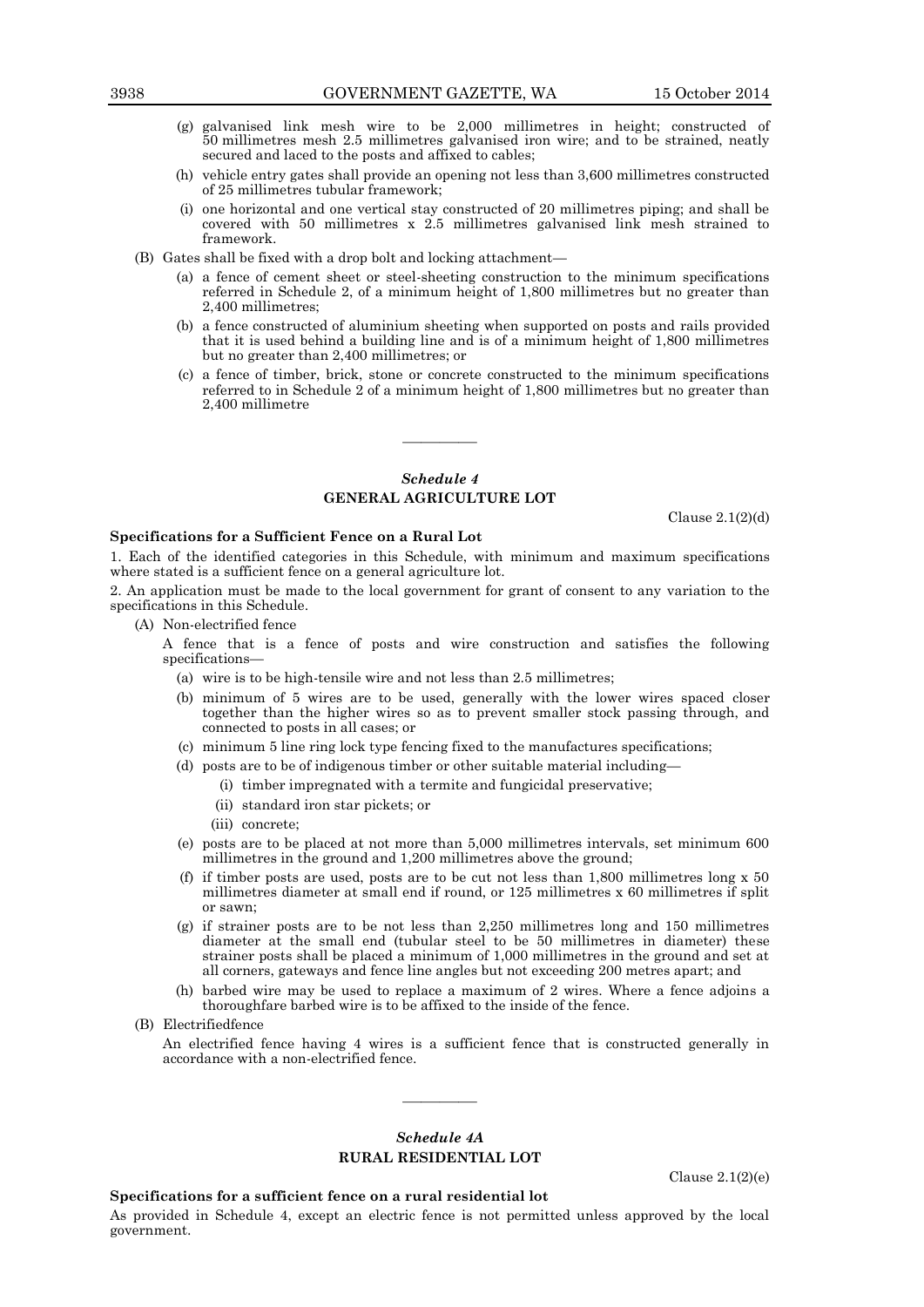### *Schedule 5* **ELECTRIFIED FENCE LICENCE Licence for approved electrified fence**

|  |  |                                                                                               |  |           |  |  | Clause $2.12(1)(a)$ |  |
|--|--|-----------------------------------------------------------------------------------------------|--|-----------|--|--|---------------------|--|
|  |  | is licensed, subject to the conditions set out below, to have and use an electrified fence on |  |           |  |  |                     |  |
|  |  |                                                                                               |  | (address) |  |  |                     |  |

|--|--|

Dated..............................20..........

Chief Executive Officer Shire of Kellerberrin

#### **Conditions of licence**

The holder of the licence must—

- (a) display the licence in a prominent position on the land or premises on which the electrified fence has been constructed;
- (b) upon the request of an authorised officer produce to him or her this licence;
- (c) within 14 days of a change in the ownership or occupation of the land or premises in respect of which the licence has been granted, notify the Chief Executive Officer in writing of the details of that change or those changes;
- (d) obtain the written consent of the local government prior to the commencement of any alteration, addition or other work relating to or affecting the electrified fence;
- (e) comply with AS/NZS3016:2002 Electrical installations; and
- (f) following construction of the fence, lodge with Synergy a certificate of installation from a qualified electrician and comply with any requirements of Synergy regarding the construction of the fence.

### **Transfer by endorsement**

This licence is transferred to...................................................................................................................of ..................................................................................................................................................... from and

including the date of this endorsement.

Dated......................................20........... Chief Executive Officer Shire of Kellerberrin

**Licence for approved razor wire fence licence**

### *Schedule 6* **RAZOR WIRE FENCE LICENCE**

————

Clause 2.12(1)(b

This is to certify that ........................................................................................................................... of ...................................................... is licensed, subject to the conditions set out below, to have a fence

constructed wholly or partially of razor wire on ....................................................................................... ...................................................................................................................................................................

#### (address)

from .................................20.......and until this licence is transferred or cancelled.

Dated................................20..........

Chief Executive Officer Shire of Kellerberrin

### **Conditions of licence**

The holder of the licence must—

- (a) display this licence in a prominent position on the land or premises on which the fence has been constructed;
- (b) on the request of the local government, produce to him or her this licence;
- (c) within 14 days of a change in the ownership or occupation of the land or premises in respect of which the licence has been granted, notify the Chief Executive Officer in writing of the details of that change or those changes; and
- (d) obtain the written consent of the Shire prior to the commencement of any alteration, addition or other work relating to or affecting the fence.